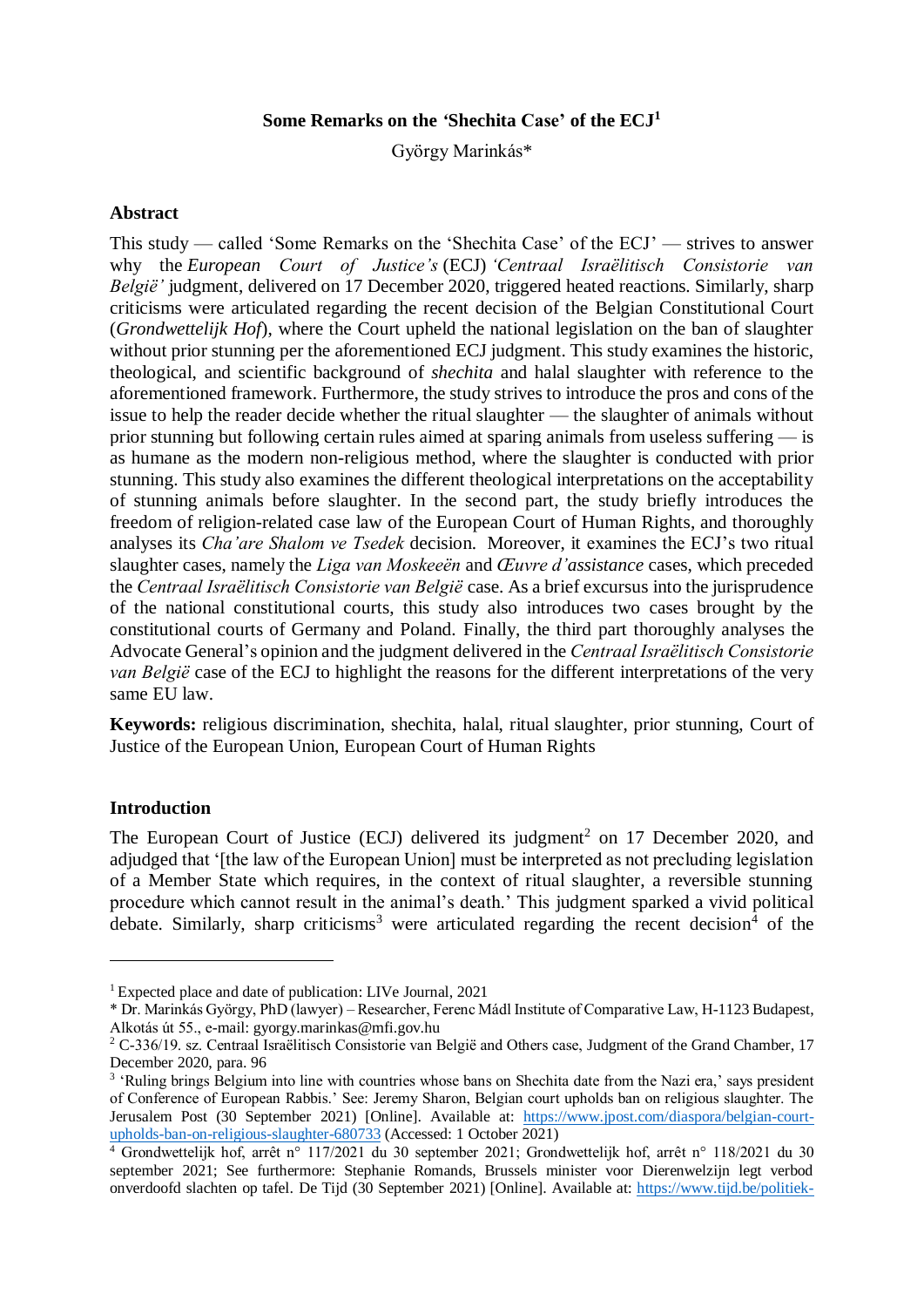*Grondwettelijk Hof,* the Belgian Constitutional Court*,* where the Court upheld the national legislation on the ban of slaughter without prior stunning per the aforementioned ECJ judgment.

This ECJ judgment is of interest to experts in European Union (EU) law, because, as highlighted by Advocate General Gerard Hogan in his opinion<sup>5</sup>, it was the first case where the ECJ analysed Article 26 (2/1) point 'c' of Regulation No. 1099/2009/EC of the Council<sup>6</sup> (hereafter: Regulation) and decided on its validity. First, it should be noted that according to Article 4 (1) of the Regulation, the legislature of the European Union considers slaughter with prior stunning as a rule and only allows ritual slaughter as an exemption based on Article 4 (4)*.* Contrarily, Article 26 (2/1) point 'c' of the Regulation allows the Member States,

'[to] adopt national rules aimed at ensuring more extensive protection of animals at the time of killing than those contained in this Regulation in relation to the following fields [...] the slaughtering and related operations of animals in accordance with Article 4 (4).'

These rules, aimed at promoting animal welfare, typically impose severe restrictions on the exemption granted by Article 4 (4) of the Regulation. Due to this contradiction between the two paragraphs, the question arise, where the 'scale-beam' finds its point of equilibrium when the considerations of animal welfare and the right to religious freedom are placed on this 'theoretical scale.'

However, there is nothing new under the sun. Debates focused on the conformity of shechita and 'European values' have been ongoing since the end of the  $19<sup>th</sup>$  century. Although some who advocated against shechita were truly driven by animal welfare concerns, sadly enough, anti-Semitic overtones were audible from the very beginning. Owing to the anti-Semitism that peaked and resulted in an inconceivable tragedy during the second quarter of the  $20<sup>th</sup>$  century, shechita was banned in most European countries. Dark eras of history still cast their shadows on debates about shechita, and more recently on debates about halal slaughter. It is up to the legislature to find the proper balance between the right to religious freedom and animal welfare considerations, which is backed by ever-growing societal support. Consequently, the latter one too, can be considered as public interest*.* While the religious groups claim the primacy of shechita and halal slaughter as core elements of their religion, there is increasing pressure from the other side to consider animal protection and welfare concerns as far as possible. All of these are expected to be achieved in an era when anti-Semitism, and generally xenophobia, are on the rise. The latter induces the 'same old fears' in the Jewish community for obvious reasons.

To find the abovementioned equilibrium, the legislature needs to be acquainted with the religious freedom-related case-law of the European Court of Human Rights (ECtHR) and the ECJ alongside the two religious slaughter-related decisions delivered by the German and Polish constitutional courts respectively. Despite the ECtHR's long-established case law in protecting human rights, it was not until the last quarter of a century that the Court had elaborated on the issue, and provided an extended and precise case law. This study presents a brief overview of the ECtHR's case law and analyses only the most relevant judgment in detail. Contrary to the ECtHR, the ECJ did not deliver a single judgment on the freedom of religion from 2009 when the *Charter of Fundamental Rights of the European Union<sup>7</sup> (EU Charter)* was vested with binding legal power — until 2017. However, the ECJ remedied this omission and delivered

-

[economie/belgie-brussel/Brussels-minister-voor-Dierenwelzijn-legt-verbod-onverdoofd-slachten-op](https://www.tijd.be/politiek-economie/belgie-brussel/Brussels-minister-voor-Dierenwelzijn-legt-verbod-onverdoofd-slachten-op-tafel/10335743)[tafel/10335743](https://www.tijd.be/politiek-economie/belgie-brussel/Brussels-minister-voor-Dierenwelzijn-legt-verbod-onverdoofd-slachten-op-tafel/10335743) (Accessed: 1 October 2021)

<sup>5</sup> C-336/19, Centraal Israëlitisch Consistorie van België and Others case, opinion of Advocate General Gerard Hogan, 10 September 2020, para. 13.

<sup>6</sup> Council Regulation (EC) No 1099/2009 of 24 September 2009 on the protection of animals at the time of killing (OJ L 303, 18.11.2009, pp. 1-30)

 $\overrightarrow{7}$  Charter of Fundamental Rights of the European Union (OJ C 326, 26.10.2012, pp. 391-407)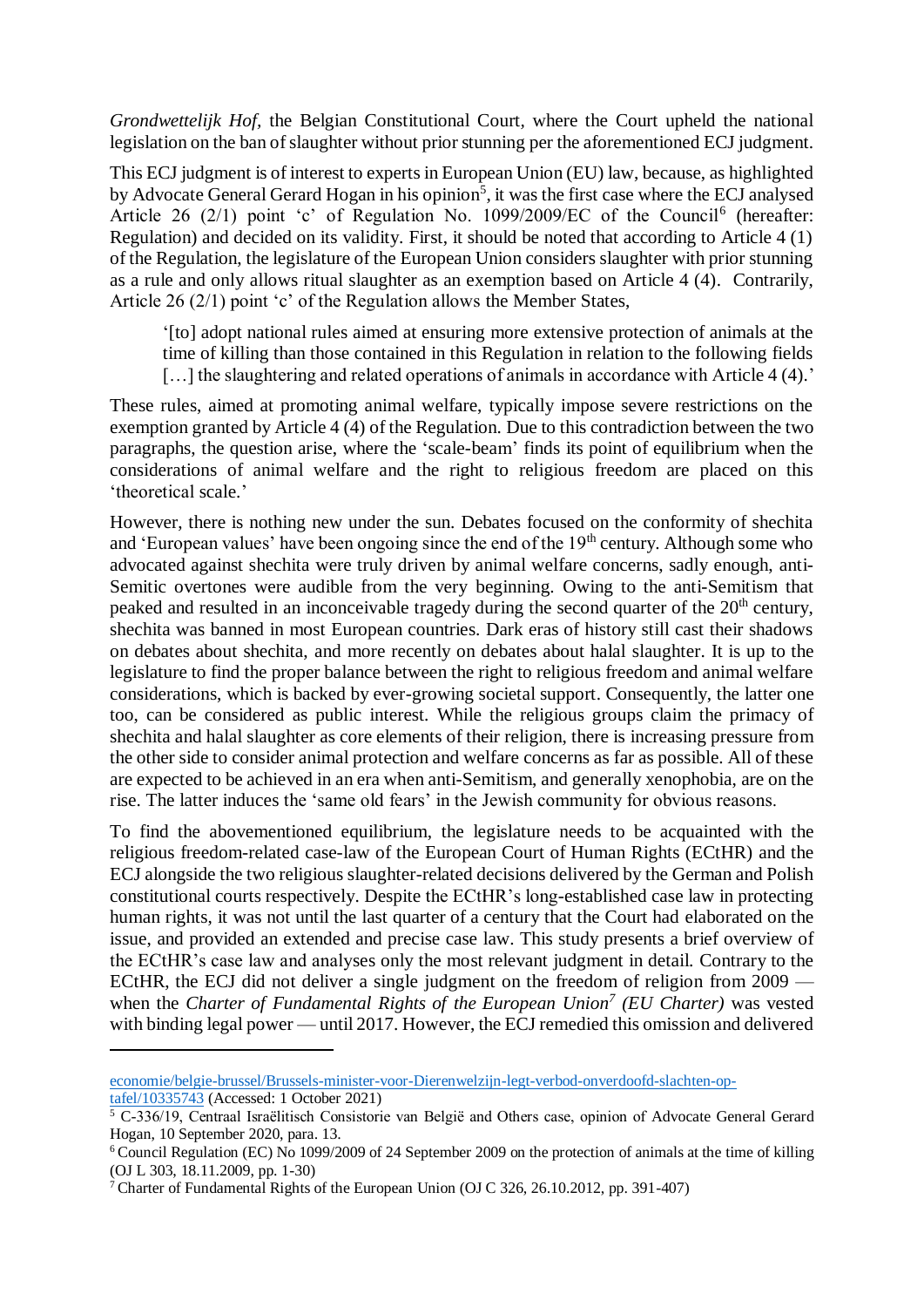several decisions related to religious freedom; three of them concerned religious slaughter. Two of these three judgments delivered by the ECJ on religious slaughter<sup>8</sup> are introduced in section two, while the third one is introduced in section three. This was decided because of the judgment's novelty, and the significant difference in the interpretation of EU law by the Advocate General and the Court. Therefore, the author believes that the said case deserves a more thorough examination and a separate section.

Lastly, the author introduces the research findings, including the scientific and religious arguments, introduced in the first section — pro and con. When doing so, the author wishes to indicate that he will dispense with expressing any personal views on the topic for two reasons: first, he does not possess thorough knowledge in either the field of theological or veterinary sciences. Second, neither Islamic scholars nor veterinary professionals can reach a consensus within their own circles, even if some tendencies may be observed in the case of scientific opinions. Thus, the summarizing part evaluates only the proper or improper nature of evaluating EU law by the Advocate General and court.

# **1. Historic, Theological and Scientific Background of Shechita and Halal Slaughter**

## *1.1. An insight into the historic background*

It is important to understand the historical side of the issue to reveal the possible historic reasons that made some part of the believers of Judaism react in such a heated manner to the Flemish legal regulation and the ECJ judgment of December 2021, in which the Court stated the national regulation's conformity with EU law.

The aforementioned reasons shall be pursued in the emancipation progress of the Jews, which mostly took part in the 19<sup>th</sup> century, and in the culmination of the antisemitism in the second quarter of the 20<sup>th</sup> century. As Salo Wittmayer Baron<sup>9</sup> noted, there is another interpretation of emancipation, which contradicts the well-established view that the emancipation of the Jews was the gift of the then-governments — mostly liberal and enlightened — to a group that 'existed outside society'. Contrary to the teachings of European history books,  $10^{\circ}$  Baron argues<sup>11</sup> that it was the modern egalitarian state that could not bear the differences in the legal status of society's different groups. Thus, the Jews had no option but to accept the deal, namely that they had to give up their autonomy related to their internal affairs in return for the rights and duties of a citizen.<sup>12</sup> Consequently, the Jewish traditions and laws, which were regarded as obsolete and contradicting the principles and aims of enlightenment<sup>13</sup>, became discredited. Politicians and philosophers of the era firmly believed that Jews should assimilate into mainstream society and adopt their Christian values to the greatest extent possible. To achieve this, Jews were made to accept the stigmatization of their laws and customs, and their prevalence was restricted or banned. These laws and customs included: (i) Jewish matrimonial law, (ii) circumcision, (iii) Jewish burial customs, and (iv) the use of the *mikvah*, the place to take the ritual bath. *Immanuel* 

<sup>8</sup> 12 October 2021

<sup>&</sup>lt;sup>9</sup> The late professor of the Columbia University — regarded as the 'greatest Jewish historian of the  $20<sup>th</sup>$  century' by many.

<sup>&</sup>lt;sup>10</sup> This view is shared by Chapter 15 of the current Hungarian history book applicable according to the national curricula. See: Borhegyi, no date

<sup>11</sup> Baron, 1938, pp. 59-60.

 $12$  It is worth mentioning that acts on personal status of the Middle Eastern countries still distinguish between the citizens based on their religious affiliation. For a detailed analysis, please see: Marinkás, 2021b, p. 74.

<sup>13</sup> See: Lucci, 2008, p. 178.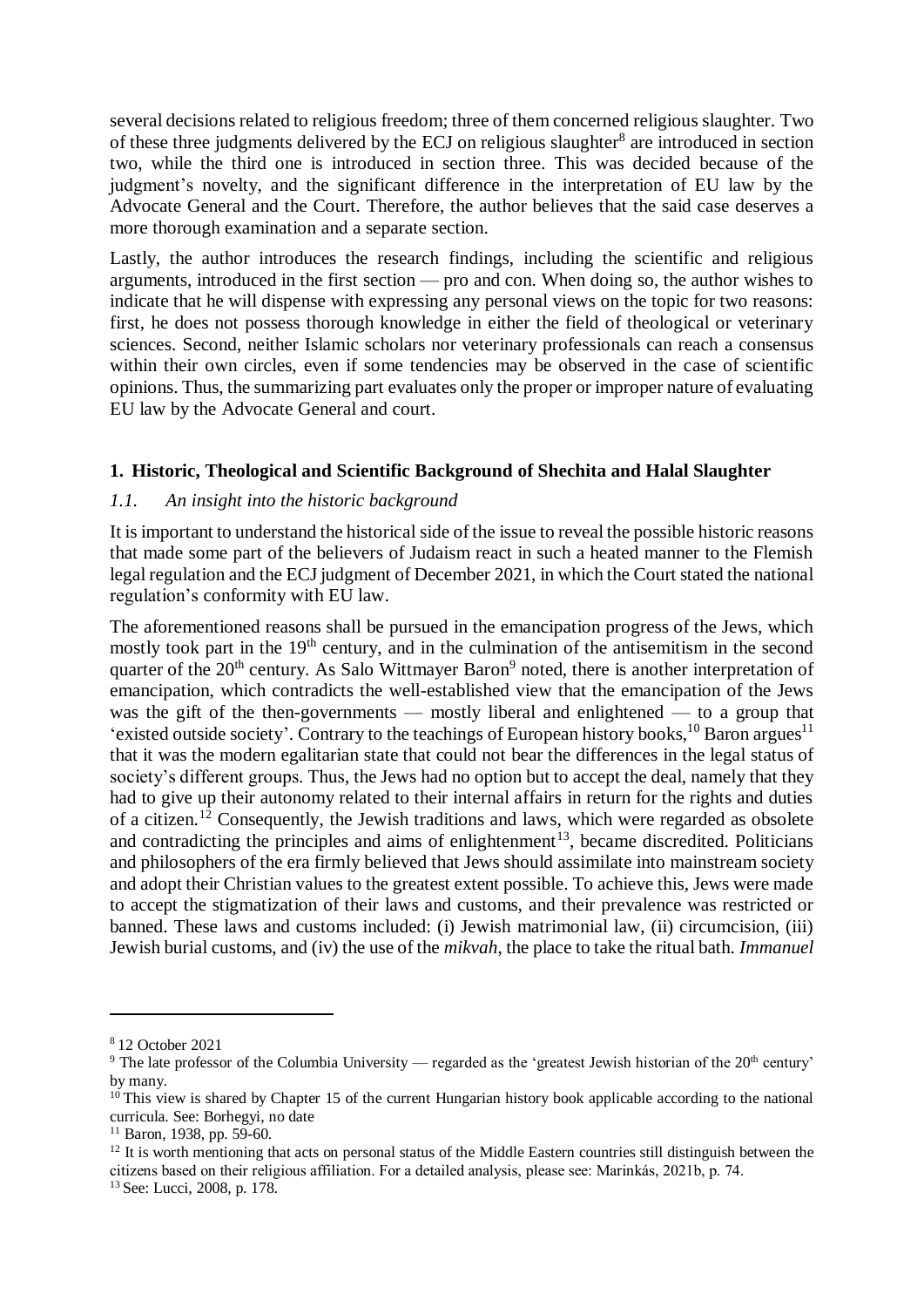*Kant* named this process of assimilation as the 'euthanasia of Judaism' — well before the actual emancipation — and in his view, it was 'desirable'.<sup>14</sup>

Between the second half of the  $19<sup>th</sup>$  century and the first half of the  $20<sup>th</sup>$  century, the ban on *shechita* was in the centre of heated public and political debates in the German states (*Länder*), in Poland, and the Scandinavian countries*.* These debates formally addressed concerns regarding animal protection. In reality, they were tainted by anti-Semitism, however. In the then German Empire, the issue was called '*Rituelfragen*', that is, the question of Jewish rituals. The Alliance for Animal Protection of the German Empire (*Verband der Tierschutzvereine des Deutschen Reiches*), established in 1881, launched a successful campaign against *shechita*. Subsequently, 'barbaric' and 'ruthless' practices were banned in several states of the German Empire. The federal ban on shechita was imposed in April 1933,<sup>15</sup> shortly after Adolf Hitler emerged to power. The ban was incorporated into the law<sup>16</sup> in November of the same year.<sup>17</sup> In accordance with the mainstream tendencies, the Polish legislature (*Sejm*) enacted a law<sup>18</sup> in 1936 that as a rule required the prior stunning of animals. However, Article 5 (1) of the law provided that the Minister for Agriculture may issue a regulation<sup>19</sup> establishing particular rules for the ritual slaughter that serves the purposes of particular groups, whose religion requires special treatment. An amendment, which was adopted in the spring of 1939, completely banned religious slaughter. However, the outbreak of World War II prevented its ratification by the Senate. This 1936 law was formally repealed in  $1997<sup>20</sup>$  The Scandinavian countries also imposed their own bans on slaughter without prior stunning: Finland in 1902 by decree, Norway and Sweden by statute in 1929 and 1937, respectively. Denmark brought a similar law; however*, shechita* was exempted from the general ban. Based on records of the parliamentary debates on the Norwegian and Swedish laws, parliamentary speeches<sup>21</sup> of the time were commonly saturated by anti-Semitic arguments.<sup>22</sup>

<sup>14</sup> Kant, 1992, p. 217.

<sup>15</sup>Delahunty, 2015, pp. 364-365.

<sup>16</sup> Das Deutsche Reichs Tierschutzgesetz vom 24. November 1933

<sup>&</sup>lt;sup>17</sup> The animal protection law of the Third Reich, adopted on 24 November 1933, was the first animal protection law in Germany. Unfortunately, the act is saturated with Nazi ideology and anti-Semitism. See: Jütte, 2002, p. 183. <sup>18</sup> Journal of Laws (Dz. U.) no. 29, item 237.

<sup>19</sup> Rozporządzenie Ministra Rolnictwa i Reform Rolnych z dnia 26 sierpnia 1936 r. wydanego w porozumieniu z Ministrem Wyznań Religijnych i Oświecenia Publicznego oraz Ministrem Spraw Wewnętrznych o sposobach i warunkach uboju rytualnego zwierząt gospodarskich, Journal of Laws (Dz. U.) No. 70, item 504.

<sup>20</sup> Skóra, 2019, pp. 288-290.

 $21$  Delahunty, 2015, pp. 366.

<sup>&</sup>lt;sup>22</sup> There is an argument in the scientific literature — namely the article of Michael F. Metcalf — which suggests that anti-Semitic motivation of the above mentioned Scandinavian legislative procedures — the Norwegian and the Swedish respectively —, is proven by the fact that traditional hunting methods of the Sámi people were exempted from the prohibition of slaughtering animals without prior stunning. First of all, the author of the current article notes that Metcalf in his 1989 article referred to the Sámi people as Lapps, which —however was commonly used to name them in the past — is an offensive exonym used by the majority population of their respective countries. Secondly, while the author agrees with Metcalf that the Scandinavian ban on *shechita* in the past century was motivated by anti-Semitism, the author rejects Metcalf's argument that the exemption granted to the Sámi people is a proof of anti-Semitism. As the author of the current writing points out in his PhD dissertation — and his monographic writing based on his dissertation — these exemptions, which are still in force in Finland and Sweden — and also constitute part of the two country's EU accession treaties —, are necessary for the mere existence of the otherwise vulnerable indigenous groups. See: Metcalf, 1989, pp. 47-48.; See also: Marinkás, 2018, pp. 45., 234., 293.; Marinkás, 2016, pp. 45., 205., 244.; for an analysis of the protection of indigenous peoples' traditional way of life through the spectacles of the religious freedom, see: Krajnyák, 2020, p. 100.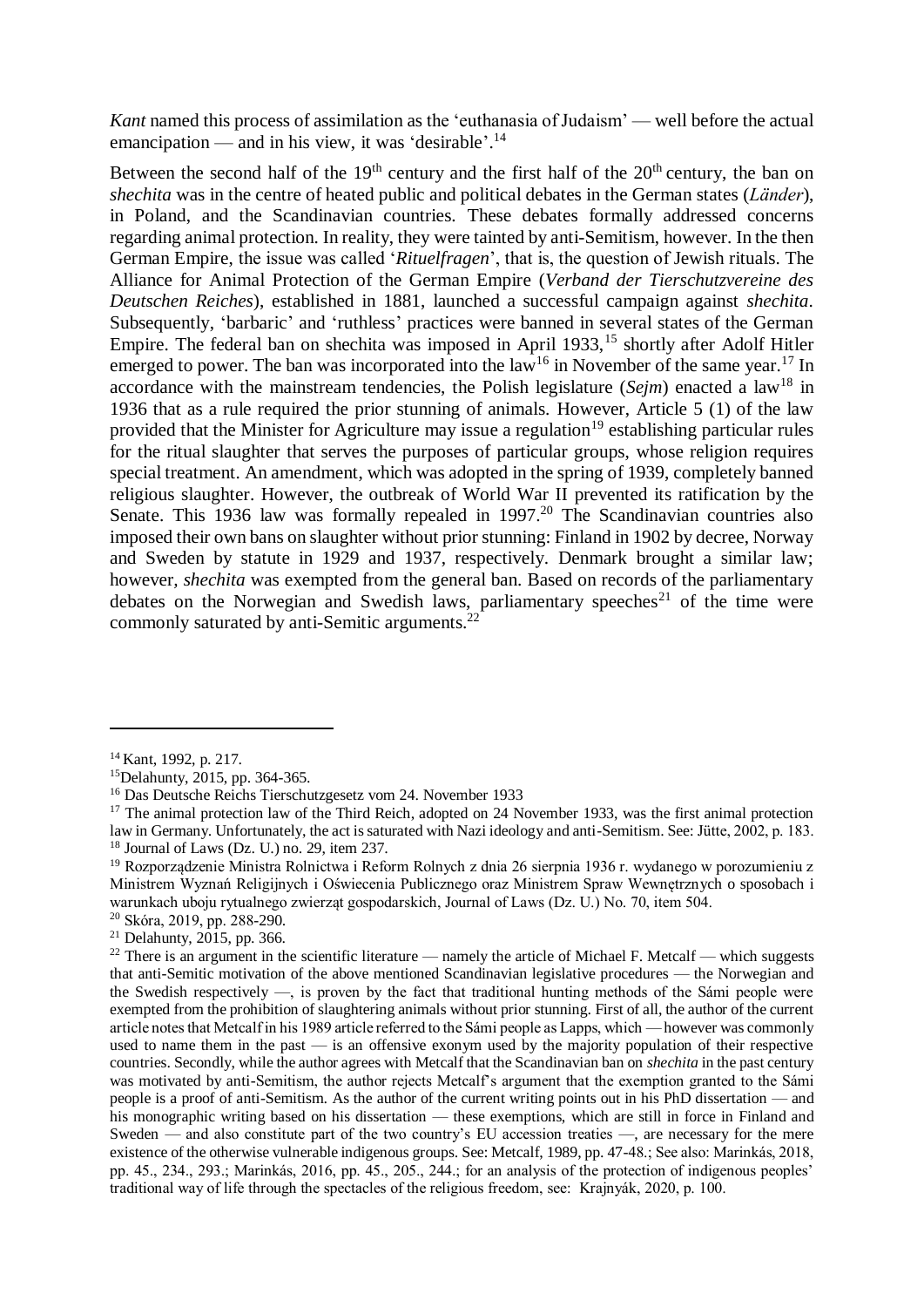Summarising the above historic introduction, and having regarded the fact that anti-Semitism is on the rise again<sup>23</sup> the author is not surprised that a group of believers in the Jewish faith felt they were hit hard by the Flemish ban on *shechita,* the ECJ decision, and the recent judgment of the *Grondwettelijk Hof*. This is especially the case if one regards the fact that it restricts a religious custom, which was left intact during the emancipation and constitutes one of the core elements of their faith.

# *1.2. Theological background of the shechita and halal slaughter*

It is worth examining the importance of *shechita* in Jewish religion and its scientific background. It should be noted that this custom dating back to thousands of years serves hygienic purposes, aiming at enhancing the preservability of meat, and is driven by the intention to reduce the suffering of animals during slaughter. Therefore, this study examines whether these strict religious instructions demand unconditional prevalence based on religious doctrines, considering that today's modern slaughter techniques can provide the prevalence of animal welfare considerations and religious prescriptions at the same time.

First, we should examine the meaning of *shechita.* What are the religious grounds of *shechita,* and what are the practical implications that verify religious prescriptions? How do *shechita* and halal slaughter compare to each other?<sup>24</sup> Since the two methods are very similar and share two cardinal prescriptions, they shall be examined together. The *first* cardinal requirement is that the animal's neck should be cut with a sharp knife and the edge should not have chips. This enables the kosher butcher, the *shochet*, <sup>25</sup> to slit the gullet*,* trachea, cervical artery, and vein of the animal with one determined move*.* The cervical vertebrae should remain intact during this process. While the *shechita* shall be performed only by the *shochet*, halal slaughter can be conducted by any grown person with true faith in Islam. Moreover, when such a person is unavailable, the slaughter may be conducted by a Christian or Jewish butcher, provided that they follow the prescriptions of Islam during slaughter. The *second* cardinal requirement is that the animal should die of bleeding, and the blood has to be drained out from the animal's corpse to the greatest extent possible.

Regarding the first, it shall be examined what the Jewish and Islamic scriptures say about the slaughter of animals. The Fifth Book of Moses *(Elleh Haddebarim)* only says that 'you may slaughter any of your herd or flock he has given you, as I have commanded you.<sup>26</sup> The Torah is silent about the details*.* However the Book of Education *(Sefer ha-Chinuch)* — which explains the Torah's text — suggests that the *shechita* aims to reduce the time of the animal's

<sup>&</sup>lt;sup>23</sup> The scientific literature is divided on the possible causes of this growth, while some research indicate that the growth in the proportion of Muslim population — which is induced among others by immigration — clearly plays a role, other researches deny the existence of such nexus. However, it is a fact that during the research carried out by the European Union's Fundamental Rights Agency (FRA) in 2019, the members of the Jewish community reported the clear rise of anti-Semitism, and that they perceive the continuous growth of the Muslim community as a threat. It has to be noted regarding the latter that the victims of anti-Semitic attacks described their attackers as 'someone with a Muslim extremist view.' See: FRA, Young Jewish Europeans: perceptions and experiences of antisemitism (04 July 2019) [Online]. Available at: [https://fra.europa.eu/en/publication/2019/young-jewish](https://fra.europa.eu/en/publication/2019/young-jewish-europeans-perceptions-and-experiences-antisemitism#TabPubKeyfindings1)[europeans-perceptions-and-experiences-antisemitism#TabPubKeyfindings1](https://fra.europa.eu/en/publication/2019/young-jewish-europeans-perceptions-and-experiences-antisemitism#TabPubKeyfindings1) (Accessed: 24 September 2021); See also: Stremmelaar and Lucassen, 2018, pp. 7-11.; Siegel, 2018, pp. 432-433.

<sup>24</sup> Bartosiewicz, Csiky and Gyarmati, 2008, p. 133.

<sup>25</sup> Raj Tamás: A Sachjet. [Online]. Available at:<http://www.zsido.hu/ujelet/archiv/u990311.html> (Accessed: 24 September 2021)

<sup>&</sup>lt;sup>26</sup> Deuteronomy 12:20-22 (Christian Standard Bible version from the website Bible Gateway) [Online]. Available at: <https://www.biblegateway.com/passage/?search=Deuteronomy%2012:20-22&version=CSB> (Accessed: 24 September 2021)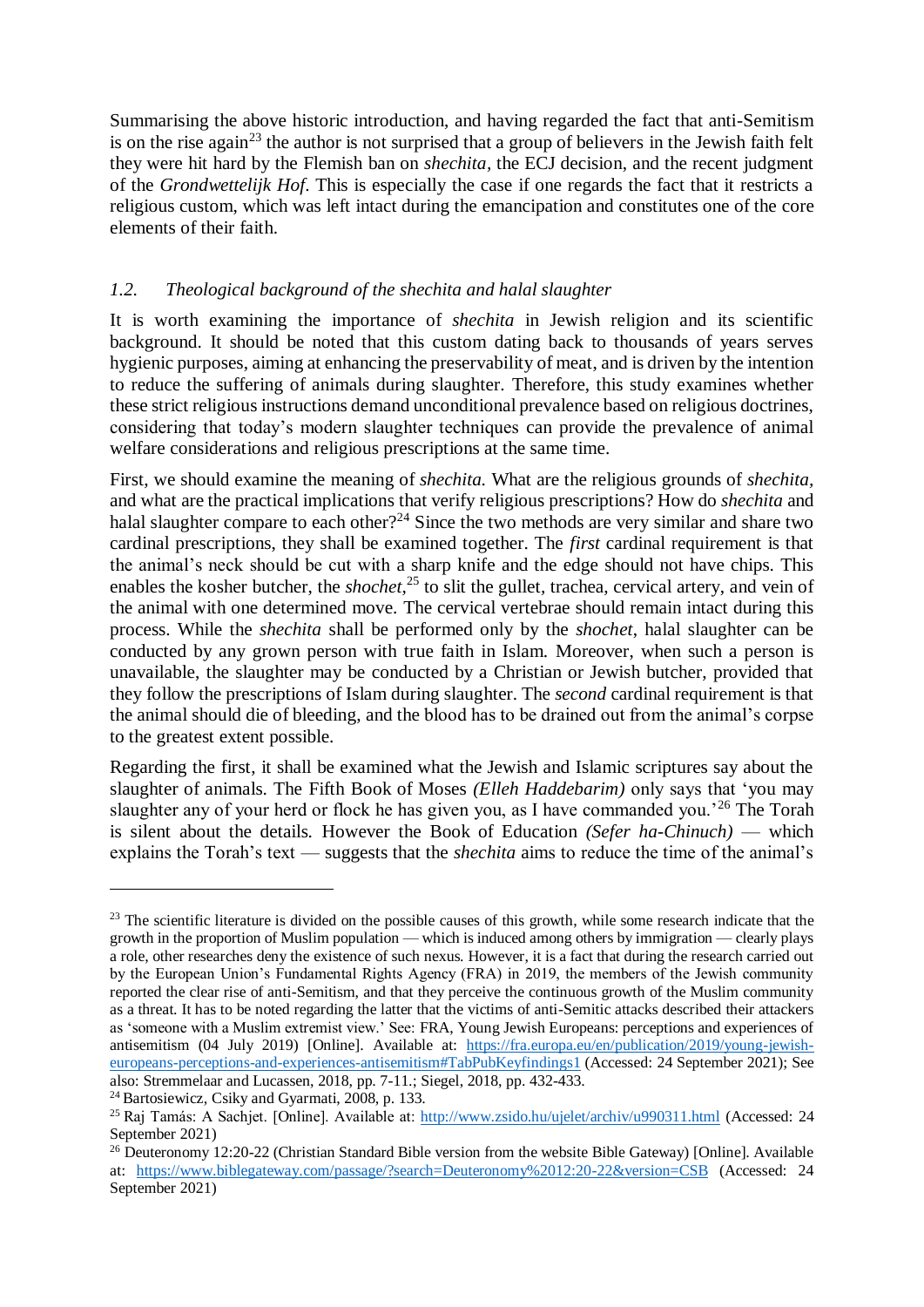agony and to minimize its suffering. This is achieved by cutting the animal's neck 'ear-to-ear'.<sup>27</sup> Unlike its Jewish counterpart, the Islamic prescription on slaughter contains *expressis verbis* provision on the clemency towards animals during slaughter. *Hadith* 17 tells every Muslim that 'if you kill, kill well; and if you slaughter, slaughter well. Let each one of you sharpen his blade and let him spare suffering to the animal he slaughters.'<sup>28</sup> This is supplemented by a *Hadith* of Prophet Muhammad:

'A good deed done to an animal is as meritorious as a good deed done to a human being, while an act of cruelty to an animal is as bad as an act of cruelty to a human being.<sup>'29</sup>

However, it is not all about the mercy of animals. There is also the human side of ritual slaughter, namely that considering slaughtering as a sacred ritual reduces feelings of guilt when killing an animal. <sup>30</sup>

## *1.3. The science beyond the theological prescriptions*

Those who argue for the humanity of *shechita* and halal slaughter claim that both methods fulfil the criteria on mercy, provided that the *shechita* and halal slaughter are conducted with a proper tool and in a proper way, then the animal shall lose consciousness within seconds. The 2001 guidelines<sup>31</sup> of the Food and Agriculture Organization of the United Nations (UNFAO) support this opinion. As the document states, both shechita and halal slaughter are acceptable from an animal welfare perspective, provided that certain 'appropriate' rules are obeyed. The results of scientific research also support these findings. <sup>32</sup> Stuart D. Rosen argues that *shechita* is a 'painless and effective method'.<sup>33</sup> The study<sup>34</sup> by Lerner and Rabello, and the 2003 study<sup>35</sup> of the Italian National Committee of Bioethics (*Comitato Nazionale per la Bioetica,* CNB) also argue in favour of *shechita*, claiming that it is a humane way of slaughter. The CNB holds that there is no way to determine which method — namely, slaughter with prior stunning or ritual slaughter without prior stunning — causes less suffering to animals. Grandin and Regenstein<sup>36</sup> — in their study written in 1994 — compared *shechita* and modern large-scale slaughter methods based on three aspects: (i) the stress caused by the tools used to restrict the animals before slaughter; (ii) the pain felt by the animals during slaughter, which can be deducted from the moves and the sounds made by the animal during its agony, and (iii) the average duration of time between the administration of the cut and the loss of consciousness. Grandin and Regenstein concluded, regarding their first criteria, that the 'bottleneck' of large-scale *shechita* slaughter is the method of restricting the animal, namely, the average duration of time between

<sup>&</sup>lt;sup>27</sup> Rabbi Chanoch Kesselman from the Union of Orthodox Hebrew Congregations (London): 'The rules of Shechita for performing a proper cut during kosher slaughter.' [Online]. Available at: <https://www.grandin.com/ritual/rules.shechita.proper.cut.html> (Accessed: 24 September 2021)

<sup>&</sup>lt;sup>28</sup> The Forty Hadith of Imam Nawawi, Hadith 17 [Online]. Available at: [https://40hadithnawawi.com/hadith/17](https://40hadithnawawi.com/hadith/17-prescription-of-ihsan-perfection/) [prescription-of-ihsan-perfection/](https://40hadithnawawi.com/hadith/17-prescription-of-ihsan-perfection/) (Accessed: 24 September 2021)

 $29$  Rahman and Phillips, 2017, p. 10.

<sup>30</sup> Salamano and Cenci-Goga, 2015, p. 9.

<sup>&</sup>lt;sup>31</sup> Heinz and Srisuvan, 2001, p. 91.

 $32$  One has to note however, that other studies have proven the opposite as well.

<sup>33</sup> Rosen, 2004, pp. 764-765.

<sup>&</sup>lt;sup>34</sup> Lerner and Rabello, pp. 60-62.

<sup>&</sup>lt;sup>35</sup> CNB, Ritual slaughtering and animal suffering. Approved in the Plenary session of the 19<sup>th</sup> of September 2003. [Online]. Available at: [http://bioetica.governo.it/media/3340/p57\\_2003\\_ritual-slaughtering\\_en.pdf](http://bioetica.governo.it/media/3340/p57_2003_ritual-slaughtering_en.pdf) (Accessed: 24 September 2021)

 $36$  Grandin and Regenstein, 1994, pp. 120-123.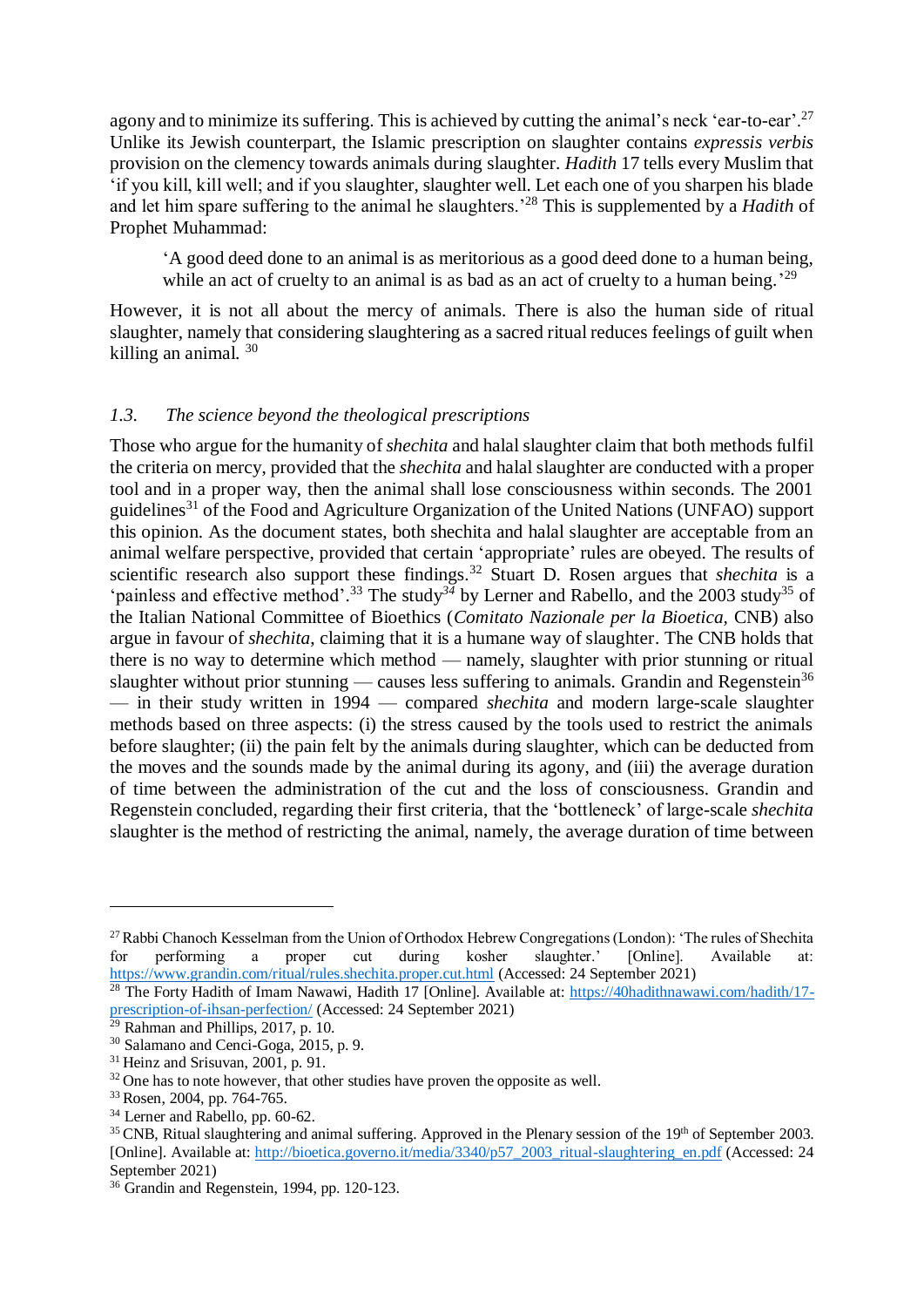the restriction of the animal and the cut is administered. Therefore, large-scale *shechita* slaughter and large-scale non-religious slaughter share the same weaknesses.

The animal is restricted in its movement and strives to escape, driven by its natural instincts. Due to these fruitless efforts, the animal is exposed to severe stress. In the case of traditional or small-scale slaughter, this time is shorter. However, when the slaughter is performed on a large scale, there is more time-lapse, which does not conform to animal protection and welfare considerations. Here, it is worth mentioning that in the case of slaughter with prior stunning, the animal is not exposed to this stress, provided that the stunning was successful. Regarding the second and third criteria, Grandin and Regenstein concluded that the animals' experience of pain was minimal, and the loss of consciousness occurred in seconds. The latter shows great variety, however. Grandin and Regenstein admit that, in cases of certain species, the period may be significantly longer. Particularly, this could take 20 seconds for sheep, 25 seconds for pigs, and up to 2 minutes for cattle, according to the 2004 scientific report by the European Food Safety Authority (EFSA).<sup>37</sup> Thus, considering their findings and animal welfare considerations, they make two recommendations, namely: (i) slaughter houses that perform large-scale *shechita*  slaughter should revise and evaluate their methods to eliminate any unnecessary factors that induce stress among animals; (ii) the cut should be administered only by properly trained persons, and tools should be maintained in a proper condition according to the religious prescriptions.<sup>38</sup> Obeying these religious prescriptions together with the secular institutional rules is the key to humane slaughter in Kaminski's view.<sup>39</sup> He analyses the US regulation namely, the Humane Methods of Slaughter Act  $(HMSA)^{40}$  — and argues that the 'obsessive focus on stunning as the *sine qua non* of animal welfare' blinds those advocating for animal rights. Thus, they neglect other tools suitable to ensure that slaughter is administered humanely. Kaminski identifies another problem, which is a phenomenon that he calls as the 'ritual bubble'. In his view, the ritual bubble is created by  $\S$  1906 of the act that exempts religious slaughter from the rules and the supervision of the authority. Disobedience of rules has also been identified as an issue in other sources. The *Animal Aid* in a 2009 study — called the 'The humane slaughter myth<sup> $14$ </sup> — supports these findings by revealing systemic problems at slaughterhouses in the United Kingdom. It also supports the findings of Grandin and Regenstein, namely that the animals are exposed to severe stress, even if they are slaughtered with prior stunning*.* Additionally, animals usually witness how their fellows are stunned and then hung by their legs. Furthermore, Animal Aid's 2009 study reveals that the unsuccessful stunning — consequently, the hanging and slaughtering of conscious animals — is a more widespread phenomenon than the public would imagine.<sup>42</sup> The proportion of unsuccessful stuns can range from 2 % to 19 % depending on the species of the animal, the capacity of the slaughterhouse,<sup>43</sup> and the training of professionals who administer the stunning.<sup>44</sup> Contrarily, those arguing in favour of *shechita* and halal slaughter claim that the animals should not be slaughtered in front of each other, and the animal should not witness the sharpening of the knife

**.** 

[content/uploads/2016/10/slaughterreport.pdf](https://www.animalaid.org.uk/wp-content/uploads/2016/10/slaughterreport.pdf) (Accessed: 24 September 2021)

<sup>37</sup> EFSA, 2004, pp. 27-29.

<sup>38</sup> Grandin and Regenstein, 1994, pp. 120-123.

<sup>39</sup> Kaminski, 2019, pp. 51-53.

<sup>&</sup>lt;sup>40</sup> Humane Methods of Livestock Slaughter Act (P.L. 85-765; 7 U.S.C. 1901 et seq.) Approved: August 27, 1958. <sup>41</sup> Animal Aid: The humane slaughter myth. An Animal Aid Investigation into UK Slaughterhouses (2009) Researched and written by Kate Fowler. p. 32. [Online]. Available at: [https://www.animalaid.org.uk/wp-](https://www.animalaid.org.uk/wp-content/uploads/2016/10/slaughterreport.pdf)

 $42$  Ibid. pp. 7-14.; See furthermore: the expert opinion of the Academic Services of the German Parliament, expert opinion, Wissenschaftliche Dienste des Bundestages, "Videoaufzeichnungen in Schlachth6fen" WD 5 - 3000 - 042/18) (27 March 2018).

<sup>&</sup>lt;sup>43</sup> Greater capacity comes with a greater proportion of unsuccessful stunning.

<sup>44</sup> Vecerek et al., 2020, p. 6.; von Wenzlawowicz et al., 2012, pp. 59-60.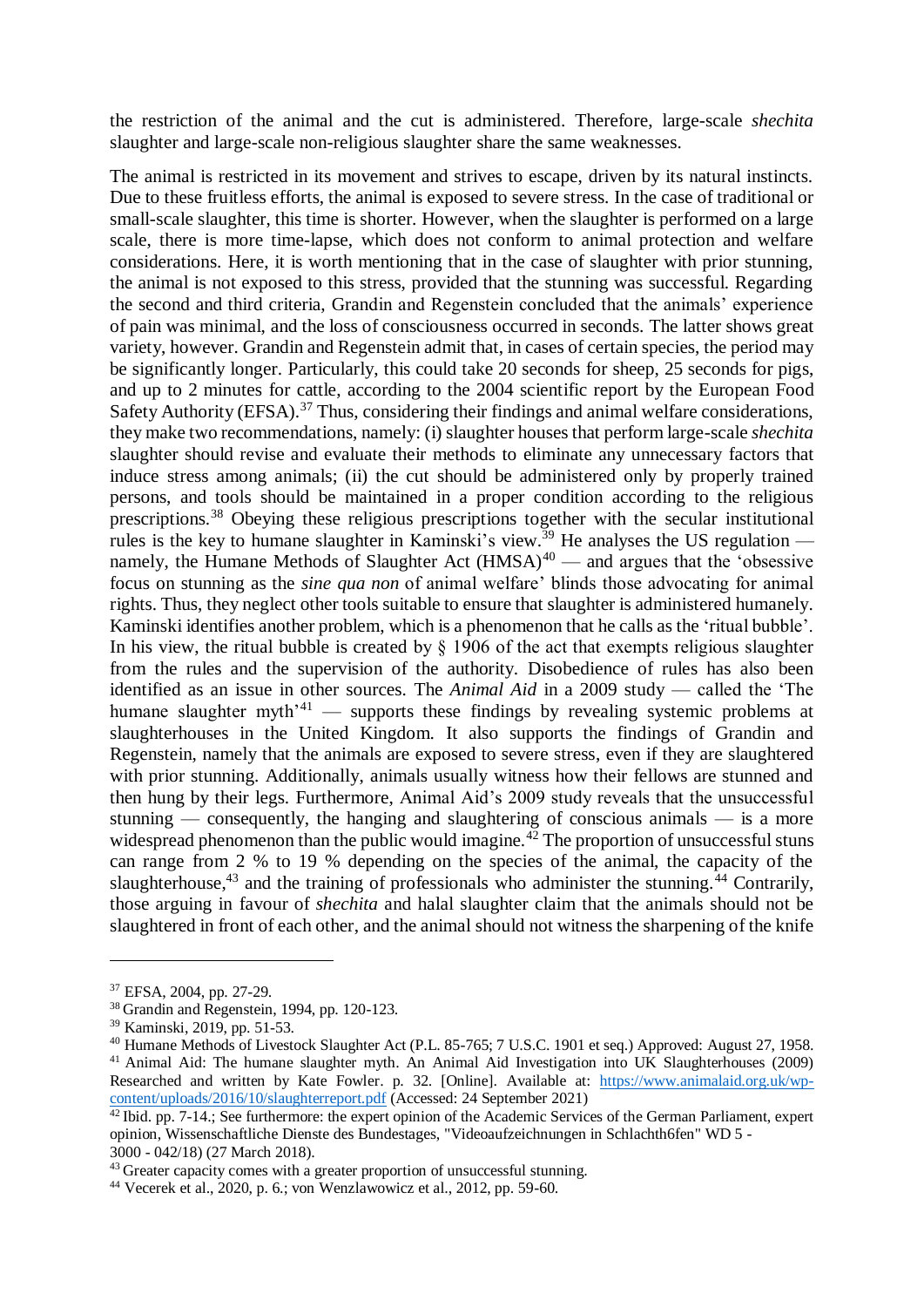as per religious prescription. These prescriptions are aimed at reducing animal stress.<sup>45</sup> They also argue that these requirements are difficult to fulfil in modern large-scale slaughterhouses.

Finally, to understand the so-called 'starting at home principle' advocated by Iddo Porat in his article, 46 it is worth citing Will Kymlicka and Sue Donaldson:

'Dominant groups typically ignore the ways in which they are complicit in the abuse of billions of captive and enslaved domesticated animals, while complaining about the hunting practices of rural communities and indigenous peoples, or the ritual use of animals by religious minorities, even though these latter practices represent only a tiny fraction of abused animals overall.'<sup>47</sup>

Porat argues that most Western societies accept many inhumane practices, such as branding and castrating animals without any anesthesia, and early separation of young calves from their mothers, which causes trauma and anxiety to both the mother and the calves. Furthermore, he provides statistical data and examples to prove that those inhumane practices accepted by the majority affect more animals than those slaughtered ritually by some minorities*.* Based on certain surveys, 18%–27 % of animals are slaughtered outside licensed slaughterhouses, within the territory of the EU. These animals are slaughtered using inhumane methods without obeying the EU rules. Furthermore, Porat argues that several hunting techniques, especially hunting by traps cause prolonged suffering in animals. Moreover, the amount of pain experienced and its duration were significantly greater than in the case of *shechita* and halal. Even in the case of a gunshot, no one can take it for granted that the animal dies shortly after the hit.<sup>48</sup>

After examining the pros of the argument, one should examine its cons. Advocates of ritual slaughter argue that *shechita* and halal slaughter require the butchers to obey rules aimed at reducing the suffering of the animals during slaughter, which is difficult to fulfill in modern large-scale slaughterhouses. This is a convincing argument, but it fails when the large-scale slaughter is conducted in a temporary slaughterhouse to meet the extra demand for halal meat before a religious festival<sup>49</sup>. In such instances, it is simply impossible to obey the aforementioned prescriptions — for example, that animals shall not be slaughtered before each other —; thus, the preparatory acts of slaughter became ruthless as those in the case of largescale non-religious slaughter.<sup>50</sup> Anne Peters notes<sup>51</sup> that those who refer to idealized religious practices to criticize non-religious slaughter practices as they happen in the real world are comparing apples with pears as religious practices are rarely followed to the letter.

Furthermore, it is not contested that the rules of *shechita* and halal slaughter — with their prescriptions aimed at the forbearance of animals — were ahead of their times.<sup>52</sup> However, it is hard to negate the scientific facts proving that slaughter with prior stunning is the most

<sup>45</sup> Bartosiewicz, 2014, pp. 80-81.

<sup>46</sup> Porat, 2020, p. 3.

<sup>47</sup> Kymlicka and Donaldson, 2014, p. 122.; For a detailed analysis of the protection of indigenous cultural heritage— including traditional hunting techniques —, please see: Marinkás, 2017, pp. 35-38.

<sup>48</sup> These arguments also emerged in the C-336/19 Centraal Israëlitisch Consistorie van België case, where the ECJ thoroughly elaborated on the matter and refuted these arguments.

<sup>49</sup> See the ECJ's judgment delivered in the C-426/16, Liga van Moskeeën case, where the court had to decide on the conformity of a domestic law which regulates the creation of temporary slaughterhouses aimed at satisfying the temporary increase in the demand for halal meat before *Eid al-Adha*, the Muslim Feast of the Sacrifice. The said judgment is introduced in the second section of the article.

<sup>50</sup> Bartosiewicz, Csiky and Gyarmati, 2008, p. 145.

<sup>51</sup> Peters, 2019, pp. 296-298.

<sup>&</sup>lt;sup>52</sup> The scriptures of Christianity do not contain a ban on eating blood since Christianity does not attribute soul to animals.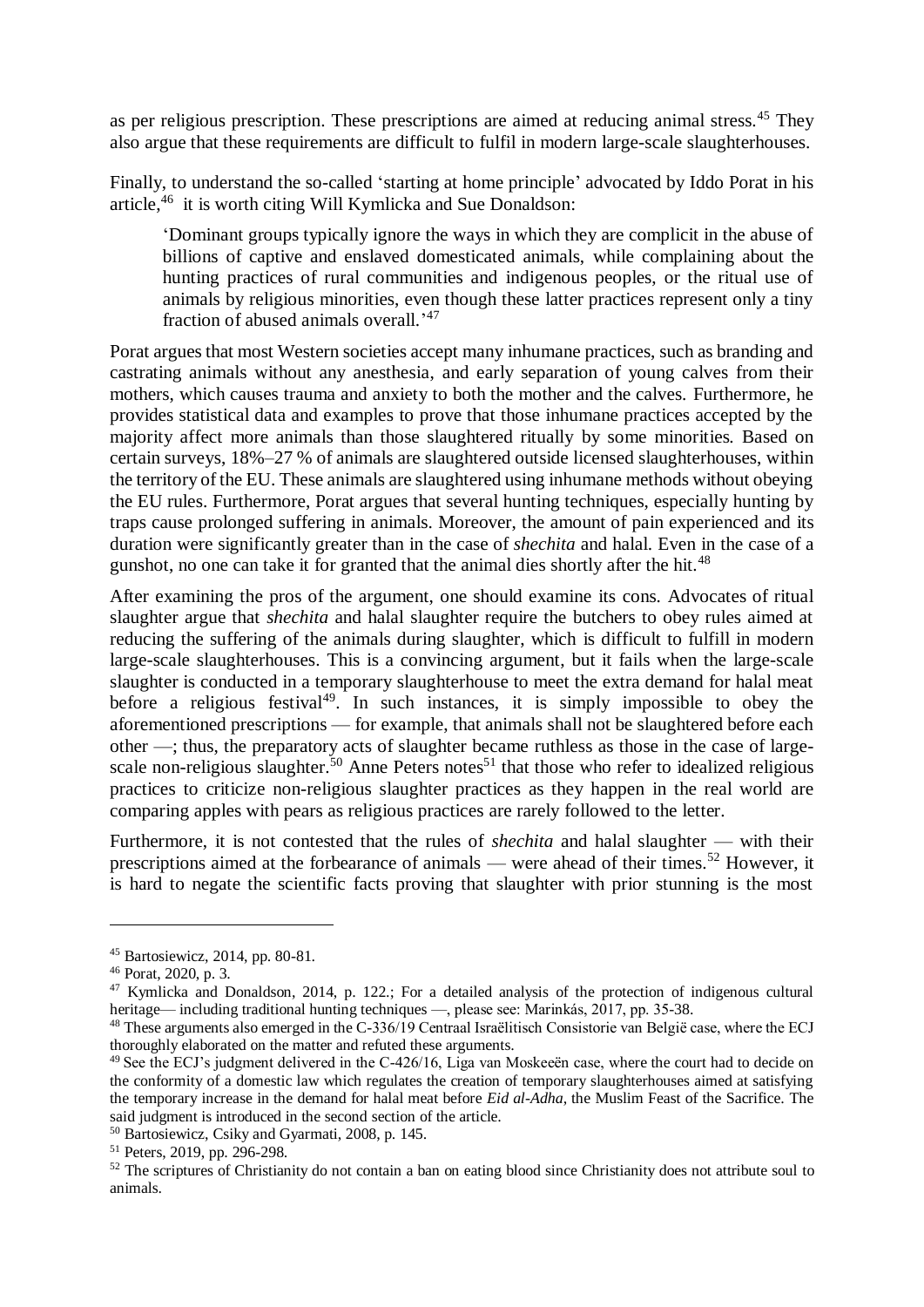humane way, even if the risk of potential suffering for the animal cannot be excluded with 100% accuracy. The current EU legislation on the matter — namely Council Regulation  $1099/2009/EC$  — in its preamble cites such scientific documents — including the  $2004^{53}$  and  $2006<sup>54</sup>$  opinions of the EFSA — prove that slaughter with prior stunning is more humane than slaughter without prior stunning. The scientific works<sup>55</sup> cited in the ECJ judgments and the consensus among veterinarians also verify this argument. The opinions of the EFSA emphasize that from an animal welfare perspective, only slaughter with prior stunning is acceptable.<sup>56</sup> The Federation of Veterinarians of Europe in its  $2002$  position paper<sup>57</sup> also shares this view. According to the position paper, a state of unconsciousness may occur only minutes after the cut is administered. This fact is admitted even by Grandin and Regenstein, the advocates of shechita slaughter. Furthermore, as Holleben and her fellow co-authors argue in their study,<sup>58</sup> the animal may return to a state of consciousness before death occurs*.* These periods expose animals to stress and unnecessary suffering. Furthermore, if slaughter is carried out without prior stunning and proper restriction of the animal, including stretching of the neck in a way that enables the bleeding out in the shortest possible way, makes the whole process more circumstantial, which further increases the stress level of the animal.<sup>59</sup> Based on this study, the new scientific research proves that Grandin and Regenstein were wrong and animals do feel pain when their necks are cut without prior stunning, with special regard to the fact that the neck is rich in terminal nerves. This statement is solid even if the cut is administered by a welltrained person who uses a properly sharpened knife.<sup>60</sup> Thus, as aforementioned, the animal is exposed to needless suffering if the loss of consciousness accidentally occurs only later.

Importantly, the scientific articles, studies, and reports that advocate in favour of *shechita* and halal slaughter — claiming that it is as humane as the slaughter with prior stunning — typically date back 15–20 years or earlier.<sup>61</sup> For example, the abovementioned article of Grandin and Regenstein dates back to 1994, while all those writings argue in favour of slaughter with prior stunning are newer. Although this argument does not necessarily convince everyone, it reveals the current dominant tendency in scientific arguments*.* This tendency can be summarized as follows: while every technique of slaughter may possibly endanger the welfare of the animal — for example, in case the prior stunning is unsuccessful, the animal is exposed to unnecessary pain —, these risks are lowest when the slaughter is conducted with prior stunning.

The other commonly shared cardinal requirement of *shechita* and halal slaughter, namely the requirement for bleeding out, may be found in other religions and folk customs. Among others, it plays an important role in the Hungarian practice of pig slaughter, even though Christian religious prescriptions do not impose a ban on consuming blood*.* This ban in Jewish and Islamic religions is based on the belief that the blood contains the soul of the animal: these two exit the body of the animal together. This is how the soul returns to its creator.<sup>62</sup> If one peels the

<sup>53</sup> EFSA, 2004, pp. 27-29.

<sup>54</sup> EFSA, 2006, pp. 17-18.

<sup>55</sup> von Holleben et. al., 2010, p. 55-60.

<sup>56</sup> See: EFSA, 2020, p. 59-60.; EFSA, 2014a, pp. 6-8.; EFSA, 2013, p. 17.

<sup>57</sup> FVE, Slaughter of Animals Without Prior Stunning*. FVE Position Paper* (FVE/02/104 – Final) [Online]. Available at: https://fve.org/cms/wp-content/uploads/fve 02 104 slaughter prior stunning.pdf (Accessed: 24 September 2021)

<sup>58</sup> von Holleben et. al., 2010, pp. 55-56.

<sup>59</sup> ibid., pp. 55-56.

 $60$  ibid., pp. 53-55.

<sup>61</sup> September 2021

 $62$  'But don't eat the blood, since the blood is the life, and you must not eat the life with the meat. Do not eat blood; pour it on the ground like water.' Deuteronomy 12, 23-24 (Christian Standard Bible version from the website Bible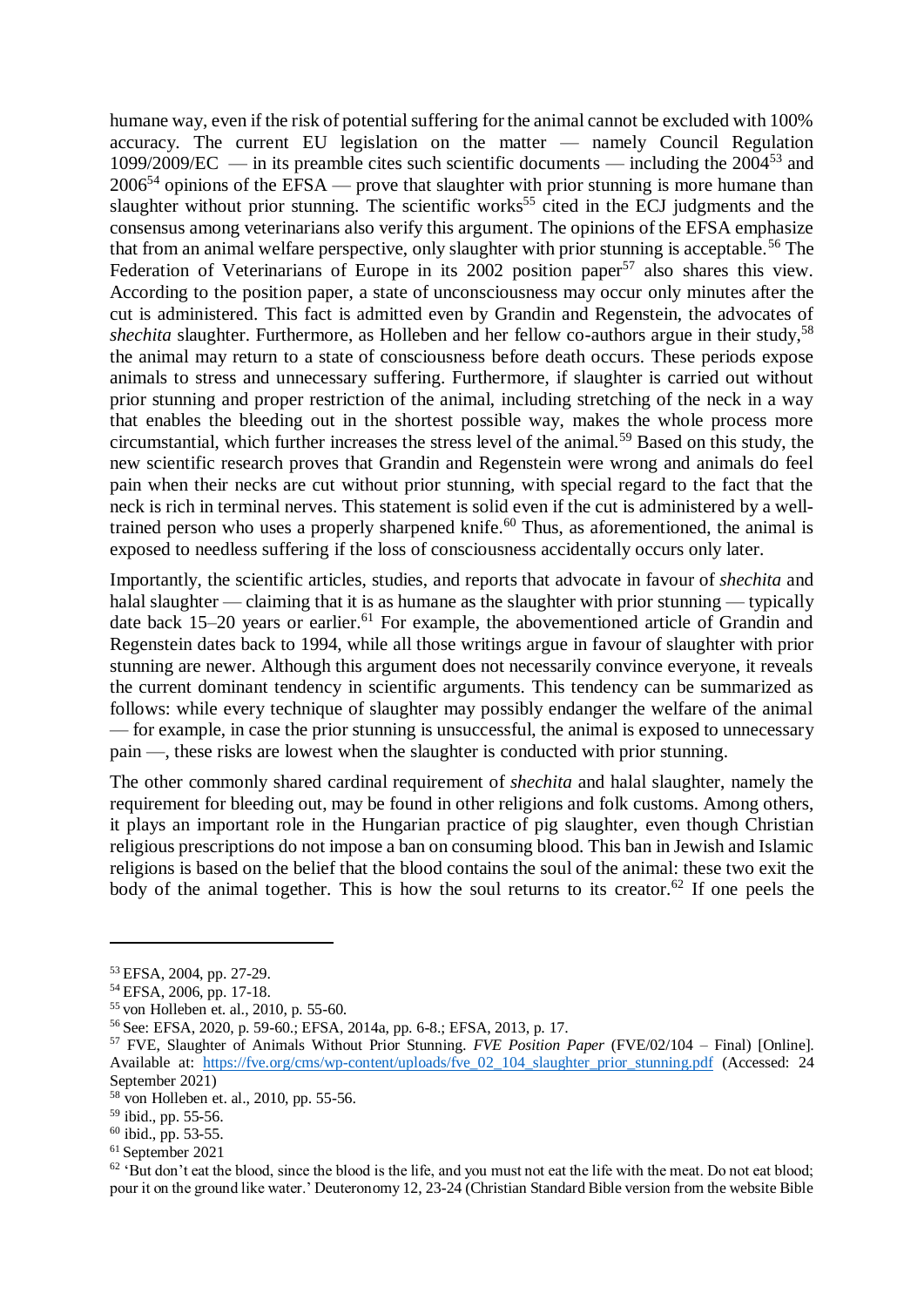religious/ideological shell of the prescription of bleeding out and examines these prescriptions from a sanitary viewpoint, it is clear that these requirements once served practical considerations: the residual blood in the corpse of the animal makes the meat less conservable.<sup>63</sup> In other words, if one — living as a nomad in a desert environment,  $^{64}$  lacking any advanced preserving methods — aims to preserve the quality and edibility of the meat, it is essential to drain out the blood to the greatest extent possible.<sup>65</sup> The latter is facilitated by the animal's own heart and blood circulation system, both of which function for a while after the cut is administered. However, the total drain-out is impossible from a scientific standpoint as a certain amount of blood always remains in the animal's corpse.<sup>66</sup> The practice of koshering — rinsing the meat with water and soaking it entirely submerged in water than dry salting — aims at completely draining out the remaining blood from the animal's corpse.

Subsequently, it is worth examining whether the second cardinal element — namely that the animal has to die from bleeding — allows the stunning of the animal before slaughter. First, certain stunning techniques cause irreversible harm to the animal, that is, the animal's death is not caused by the bleeding out alone*.* Second, prior stunning may have a detrimental effect on the effectiveness of the bleeding out; namely, less blood may be drained out. The significant difference between the regulations on *shechita* and halal must be noted here. While in the case of *shechita*, any stunning technique is forbidden. Muslim scholars are divided on this issue*.* 67 The lack of consensus is attributable to two factors: (i) the less centralized nature of Islamic denominations, <sup>68</sup> and (ii) the lack of an *expressis verbis* ban on prior stunning in Islamic scriptures. Therefore, while some Muslim scholars maintain that prior stunning is not allowed, as there is a doubt that the animal's death is not caused by the bleeding out alone. Others argue that *Hadith 17* requires that followers of the Islamic faith strive to reduce the suffering of the animal, provided that the most important rule, namely that the animal dies of bleeding out, and the blood drains out from its corpse to the greatest extent possible.<sup>69</sup> This view is supported by the 1986 recommendation of the Muslim World League (*Rabitat al-Alam-al-Islam*) adopted jointly with the World Health Organization (WHO).<sup>70</sup> There are two things worth mentioning regarding the requirement of bleeding out. First, prior stunning does not affect the effectiveness of bleeding out, that is, it does not decrease the quantity of the blood drained out. Moreover, some research<sup>71</sup> suggests that the *electronarcosis*<sup>72</sup> — which is required by the Flemish law in the ECJ's C-336/19 case — increases the effectiveness of bleeding to a small extent. Second,

Gateway) [Online]. Available at: [https://www.biblegateway.com/passage/?search=Deuteronomy+12%3A23-](https://www.biblegateway.com/passage/?search=Deuteronomy+12%3A23-24&version=CSB) [24&version=CSB](https://www.biblegateway.com/passage/?search=Deuteronomy+12%3A23-24&version=CSB) (Accessed: 24 September 2021]

 $63$  The scientific explanation is the following: the contagious blood from the dead animal's intestines flows back to the muscular tissues and spoils them.

<sup>64</sup>The fact that the custom of *shechita* dates back to the time of the 'Wandering in the Desert' supports the argument that bleeding out once served practical considerations.

<sup>65</sup> Kaminski, 2019, p. 34.

<sup>66</sup> Berényi, 2014, p. 63.

<sup>67</sup> Farouk et al., 2014, pp. 518-519.; Cuccurese et al., 2013, pp. 443-445.

<sup>68</sup> See: Benyusz, Pék and Marinkás, 2020, p. 161.

<sup>&</sup>lt;sup>69</sup> The *Halal Food Authority* (HFA) also supports slaughter with prior stunning, provided that animal dies of the bleeding out. See:<http://www.halalrc.org/> (Accessed: 24 September 2021)

<sup>70</sup> WHO, Joint meeting of the League of Muslim World (LMW) and the World Health Organization (WHO) on Islamic rules governing foods of animal origin (held on 5-7 December 1985), WHO Doc WHO-EM/FOS/1-E (January 1986) at p. 8. [Online]. Available at:<https://apps.who.int/iris/handle/10665/116451> (Accessed: 2021 September 24).

 $71$  Anil et. al., 2010, p. 2. Religious rules and requirements – Halal slaughter. Dialrel Reports (2010) [Online]. Available at[: https://www.dialrel.net/dialrel/images/halal-rules.pdf](https://www.dialrel.net/dialrel/images/halal-rules.pdf) (Accessed: 24 September 2021)

<sup>&</sup>lt;sup>72</sup> For more information on the method see: Humane Slaughter Association, Electrical Stunning of Red Meat Animals Electronarcosis [Online]. Available at: <https://www.hsa.org.uk/electrical-stunning/electronarcosis> (Accessed: 24 September 2021); See also: Végh, 2016, p. 68.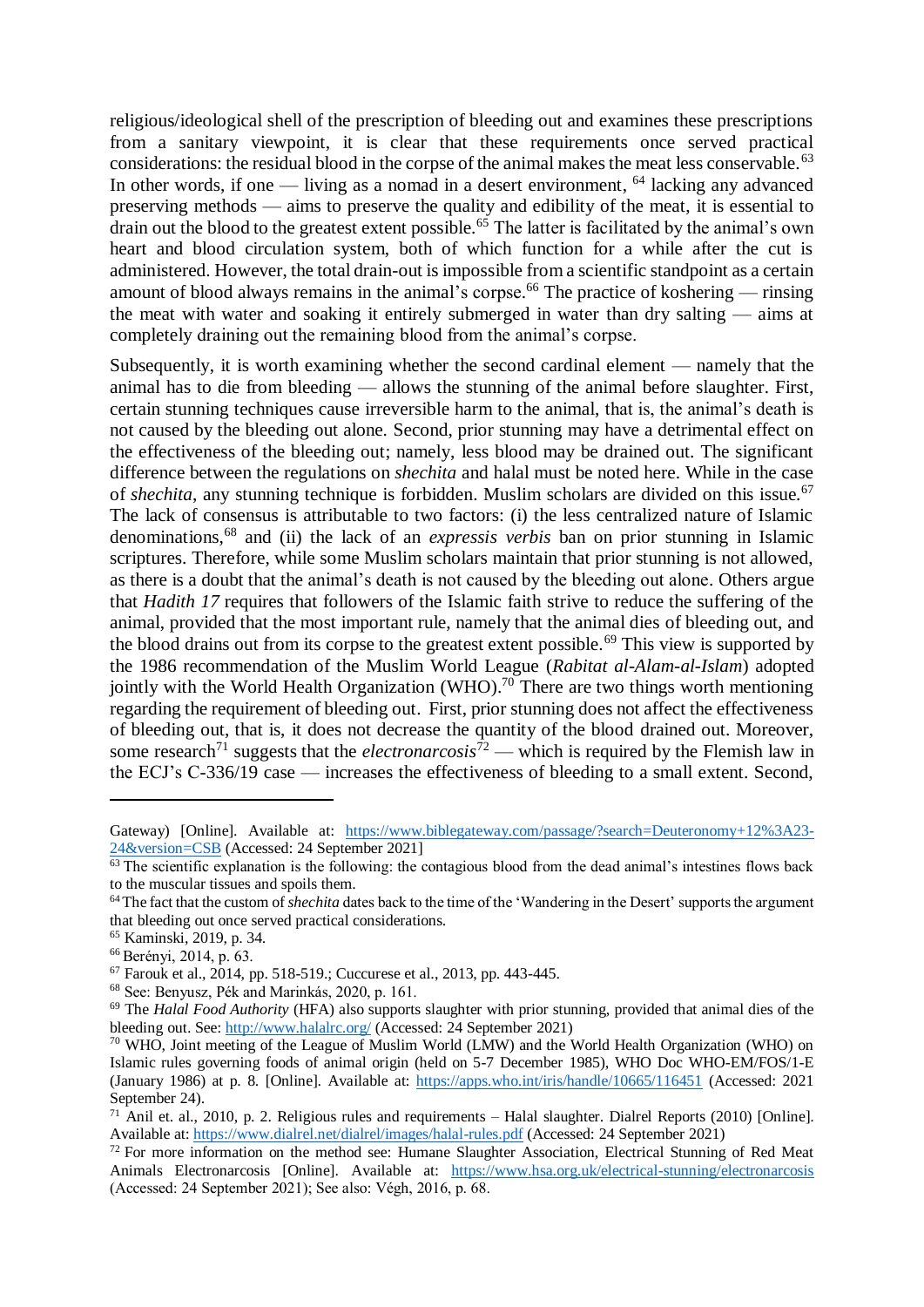the concept of completely bleeding out the animal is a mere fiction from a scientific standpoint as some blood always remains in the dead animal. That the residual blood needs to be removed from the animal's body by koshering to achieve the kosher quality is not coincidental.

# **2. Freedom of Religion in the case law of the ECtHR, the pre-2020 case law of the ECJ, and a short excursus to the jurisprudence of two selected national constitutional courts**

## *2.1. Grounding thoughts on the case law of the ECtHR and the ECJ on the freedom of religion*

Balázs Schanda and Annamária Csiziné Schlosser argue<sup>73</sup> that the jurisprudence of the European Human Rights Mechanism on Article 9 of the European Convention on Human Rights (hereafter: European Convention) is very modest compared to other articles of the said document. The European Commission on Human Rights (ECHR) — which has been wound  $\mu$ <sup>74</sup> since then — declared submissions related to the freedom of religion as applicable only in small numbers. Moreover, the ECtHR delivered its first judgment to state the violation of Article 9 only in the nineties of the last century. Some argue that this is because there are no severe problems with the prevalence of religious freedom in Europe. As Schanda and Csiziné Schlosser argue, other explanations exist. The ECtHR has 'remedied the omission,' and has delivered several judgments related to Article 9 in the meantime. Similar to the ECtHR, the ECJ also remained silent on the issue of religious freedom for a long time. This silence lasted from 2009, when the EU Charter was vested with binding legal power, till 2017, when the ECJ delivered its first religious freedom related decision. 75 However, the ECJ remedied this 'omission' and delivered several decisions related to religious freedom. John Witte Jr. and Andrea Pin even call the ECJ the 'new boss of religious freedom.' Although this may seem to be an exaggerated expression first, they argue that the ECJ already showed a strong preference for 'state neutrality,' and provided a more nuanced analysis of religious freedom and enhanced protection for the said freedom. They argue that the ECJ performs better in this field than the ECtHR, which grants an ample 'margin of appreciation' for state parties, when it comes to '*laïcité*' and secularization. Two phenomena, which Witte and Pin claims to be an 'aggressive [and harmful]<sup>76</sup> policy trend' in some EU Member States.<sup>77</sup>

What can explain this enhanced activity in the case of both courts? The author hereby reminds the reader that in the second part of the current series of articles, he already stated that religiousness is on the rise in the  $21<sup>st</sup>$  century, which is an increasingly important determinant.<sup>78</sup> However, the phenomenon, named 'desecularization,' by Peter Berger<sup>79</sup> started earlier, at the

-

<sup>73</sup> Schanda and Csiziné Schlosser, 2009, pp. 67-69.

<sup>&</sup>lt;sup>74</sup> Protocol No. 11 to the European Convention on Human Rights

<sup>75</sup> Witte Jr. and Pin, 2021, pp. 660-661.

<sup>76</sup> Interpreting addition by the author.

<sup>77</sup> Pin and Witte Jr., 2020, pp. 223-224.

<sup>78</sup> Marinkás, 2021b, p. 53.

<sup>79</sup> Berger, 1999, p. 8.; See furthermore: Rosta, 2019, pp. 792-793.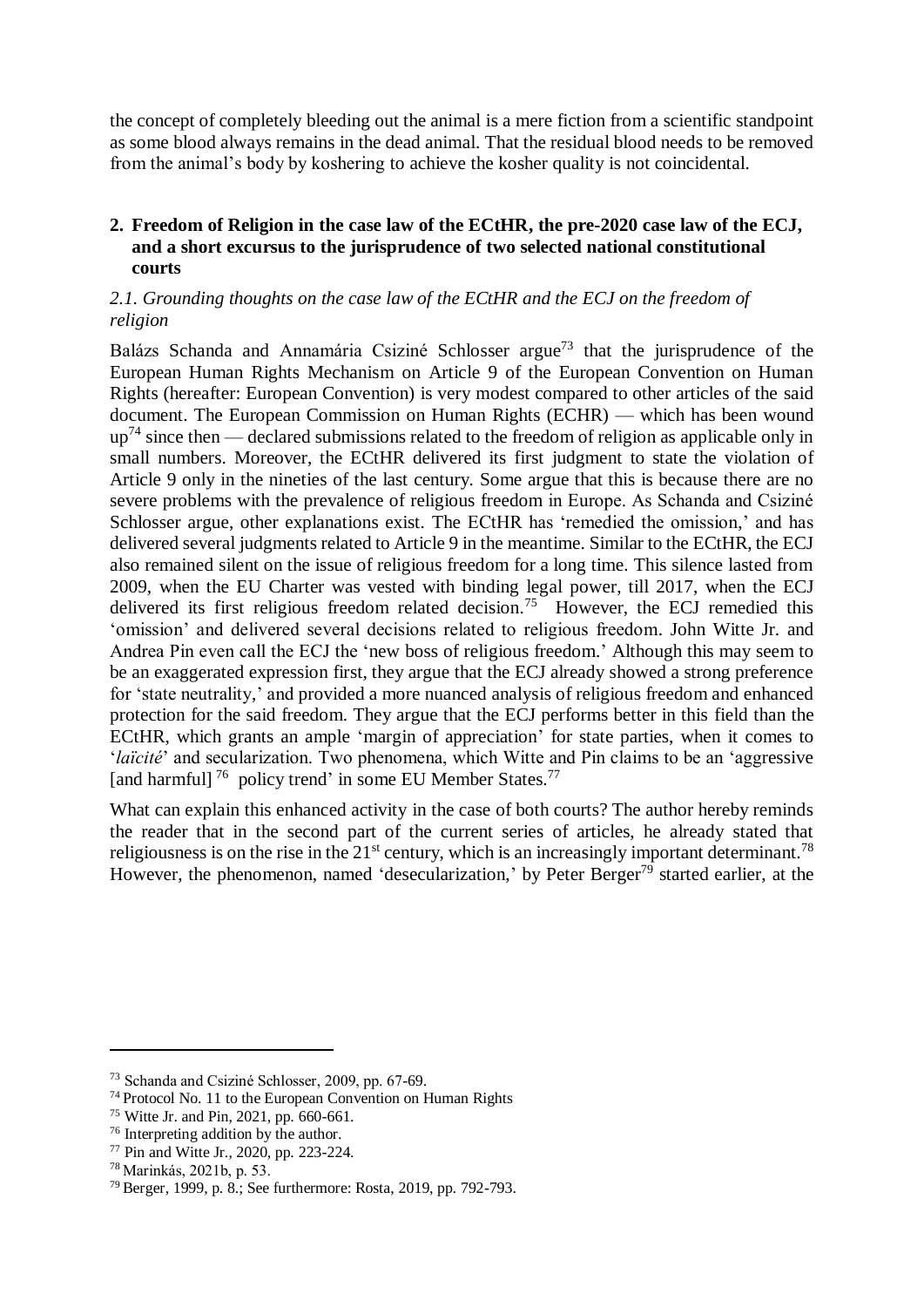end of the last century.<sup>80</sup> Those who explore religious beliefs<sup>81</sup> are most likely to pick one of the fundamentalist branches.<sup>82</sup> It is obvious that fundamentalist branches of religions are hard to be concealed with the expectations of the mainstream society and the idea of secularization. This was proven by the *Cha'are Shalom ve Tsedek vs. France case*<sup>83</sup> of the ECtHR. The rise in religiousness is illustrated by the fact that the nexus between state and church, and also the nexus between politics and religion is once again at the centre of societal and political debates in certain European states.<sup>84</sup> The ECtHR — maybe because of the 'desecularization trend' delivered a relatively rich case law on religious freedom in the last 20-25 years. Shanda and Csiziné Schlosser argue that regarding the precedent nature of these judgments, certain conclusions can be drawn based on this case law*.* The current study introduces only those arguments that are relevant in this article: (i) the religious communities should have the right to obtain legal personality;<sup>85</sup> (ii) a democratic state does not have the right to intervene in the domestic affairs of religious communities;<sup>86</sup> and (iii) expression of religious faith may be restricted, but these restrictions cannot be disproportionate.<sup>87</sup>

## *2.2. Freedom of Religion in the case-law of the ECtHR and the Cha'are Shalom ve Tsedek case*

The *Cha'are Shalom ve Tsedek* is worth highlighting and analysing for several reasons, amongst others, for its similarities with the C-336/19 *Centraal Israëlitisch Consistorie van België* case of the ECJ. The case that is the focus of this study.

The facts of the case before the national court can be summarized as follows: based on a French decree of 1980,<sup>88</sup> ritual slaughter may be conducted only in licensed slaughterhouses that obey the rules. Religious communities may obtain a license from the state department responsible for agriculture based on the recommendation of the state department responsible for justice

-

<sup>80</sup> Berger's ideas are supported by the *fact that the number of believers in Islamic religion is on a dynamic rise and this growth seems set to continue in the years to come according to forecasts.* Although there is a rise in Christian religiousness, the rise in Islamic religiousness is more apparent. This phenomenon is more obvious in case of the Western European youngsters with a migratory background, who in most instances are more religious than their parents. See: EPRS (European Parliamentary Research Service): *'Religion and the EU's external policies – Increasing engagement',* In-depth Analysis, February, 2020; Lipka and Hackett, 2017; Harriet Sherwood: Religion: why faith is becoming more and more popular. *The Guardian* (27 August 2018) [Online]. Available at: <https://www.theguardian.com/news/2018/aug/27/religion-why-is-faith-growing-and-what-happens-next> (Accessed: 24 September 2021)

<sup>81</sup> Reiss, 2000, p. 47.

<sup>&</sup>lt;sup>82</sup> The picture is more complex, however. The majority of the MENA region's population is clearly refused the ideologies of the ISIS/DAESH and those political actors who cooperated with the extremists. See: Arab Barometer (April 6, 2020) Is the MENA Region Becoming Less Religious? An Interview with Michael Robbins [Online]. Available at: [https://www.arabbarometer.org/2020/04/is-the-mena-region-becoming-less-religious-an-interview](https://www.arabbarometer.org/2020/04/is-the-mena-region-becoming-less-religious-an-interview-with-michael-robbins/)[with-michael-robbins/](https://www.arabbarometer.org/2020/04/is-the-mena-region-becoming-less-religious-an-interview-with-michael-robbins/) (Accessed: 24 September 2021)

<sup>83</sup> ECtHR, Cha'are Shalom ve Tsedek v. France case, Judgment (27 June 2000). For the analysis of the case see: Békefi Judit: Vallásszabadság jogi szemszögből. Szombat (2016.07.09.) [Online]. Available at : <https://www.szombat.org/politika/vallasszabadsag-jogi-szemszogbol> (Accessed: 24 September 2021) <sup>84</sup> Lásd: Benyusz, Pék and Marinkás, 2020, p. 173.

<sup>85</sup> ECtHR, Canea Catholic Church v. Greece, Judgment, 16 December 1997

<sup>86</sup> ECtHR, Serif v. Greece, Judgment 14. December 1999; ECtHR, Hasan and Chaush v. Bulgaria, Judgment, 26 October 2000; ECtHR, The Metropolitan Church of Bessarabia and others v. Moldavia, Judgment, 13 December 2001; ECtHR, Agga v. Greece, Judgment 17 October 2002.

<sup>87</sup> ECtHR, Kokkinakis v. Greece, Judgment, 25 May 1993; ECtHR, Valsamis v. Greece, Judgement 18 December 1996; ECtHR, Kalaç v. Turkey, Judgment 1 July 1997; ECtHR, Larissis and others v. Greece, Judgment, 24 February 1988; ECtHR, Buscarini and others v. San Marino, Judgment, 18 February 1999

<sup>88</sup> Décret n°80-791 du 1 octobre 1980 pris pour l'application de l'article 276 du code rural.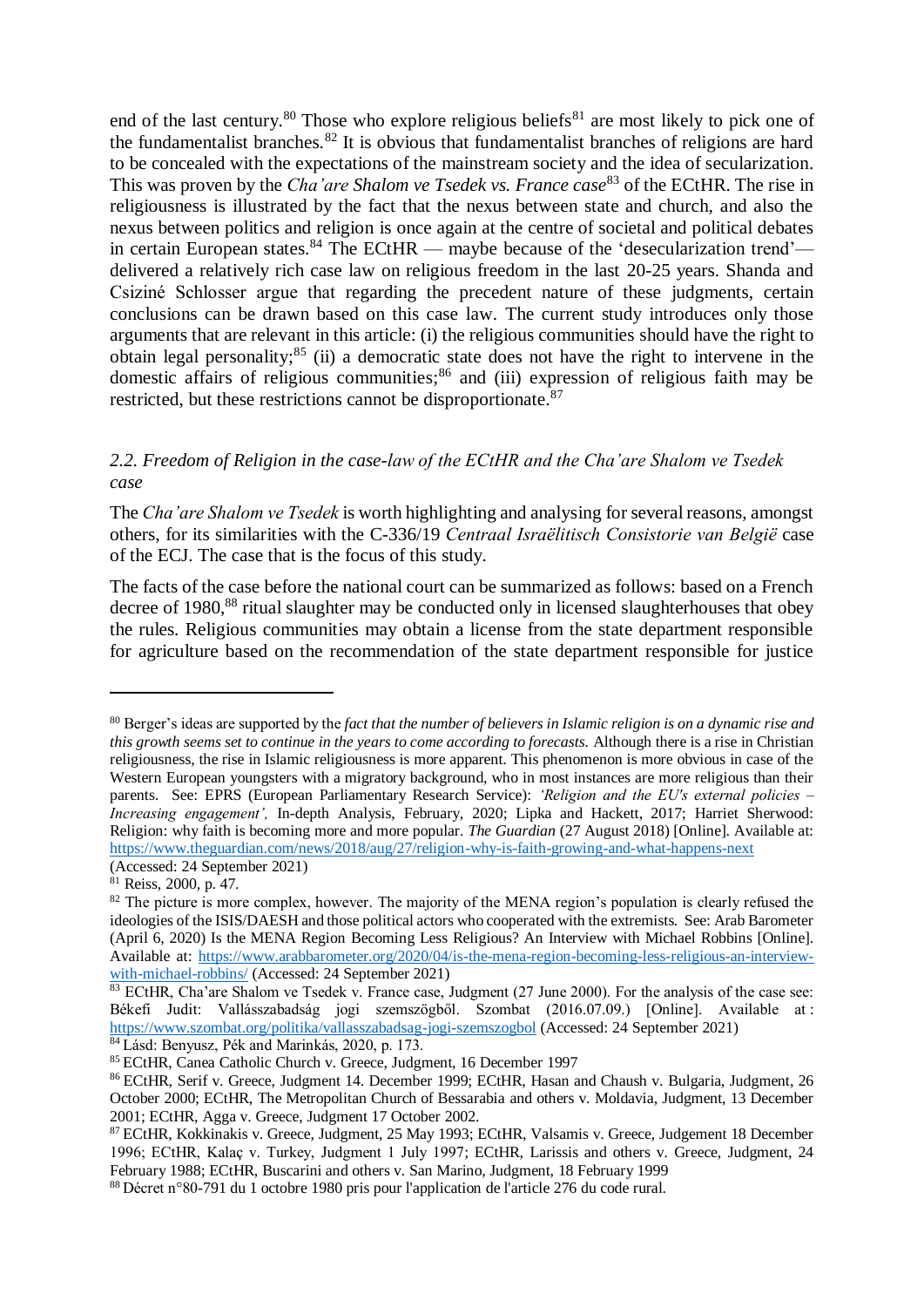affairs.<sup>89</sup> However, *shechita* was granted an exemption and the license was issued by the *Association Consistoriale Israelite de Paris* (ACIP), an umbrella organization of Jewish religious communities. In the case where there is no registered Jewish religious community in a given county, the license is issued by the prefect of the county. The association *Cha'are Shalom ve Tsedek* was aimed at cultural and educational purposes. In addition to its main activities, it endeavored to procure and deliver the '*glatt*' (pure/smooth) meat to its members. The *glatt* meat is made per the prescriptions of the '*Shulchán Aruch'* known as 'Set Table' or the 'Code of Jewish Law' written by Rabbi Joseph Karo during the 16<sup>th</sup> century. It is one of the most orthodox branches of Judaism. The *Cha'are Shalom ve Tsedek* claimed that it can procure such meat only in Belgium, as the meat produced by the ACIP does not meet the requirement of *glatt* quality. Therefore, the *Cha'are Shalom ve Tsedek* submitted a claim for a license to produce *glatt* meat domestically. The ACIP rejected this application.<sup>90</sup>

Having regarded the traditionally secular attitude of the state (*laïcité*), which includes the separation of church and state, the French judicial system was unable to resolve the issue*,* where religious arguments conflicted with secular ones. After these unsuccessful attempts before domestic courts, the applicant submitted an application to the ECHR, which referred to the case before the ECtHR on 6 March 1999.<sup>91</sup>

Although the Grand Chamber held<sup>92</sup> that there was 'no violation of Article 9 of the Convention taken alone [or] taken in conjunction with Article 14', the decision was far from unanimous. The judges decided on the first and second questions with a 12:5 and 10:7 ratio, respectively. Seven judges — who disagreed with the other ten regarding the second question in their joint dissenting opinion $93$  — argued that the majority opinion is not the only proper interpretation of the case*.* The ECtHR case law was elaborated on in the aforementioned article of Schanda and Csiziné Schlosser, which supports the opinion of the dissenting judges, instead of the majority opinion.

Accordingly, the *Cha'are Shalom ve Tsedek* and the French State dissented on three issues. First, the French state argued that the *Cha'are Shalom ve Tsedek*, which was registered as a cultural association, was not allowed to conduct any religious activities.<sup>94</sup> The majority of judges approved this argument.<sup>95</sup> However, the dissenting judges favoured the applicant and argued that the *Cha'are Shalom ve Tsedek* should be regarded as a religious association according to the 1905 Act on the separation of church and state*.* <sup>96</sup> Their argument is supported by the fact that the aforementioned Decree of 1980 did not define 'religious organizations' and the criteria for being recognized as such an organization.<sup>97</sup> Second, in conjunction with the preceding, it could be argued that the state's decision to grant exclusive rights to ACIP on decisions regarding the license constitutes the violation of Article 14 of the European Convention. While most judges accepted the French state's reasoning, namely, that the special status of the ACIP as an umbrella organization of the Jewish religious associations is necessary and proportional, the dissenting judges argued that respecting pluralism is the task of the state and not its elimination. As the dissenting judges argued that the notion of discrimination

<sup>89</sup> ECtHR, Cha'are Shalom case, para. 48.

<sup>90</sup> ECtHR, Cha'are Shalom case, paras. 22-44.

<sup>91</sup> ECtHR, Cha'are Shalom case, paras. 1-2.

<sup>92</sup> ECtHR, Cha'are Shalom case, para. 88.

<sup>93</sup> ECtHR, Cha'are Shalom case, Joint Dissenting Opinion of judges Sir Nicolas, Bratza, Fischbach, Thomassen, Tsatsa-Nikolovska, Panțîru, Levits and Traja, para. 2.

<sup>&</sup>lt;sup>94</sup> ECtHR, Cha'are Shalom case, paras. 69-70.

<sup>95</sup> ECtHR, Cha'are Shalom case, paras. 62, 67-69.

<sup>96</sup> La loi concernant la séparation des Églises et de l'État (1905).

<sup>97</sup> ECtHR, Cha'are Shalom case, Joint Dissenting Opinion, para. 2.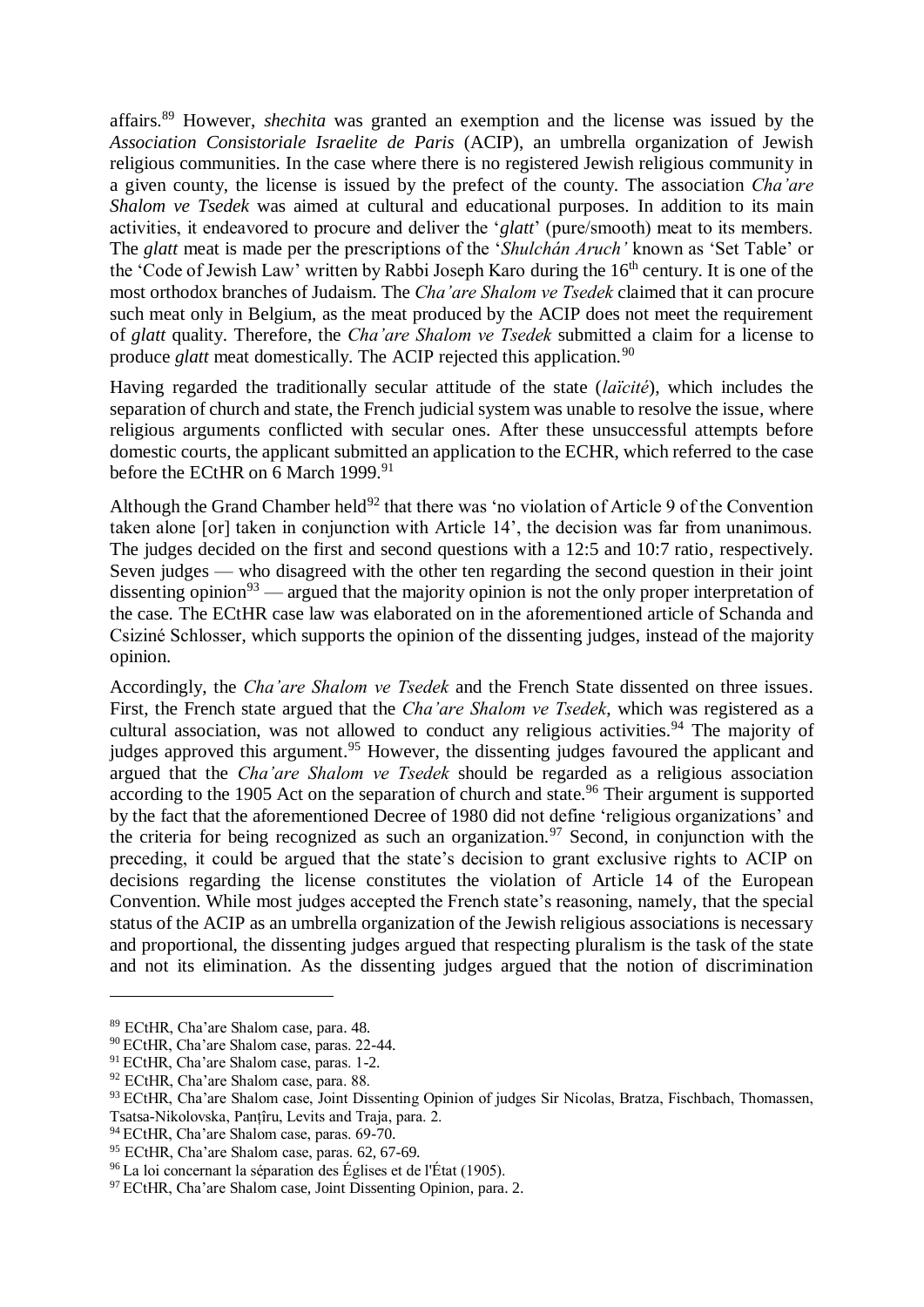ordinarily includes cases where states treat persons or groups in analogous situations differently, without providing an objective and reasonable justification*.* <sup>98</sup> Although they acknowledge that

'[…] the fact that the State wishes to avoid dealing with an excessive number of negotiating partners so as not to dissipate its efforts and in order to reach concrete results more easily, whether in its relations with trade unions, political parties or religious denominations, is not illegitimate in itself, or disproportionate.'99

However, this may not result in differentiated treatment, without providing an objective and reasonable justification*.* According to them, in the case at hand, neither the alleged insufficient representativeness of the *Cha'are Shalom ve Tsedek*, nor the French state's other allegation namely, the necessity to protect public order and public health — stands fast. The latter argument is especially weak, having regarded the fact that the French state is particularly gracious when it comes to licensing halal slaughterhouses,<sup>100</sup> even though Muslim religious associations are much smaller in their membership and lack strict hierarchy.<sup>101</sup> Thus, they do not possess such representativeness compared to the Jewish religious groups. Third, The *Cha'are Shalom ve Tsedek* argued the fact that it can procure *glatt* meat — the sole acceptable quality for its customers — only from foreign sources, constitutes the violation of Article 9 of the European Convention. The majority concluded that 'the right to freedom of religion guaranteed by Article 9 of the Convention cannot extend to the right to take part in person in the performance of ritual slaughter […].'<sup>102</sup> The majority opinion further emphasizes that the applicant, contrary to its allegations, is able to procure meat from both domestic and foreign sources. Thus, there were no violations of Article 9.<sup>103</sup> Contrarily, the dissenting judges argued that '[…] the fact that the applicant association is able to import 'glatt' meat from Belgium does not justify in this case the conclusion that there was no interference with the right to the freedom to practice one's religion through performance of the rite of ritual slaughter […]' Thus, the state's regulation that excludes participation in such ceremonies infringes on the right of religious freedom. This is supported by the fact that the Decree of 1980 *expressis verbis* grants the right to participate in religious slaughter. Anne Peters noted that the reliance on imported meat — which is often reasoned with animal welfare concerns — is only an 'outsourcing' of animal cruelty.<sup>104</sup>

In conclusion, the main reason for such a difference between the outcome of the majority and the dissenting opinion is that the preceding is based on the premise that the *Cha'are Shalom ve Tsedek* was not a religious organisation according to French law However, considered from two standpoints, namely that the *Cha'are Shalom ve Tsedek* was a religious organization. The first premise has two logical consequences. First, the state could not infringe on Article 9 of the European Convention granting religious freedom, since the restriction — in the interpretation of the state's representative — was related to economic activity. Second, the *Cha'are Shalom ve Tsedek* — as a non-religious association — was not in an analogous situation with the ACIP or with the Muslim religious associations that are cited in the case. Thus, infringement of Article 14 could not have occurred.

-

<sup>98</sup> ECtHR, Cha'are Shalom case, Joint Dissenting Opinion, para. 2.

<sup>99</sup> ECtHR, Swedish Engine Driver's Union v. Sweden, Judgment of 6 February 1976 Series A, para. 46.

<sup>100</sup> ECtHR, Cha'are Shalom case, Joint Dissenting Opinion, para. 2.

<sup>101</sup> Benyusz, Pék and Marinkás, 2020, p. 161.

<sup>102</sup> ECtHR, Cha'are Shalom case, paras. 82.

<sup>103</sup> ECtHR, Cha'are Shalom case, paras. 80-82.

<sup>104</sup> Peters, 2019, p. 291.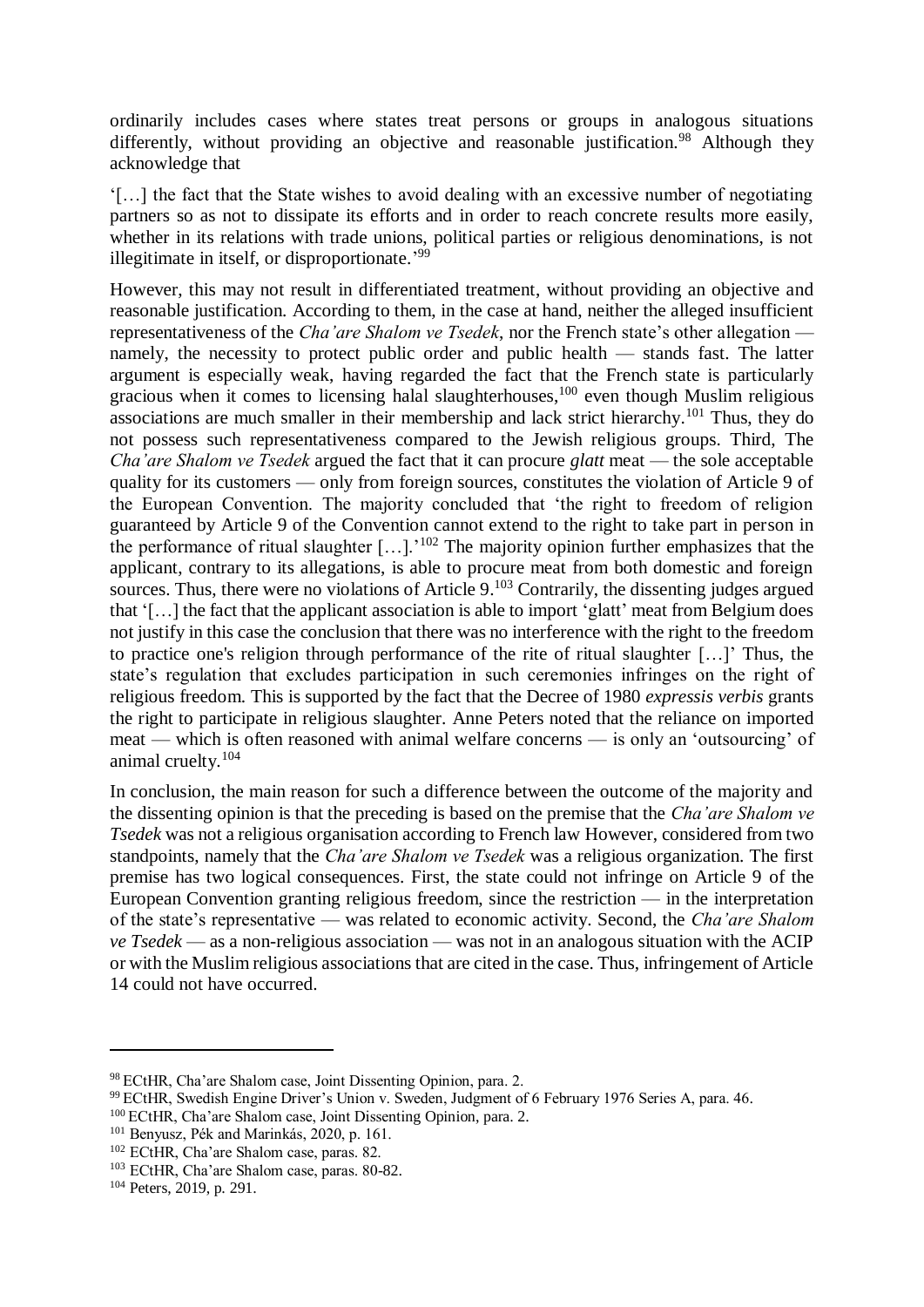### *2.3. The pre-2020 case law of the ECJ on religious slaughter*

Before interpreting the case law of the ECJ, two points should be emphasized. First, the EU legislature — based on the scientific arguments introduced in section 1.3 — decided that, as a rule, slaughter shall be conducted only with prior stunning. Thus, ritual slaughter without prior stunning constitutes an exemption based on the regulation. Second, animal welfare is not a general principle of EU law,  $105$  but an accepted value and public interest to be promoted and fostered based on the case law of the ECJ.<sup>106</sup> The Court firmly stuck to this interpretation even after Article 13 of the Treaty on the Functioning of the European Union  $(TFEU)^{107}$  was introduced.<sup>108</sup> Therefore, Micaela Lottini and Michele Giannino argue that, despite the introduction of Article 13 into the TFEU under EU law, animals seem to be attributed a dual status: on the one hand, they are qualified as 'sentient beings' and, accordingly, they are awarded a (limited) legal protection. On the other hand, animals are considered as 'products' or more precisely goods, because they can be valued in money and capable of forming the subject of commercial transactions.<sup>109</sup> — It is worth comparing this with the Hungarian dogmatic theory on animals. $110$ 

In the C-426/16 *Liga van Moskeeën*<sup>111</sup> case, the ECJ interpreted the freedom of religion by analysing Article 10 of the EU Charter on religious freedom, and the provisions of Article 13 of the TFEU on animal welfare requirements, particularly, to religious rites — more precisely, the so-called *Eid al-Adha*, the Muslim Feast of Sacrifice — related to Article 4 of the Regulation.

The domestic court raised the following question:

'Is Article 4(4) of [Regulation No 1099/2009], read in conjunction with Article 2(k) thereof, invalid due to the infringement of Article 9 of [the ECHR], Article 10 of the [Charter] and/or Article 13 [TFEU], in that it provides that animals may be slaughtered in accordance with special methods required by religious rites without being stunned only if such slaughter takes place in a slaughterhouse falling within the scope of [Regulation No 853/2004], whereas there is insufficient capacity in the Vlaams Gewest (Flemish Region) to meet the annual demand for the ritual slaughter of unstunned animals on the occasion of the … Feast of Sacrifice, and the costs of converting temporary slaughter establishments, approved and monitored by the authorities, into slaughterhouses falling within the scope of [Regulation No 853/2004], do not appear relevant to achieving the objectives pursued of animal welfare and public health and do not appear proportionate thereto?'<sup>112</sup>

<sup>105</sup> C-189/01, Jippes case, Judgment of the Court, 12 July 2001

<sup>106</sup> C‑592/14, European Federation for Cosmetic Ingredients v. Secretary of State for Business, Innovation and Skills. Opinion of Advocate General Michal Bobek, 17 March 2016, paras. 20-21; C ‑ 355/11, G. Brouwer case, Judgment of the Court (Sixth Chamber) of 14 June 2012

<sup>&</sup>lt;sup>107</sup> Consolidated version of the Treaty on the Functioning of the European Union (OJ C 326, 26.10.2012, pp. 47-390)

<sup>108</sup> Lottini and Giannino, 2019, pp. 502-511

<sup>109</sup> Sowery, 2018, pp. 58-59.; See also: Geiger, Khan and Kotzur, 2015, p. 225.

<sup>110</sup> Based on 5:14 (3) of the Hungarian Civil Code (Act V of 2013) the animals are things from a legal perspective. 'The provisions pertaining to things shall apply to animals in accordance with the statutory provisions laying down derogations consistent with their natural characteristics.' The theoretical background is elaborated on in: Szilágyi, 2018, pp.129-130.

<sup>111</sup> C-426/16, Liga van Moskeeën en Islamitische Organisaties Provincie Antwerpen, VZW and Others v Vlaams Gewest, Judgment of the Grand Chamber, 29 May 2018

<sup>112</sup> Ibid, para. 26.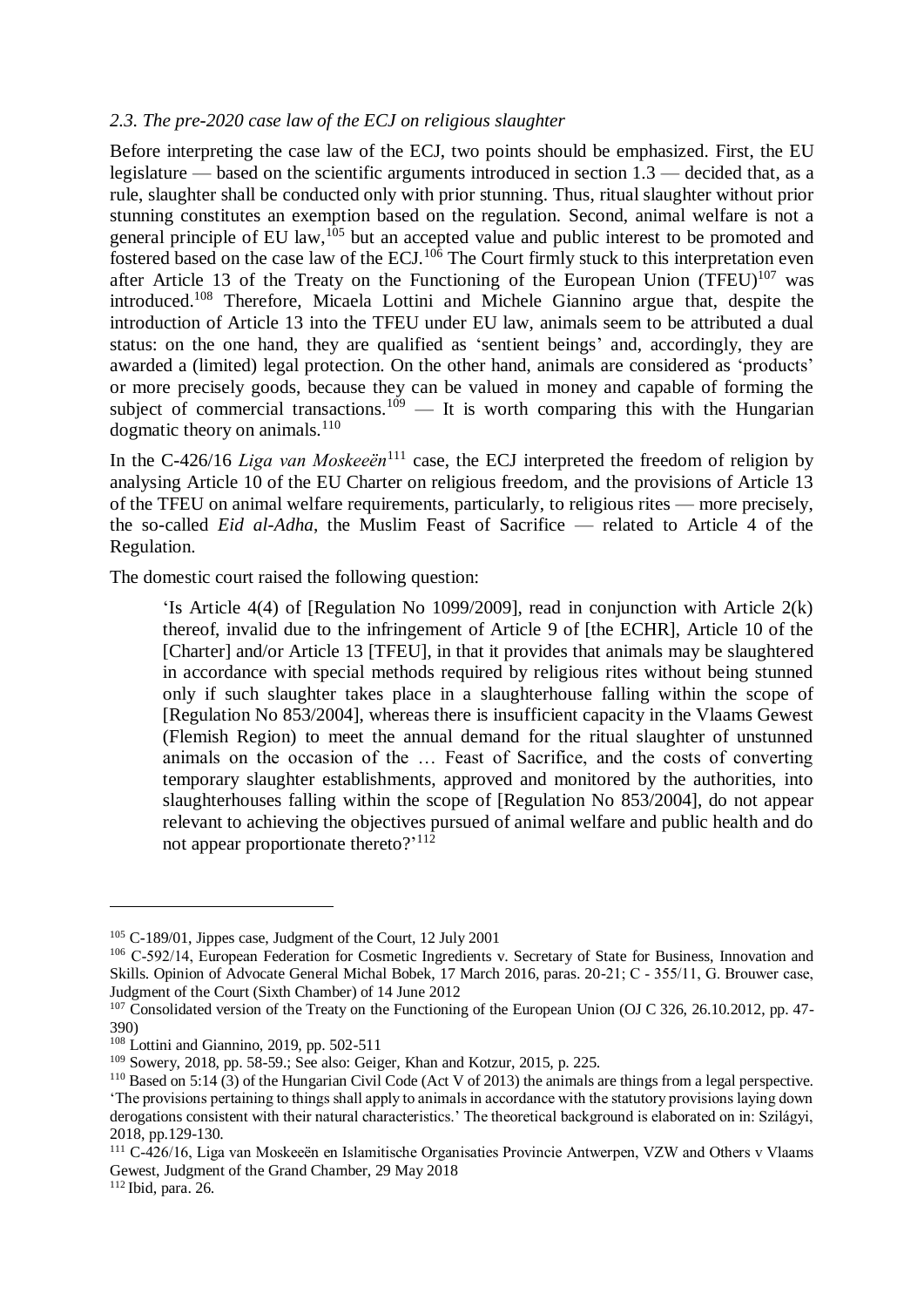Advocate General Nils Wahl's opinion<sup>113</sup> and the ECJ's judgment echoed the view that '[...] the concept of 'religious rite' […] is defined in Article 2(g) of the Regulation as a series of acts related to the slaughter of animals and prescribed by a religion.'<sup>114</sup> Thus 'it falls within the scope of Article  $10(1)$  of the Charter.<sup>115</sup> However, as the Advocate General stated that I do not think it desirable for the Court to address the question of whether the ritual slaughter must, from a theological standpoint, necessarily be carried out'. The ECJ approved the opinion of the Advocate General. <sup>116</sup> Considering the abovementioned arguments*,* the ECJ placed the case in an economic context. Furthermore, the determining argument of the Advocate General was that the reluctance of the applicants of the base case to assume the sunk costs of creating temporary slaughterhouses that meet public health requirements to meet the temporary increase in demand is not capable of affecting the validity of Article 4 (4) of the Regulation.<sup>117</sup> Thus, the ECJ concluded as follows:

'[the] examination of the question did not disclose any issues capable of affecting the validity of Article 4(4) of Council Regulation (EC) No 1099/2009 of September 24, 2009, on the protection of animals at the time of killing, read together with Article 2(k) thereof, with regard to Article 10 of the Charter of Fundamental Rights of the European Union and Article 13 TFEU.'<sup>118</sup>

Anne Peters examined the *Liga van Moskeeën* decision of the ECJ and provided a thorough analysis.<sup>119</sup> While she agrees with the outcome of the judgment, she criticises the ECJ for failing to consider the rights of religious minorities more broadly — including a more thorough analysis of the theological necessity of the ritual slaughter during the Feast of Sacrifice — and for not addressing the animal welfare point sufficiently. As she highlights, contrary to the ECJ's firm standpoint in this regard, even if the member state's regulation is neutral, it might deploy a disproportionate negative impact on particular religious groups.<sup>120</sup> However, as a result of her examinations, she dismisses every argument that proves the existence of indirect discrimination. *First of all* she argues that — despite the differing context<sup>121</sup> —, the ECtHR's remarks in the *Cha'are Shalom ve Tsedek* may be applied in the present case, namely that the right to freedom of religion 'cannot extend to the right to take part in person in the performance of ritual slaughter […].' Then Peters examines some of the key allegations of the Advocate General and the Court respectively. The Advocate General argued that the requirement of using only approved slaughterhouses would not be proportionate to reach the objective of animal welfare; and therefore, would have to be qualified as an unjustified limitation and violation of the freedom of religion.<sup>122</sup> Peters disagrees with this statement. One must reiterate that the Islamic religion lacks the dogmatic unity that characterise some other religions, such as the

<sup>113</sup> C-426/16, Liga van Moskeeën en Islamitische Organisaties Provincie Antwerpen, VZW and Others v Vlaams Gewest, opinion of Advocate General Nils Wahl, 30 November 2017, para. 141.

<sup>114</sup> C-426/16, Liga van Moskeeën case, judgment, para. 47.

<sup>115</sup> Ibid, para. 49.

<sup>116</sup> C-426/16, Liga van Moskeeën case, judgment, paras. 45., 50-51.

<sup>117</sup> C-426/16, Liga van Moskeeën case, opinion of the advocate general, paras. 135-140.

<sup>118</sup> C-426/16, Liga van Moskeeën case, judgment, paras. 85.

<sup>119</sup> Peters, 2019, 269.; See furthermore: Peters, 2018

<sup>&</sup>lt;sup>120</sup> Namely, the ECJ stated that '[...] the obligation to use an approved slaughterhouse, in accordance with the technical specifications required by Regulation No 853/2004, applies in a general and neutral manner to any party that organises slaughtering of animals and applies irrespective of any connection with a particular religion and thereby concerns in a non-discriminatory manner all producers of meat in the European Union.' – C-426/16, Liga van Moskeeën case, judgment, para. 61.

<sup>&</sup>lt;sup>121</sup> The issue in Cha'are Shalom was rather the need for the ultraorthodox group to rely on slaughter performed by other licensed slaughterers for them according to their rites, without being able to examine in person whether their stricter rites had been duly observed. – Peters, 2019, p. 291.

<sup>&</sup>lt;sup>122</sup> C-426/16, Liga van Moskeeën case, opinion of the advocate general, paras 98-128., 91., 97., 133.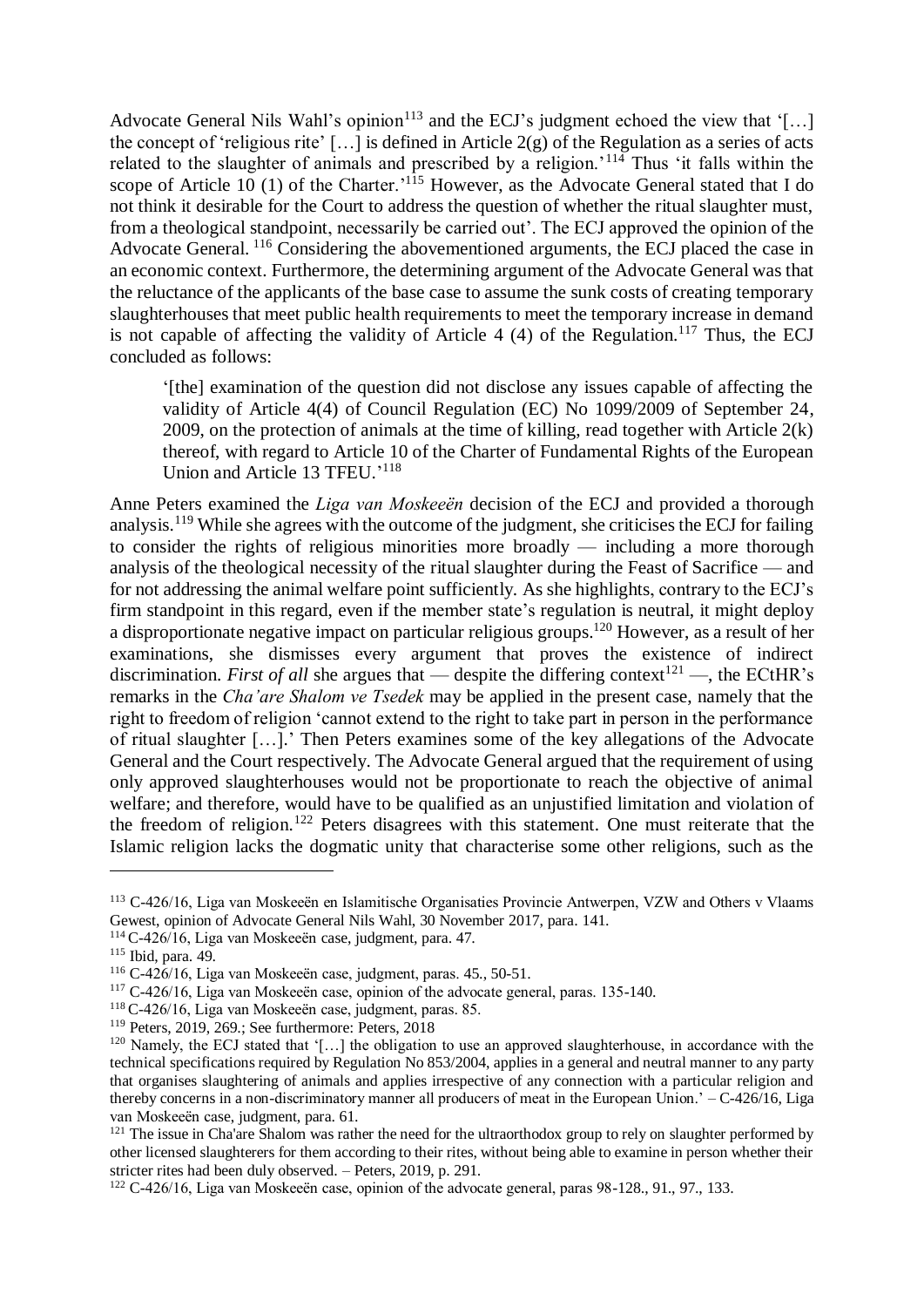Catholic Church. As Peters states, religious opinion diverges whether slaughter is compulsory during the Feast of Sacrifice or not. Moreover, as a novel trend, young Muslims started to substitute the slaughter of animals with monetary donations. Similarly, there is disagreement among Muslim scholars regarding whether stunning animals is allowed or banned by the Muslim religion. Consequently, not every believer of the Islamic faith is concerned with the rules, and the restrictions imposed on their religion are bearable. She concludes that based on the aforementioned arguments the regulation of the member state is neither discriminative nor unproportioned.<sup>123</sup> Even if Peters acknowledges that, as the Advocate General stated in his opinion:

'[…] some of the rules laid down in Annex III to Regulation No 853/2004, such as […] the refrigerated storage of meat, may, […] prove superfluous […] inasmuch as […] the meat from them will, in principle, be given directly to the final consumer.<sup>'124</sup>

In the C-497/17 *Œuvre d'assistance aux bêtes d'abattoirs* case, the ECJ had to answer whether '[it is allowed for the national legislature to prohibit] the use of the European 'organic farming' label in relation to products derived from animals which have been slaughtered in accordance with religious rites without first being stunned  $\left[ \ldots \right]$ ?<sup>125</sup> Special attention must be paid to the fact that these practices '[do not] respect high animal welfare standards'<sup>126</sup> Advocate General Nils Wahl in his opinion<sup>127</sup> reiterated that, while Council Regulation on Organic Production and Labelling<sup>128</sup> expressly bans certain practices, it does not require prior stunning. In other words, there is no outright ban on issuing organic labels on products from animals subjected to ritual slaughter. The Advocate General further argues that pre-stunning may prove unnecessary for satisfying the principle of protecting animal welfare: 'I do not think that the principle of prior stunning laid down in Regulation No 1099/2009 leads to the conclusion that the requirement of 'high animal welfare standards' necessarily means that slaughter is to take place with prior stunning.<sup>'129</sup> The ECJ took the opposite view. The Court argued<sup>130</sup> that EU law grants the right to conduct ritual slaughter without prior stunning, provided that certain legal requirements are obeyed. This constitutes sufficient protection to the right to religious freedom. The latter right cannot serve as grounds for claims to use organic labels on meat products that do not meet animal welfare considerations. <sup>131</sup> As the ECJ argued that:

'[…] scientific studies have shown that pre-stunning is a technique that compromises animal welfare the least at the time of killing […] the particular methods of slaughter prescribed by religious rites that are carried out without pre-stunning and that are permitted by [the Regulation] are not tantamount, in terms of ensuring a high level of animal welfare at the time of killing, to slaughter with pre-stunning  $[\dots]$ <sup>132</sup>

<sup>123</sup> Peters, 2019, pp. 292-294.

<sup>124</sup> C-426/16, Liga van Moskeeën case, opinion of the advocate general, para. 127.

<sup>125</sup> C-497/17, Œuvre d'assistance aux bêtes d'abattoirs case, Judgment of the Grand Chamber, 26 Februar 2019, paras. 33.

<sup>&</sup>lt;sup>126</sup> C-497/17, Œuvre d'assistance aux bêtes d'abattoirs case, judgment, para. 36.

<sup>&</sup>lt;sup>127</sup> C-497/17, Œuvre d'assistance aux bêtes d'abattoirs case, opinion of advocate general Nils Wahl, 20 September 2018

<sup>&</sup>lt;sup>128</sup> Council Regulation (EC) No 834/2007 of 28 June 2007 on organic production and labelling of organic products and repealing Regulation (EEC) No 2092/91 (OJ L 189, 20.7.2007, pp. 1-23)

<sup>129</sup> C-497/17 sz. Œuvre d'assistance case, opinion of the advocate general, para. 83.

<sup>130</sup> C-497/17 sz. Œuvre d'assistance case, judgment, paras. 36., 45., 48., 49., 52.

<sup>&</sup>lt;sup>131</sup> It is worth mentioning that a petition was submitted to the European Parliament's Committee on Petitions with the aim of repealing Article 4 (4). The petition was rejected since — as the Committee argued — the Regulation together with other sources of law of the Union strikes a fair balance between human welfare considerations and the right to religious freedom. See: Petition 1063/2014 by Marta Poschlod on the ban on ritual slaughter 132 C-497/17, Œuvre d'assistance case, judgment, paras. 47., 50.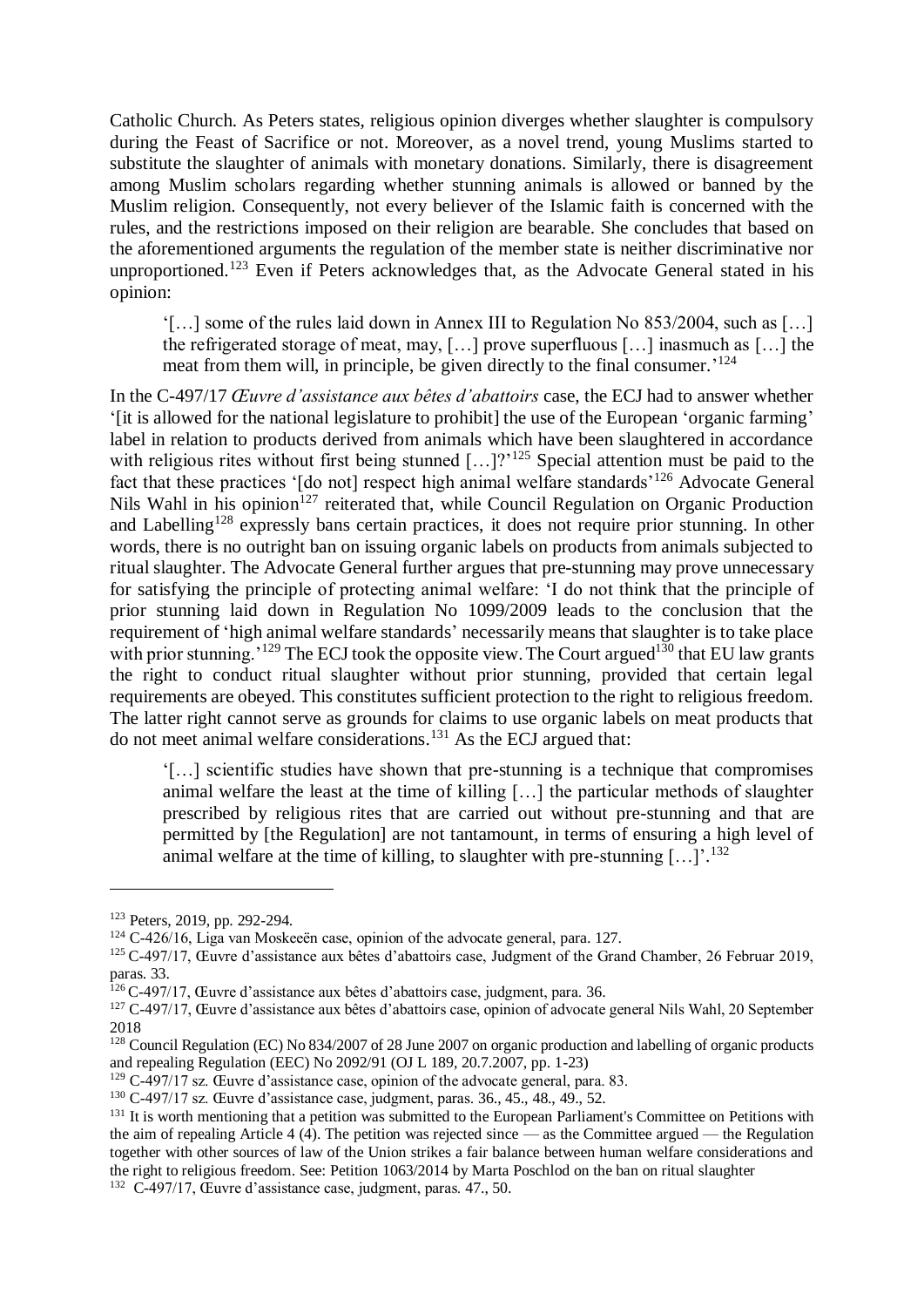Micaela Lottini and Michele Giannino argue that the Advocate General took a more flexible and business-friendly position than the Court. While they praise the willingness of the ECJ to emphasize animal welfare concerns, they argue that the decision may adversely impact producers of halal or kosher food.<sup>133</sup>

### *2.4. A short excursus to the jurisprudence of some selected national constitutional courts*

*First,* this section makes an excursus to the so-called *Schächten-case* of the German Federal Constitutional Court (*Bundesverfassungsgericht, BverfG*), the constitutional court that can be regarded as *quasi-primus inter pares<sup>134</sup>* among European constitutional courts — which in the aforementioned judgment from  $2002^{135}$  stressed — per its well-established case law<sup>136</sup>— the importance of balancing the concurring rights and interests, in this particular case, the individual's right to religious freedom and personal development versus the interest of the public. As elaborated in section 1, during the last decades of the 19<sup>th</sup> century and the first part of the 20th century, several states of Germany imposed a ban on *shechita*. An ideologically motivated federal ban was imposed after the Nazis rose to power. After WWII, ritual slaughter was tacitly permitted until 1986,  $137$  when the legislature ruled that warm-blooded animals should not be slaughtered without prior stunning. As an exemption, ritual slaughter was allowed, provided that the competent authority granted a license. The *BverfG* in its aforementioned judgment analysed the provisions of the 1986 act on animal protection and the license through the spectacles of Articles 4 (1) (2) and 2 (1) of the Basic Law of Germany *(Grundgesetz, GG)*, <sup>138</sup> granting the right to freedom of religion and conscience, and the right to personal development, respectively. <sup>139</sup> As the *BverfG* stated, the prevalence of the rights of animals and their welfare considerations can be regarded as public interest, which enjoys the support of society's majority. The licensing procedure aims to ensure that ritual slaughter, which is conducted without prior stunning, remains exceptional and well-inspected.<sup>140</sup> The latter are served by regular examinations of the facilities and personnel working there. As the *BVerfG* noted, the rules on licensing cannot be considered unconstitutional because the examination conducted by the authority focuses on the prevalence of the requirements laid down in law, and does not entail any evaluation of the religious prescriptions. Nevertheless, when it comes to the case at hand, both the authority — which denied granting the license and the courts deciding on the appeal, failed to properly interpret the provisions of the GG and the law. In its decision,<sup>141</sup> the Federal Administrative Court (*Bundesverwaltungsgericht, BVerwG*) used arguments that were based on the examination and evaluation of certain religious practices, and their necessity from a theological standpoint*,* that is, whether there is a ban in the Islamic religious scriptures on consuming meat of pre-stunned animals, and whether it is compulsory to consume meat at all. As the *BVerwG* noted regarding the latter: 'The adherents

<sup>133</sup> Lottini – Giannino, 2019, pp. 502-511.

<sup>&</sup>lt;sup>134</sup> Editorial Comments, 2020, pp. 965-978.; See furthermore the concurring opinion of Juhász Imre to decision No. 22/2016 (XII.5.) of the Hungarian Constitutional Court

<sup>&</sup>lt;sup>135</sup> BVerfG, Urteil des Ersten Senats vom 15. Januar 2002 – 1 BvR 1783/99 -, Rn. 1-61, More on the case: Silver, 2011, pp. 671-672.

<sup>136</sup> See: Bomhoff, 2013, p. 280.

<sup>137</sup> Tierschutzgesetzes vom 12. August 1986 (BGBl I S. 1309)

<sup>138</sup> Grundgesetz für die Bundesrepublik Deutschland (1949)

 $139$  It has to be noted that the applicant also claimed that his right to choose his profession freely (GG Article 12) (1)) was also violated. The BVerfG dismissed this claim since, the applicant was not a German citizen  $-1$  BvR 1783/99, para. 3.

<sup>140</sup> 1 BvR 1783/99, paras. 40-41., 45-46., 57-58.

<sup>141</sup> BVerwG, 15.06.1995 - 3 C 31.93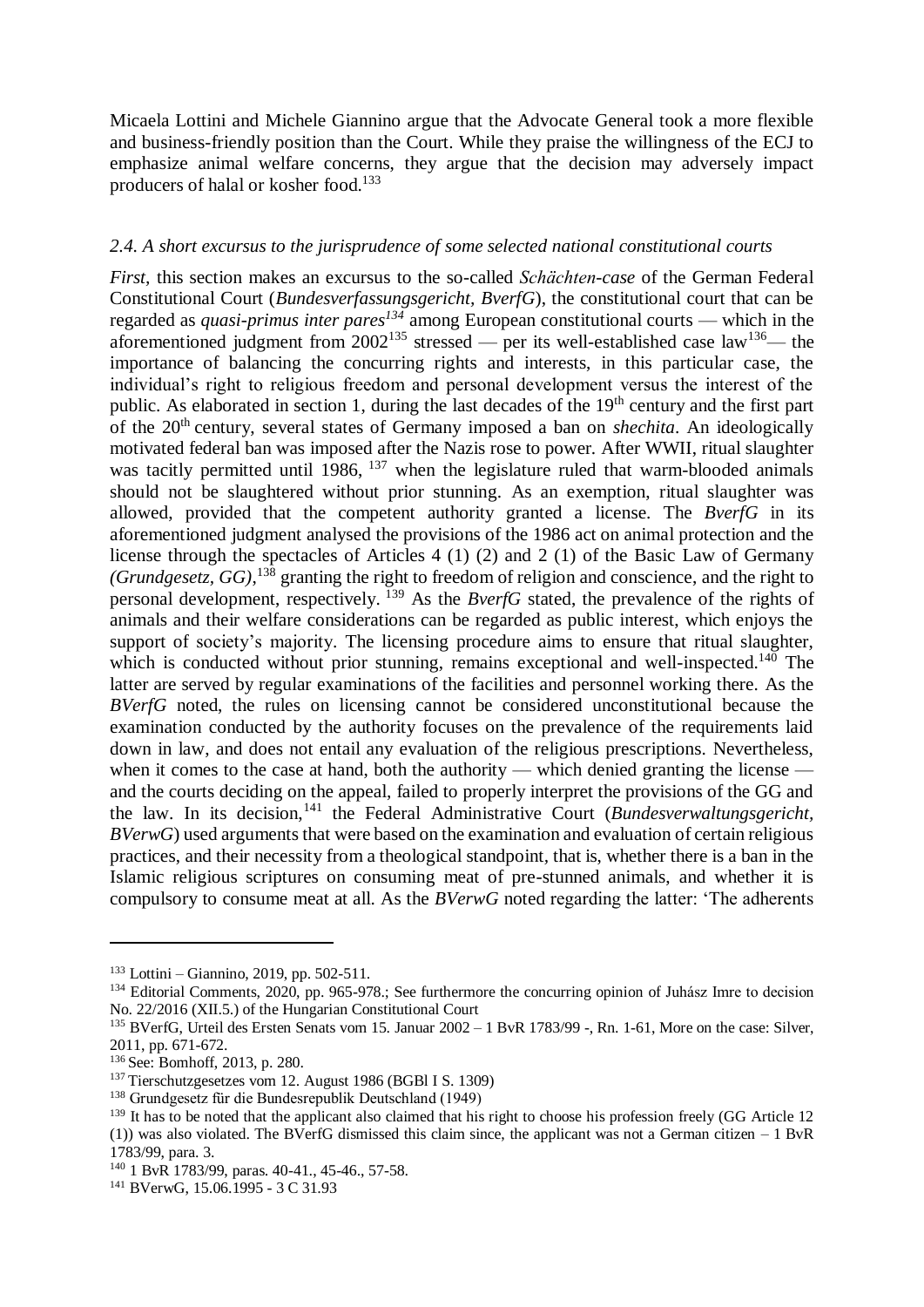of such a religion can change over to food of vegetable origin or to fish […] doing without meat, however, does, according to the Court, not constitute an unreasonable restriction of the freedom to develop one's personality.'<sup>142</sup> The *BVerfG* dismissed this argument and — just like the ECJ/ECtHR in the aforementioned cases —, dismissed the concept that a non-religious court may have any jurisdiction to decide on religious issues and referred the case back to the administrative court. <sup>143</sup>

The second excursus is made to the ritual slaughter case of the Polish Constitutional Court (*Trybunał Konstytucyjny*)*.* As mentioned previously, *shechita* was banned in Poland in 1939, even if the 1939 amendment of the 1936 Act never came into force due to a procedural error. The 1936 act was formally repealed in 1997<sup>144</sup> by the 1997 Act on Animal Protection (*Ustawa o ochronie zwierząt*), <sup>145</sup> which again allowed exceptions for slaughter manners of specific religious groups, until 2002, when the amendment of the act cancelled the exception for ritual slaughter. However, just like in the case of the 1936 Act, ritual slaughter was allowed based on a directive issued in 2004 by the Minister of Agriculture and Rural Development. On 27 November 2012 — proceeding on the motion of the Public General-Prosecutor (*Prokurator Generalny*), supported by animal rights organizations —, the Polish Constitutional Court quashed the directive because the ordinance was issued without due statutory authorization. Consequently, a full-fledged prohibition of religious slaughter without stunning took effect in Poland.<sup>146</sup>

In August 2013 the Association of Jewish Religious Communities<sup>147</sup> (*Związku Gmin*) *Wyznaniowych Żydowskich w Rzeczypospolitej Polskiej*) filed an application to the Constitutional Tribunal of Poland to examine the compliance of the provisions of the Animal Protection Act with the Constitution of the Republic of Poland *(Konstytucja Rzeczypospolitej Polskie*)<sup>148</sup> and the EU Charter. The Court delivered its decision on the 10<sup>th</sup> December 2014.<sup>149</sup> However, in the case of religious freedom, there were other things at stake: in 2012, the Polish meat industry exported an estimated 200,000 tons of kosher and halal meat, amounting to approximately 329 million USD. Some authors argue that the economic interests tainted the majority decision, and the constitutional principles had to 'yield' before the economic interests of the country. This, of course, was not written by the majority. According to Judge *S*ławomira Wronkowska-Jaśkiewicz,<sup>150</sup> the Constitutional Court wrongly went beyond the applicants' claim and extended the protection of religious freedom as granted by Article 53 of the Polish Constitution for those carrying out merely economic activity. Her argument is supported by the dissenting opinions<sup>151</sup> of judges Teresa Liszcz, Piotr Tuleja, and Wojciech Hermeliński — and certain authors<sup>152</sup>— who sharply criticised the majority judgment for going beyond the

<sup>142</sup> 1 BvR 1783/99, para. 10.

<sup>143</sup> 1 BvR 1783/99, para. 60.

 $144$  Journal of Laws (Dz. U.) no. 60 item 369 with amendment

<sup>&</sup>lt;sup>145</sup> The Animal Protection Act, Journal of Laws (Dz. U.) consolidated text from 2019 item 122.

<sup>146</sup> Skóra, 2019, pp. 289-290.

<sup>&</sup>lt;sup>147</sup> The President of the Muslim Religious Union in Poland (Muzułmański Związek Religijny), Tomasz Miśkiewicz, was also present at the Court as an observer.

<sup>148</sup> Ratified: 2 April 1997

<sup>&</sup>lt;sup>149</sup> Polish Constitutional Court, Judgment of 10 December 2014 Ref. No. K 52/13 (/s/k-5213). – Official English translation. [Online]. Available at: <https://trybunal.gov.pl/en/hearings/judgments/art/7276-uboj-rytualny/> (Accessed: 24 September 2021)

<sup>150</sup> Dissenting Opinion of Judge Sławomira Wronkowska-Jaśkiewicz to the judgment of the Constitutional Tribunal of 10 December 2014, ref. no. K 52/13

<sup>&</sup>lt;sup>151</sup> Dissenting Opinion of Judge Teresa Liszcz to the judgment of the Constitutional Tribunal of 10 December 2014, ref. no. K 52/13; Dissenting Opinion of Judge Piotr Tuleja to the judgment of the Constitutional Tribunal of 10 December 2014, ref. no. K 52/13

<sup>152</sup> Gliszczytiska-Grabias and Sadurski, 2015, pp. 604-605., 608.; See also: Skóra i.m. p. 294.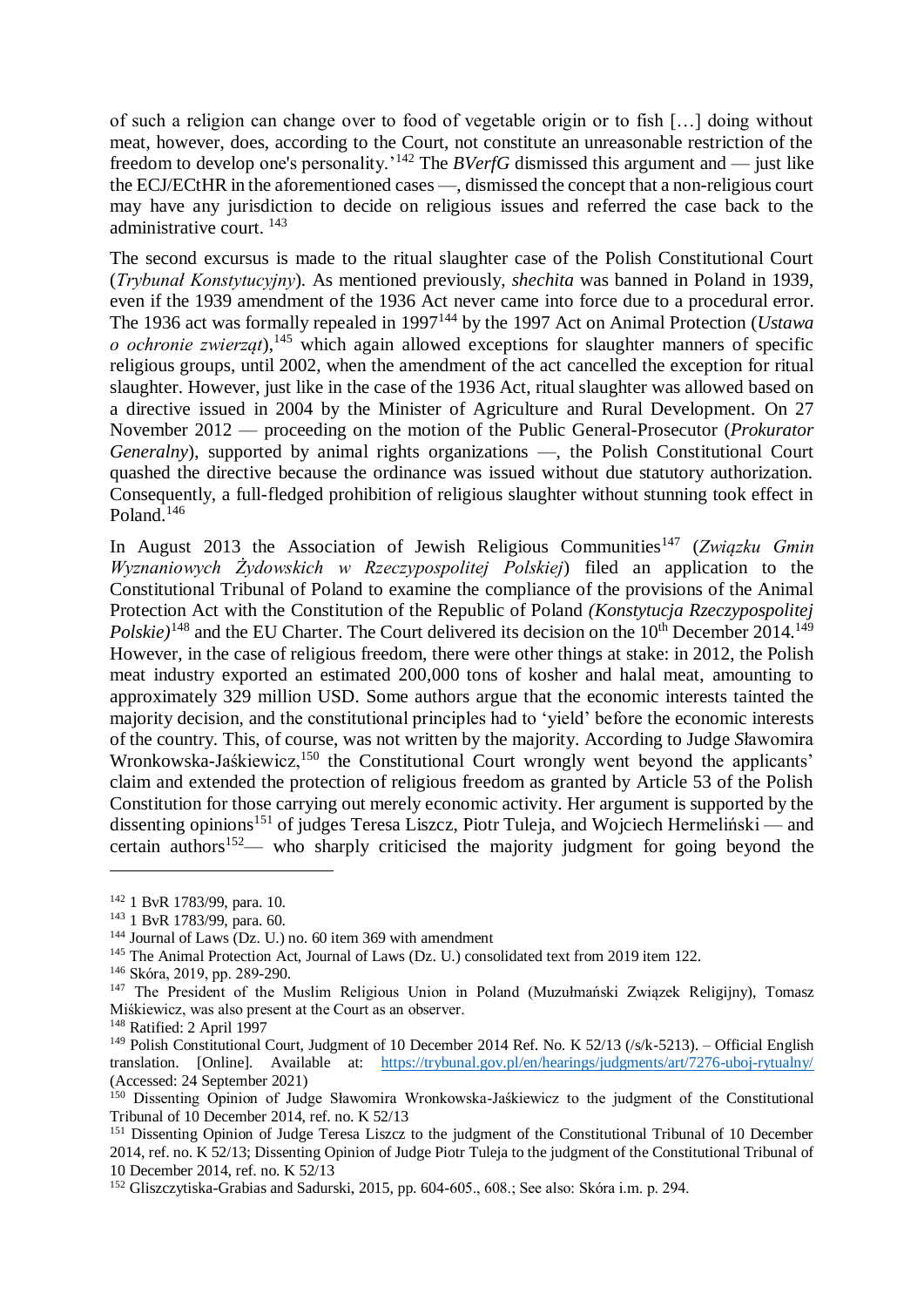claimants' demands to meet the economic interests. Judge Hermeliński in his dissenting opinion<sup>153</sup> even provided a draft text that, in his view, the Court should have adopted to narrow the exemption to those affected — namely, those who live in Poland<sup>154</sup>— to serve the prevalence of religious freedom. His suggestion reads as follows:

'[the Polish law] — insofar as it does not permit subjecting animals to particular methods of slaughter prescribed by Judaism (the so-called *shechita*) to meet the needs of the followers of that religion in Poland<sup>155</sup>— is inconsistent with [the Constitution].<sup>'156</sup>

The decision of the Polish Constitutional Court received further criticism from the dissenting judges — Teresa Liszcz and Mirosław Wojciech Granat<sup>157</sup> — and scholars for the way the majority decision of the court elaborated on the moral standards.<sup>158</sup> Aleksandra Gliszczytiska-Grabias and Wojciech Sadurski criticised the Constitutional Court <sup>159</sup> for building the notion of public morality exclusively on the [Christian]<sup>160</sup> morality of the majority.<sup>161</sup> In their view, it would result in the 'double counting' of religious freedom: first, as an independent constitutional principle, and second, as an ingredient of 'public morals.'<sup>162</sup> Instead, as Anna Śledzińska-Simon argues, 'morality' should be a set of rules, norms, values, views, and models of conduct, which are generally acceptable in a democratic society*.* She concludes that public morality may justify only such limitations of constitutional rights and freedoms that would be considered as generally harmful, rather than harmful, in the perception of the majority*.* 163 Criticisms against the Constitutional Court's decision were also articulated to deny the constitutional status of animal welfare.<sup>164</sup>

-

<sup>&</sup>lt;sup>153</sup> Dissenting Opinion of Judge Wojciech Hermeliński to the judgment of the Constitutional Tribunal of 10 December 2014, Ref. No. K 52/13

<sup>&</sup>lt;sup>154</sup> Based on official statistics some 100 000 Jews live in Poland, however most of them are not conscious of his/her origin or does not hold religious laws. See: Yardena SCHWARTZ, 40 Miles from Auschwitz, Poland's Jewish<br>Community is Beginning to Thrive. Time, February 27, 2019. [Online]. Available: Community is Beginning to Thrive. Time, February 27, 2019. [Online]. Available: <https://time.com/5534494/poland-jews-rebirth-anti-semitism/>(Accessed : 24 September 2021)

<sup>&</sup>lt;sup>155</sup> Italicising added by the author.

<sup>&</sup>lt;sup>156</sup> Dissenting Opinion of Judge Wojciech Hermeliński to the judgment of the Constitutional Tribunal of 10 December 2014, Ref. No. K 52/13

<sup>&</sup>lt;sup>157</sup> Dissenting Opinion of Judge Mirosław Granat to the judgment of the Constitutional Tribunal of 10 December 2014, ref. no. K 52/13

<sup>158</sup> Polish Constitutional Court, Judgment of 10 December 2014, paras. 7.2., 8.2.2.

<sup>159</sup> Gliszczytiska-Grabias and Sadurski, 2015, pp. 607-608.

<sup>160</sup> Interpreting addition by the author

<sup>&</sup>lt;sup>161</sup> It is worth keeping in mind that some 86 % of the Polish population is Roman Catholic. This proportion is higher than in Italy (67 %). See: Rocznik Statystyczny – Rzeczypospolitej Polskiej (Statistical Yearbook of the Republic of Poland) [https://stat.gov.pl/en/topics/statistical-yearbooks/statistical-yearbooks/statistical-yearbook](https://stat.gov.pl/en/topics/statistical-yearbooks/statistical-yearbooks/statistical-yearbook-of-the-republic-of-poland-2019,2,21.html)[of-the-republic-of-poland-2019,2,21.html](https://stat.gov.pl/en/topics/statistical-yearbooks/statistical-yearbooks/statistical-yearbook-of-the-republic-of-poland-2019,2,21.html) [2021. 08. 22.]; See also: US Department of State, 2019 Report on International Religious Freedom: Italy. [Online]. Available at: [https://www.state.gov/reports/2019-report-on](https://www.state.gov/reports/2019-report-on-international-religious-freedom/italy/)[international-religious-freedom/italy/](https://www.state.gov/reports/2019-report-on-international-religious-freedom/italy/) (Accessed: 24 September 2021)

 $\frac{162}{162}$  In their view this is also the result of the Polish Constitutional Court's consistent failure to protect the secularity of the state.

<sup>163</sup> Śledzińska-Simon, 2015

<sup>164</sup> It is worth mentioning that the *Austrian Constitutional Court (Verfassungsgerichtshof)* in its 1998 decision also denied the constitutional status of animal protection. The Court emphasized that: 'it does not overlook the fact that a change in values has taken place in recent decades […] animal protection embodies a widely recognised and significant public interest. However, animal protection […] does not yet have a decisive weight compared to the right to freedom of religion.' – See: Verfassungsgerichtshof (B3028/97) 17.12.1998 – (ECLI:AT:VFGH:1998:B3028.1997), para. 2.7.1.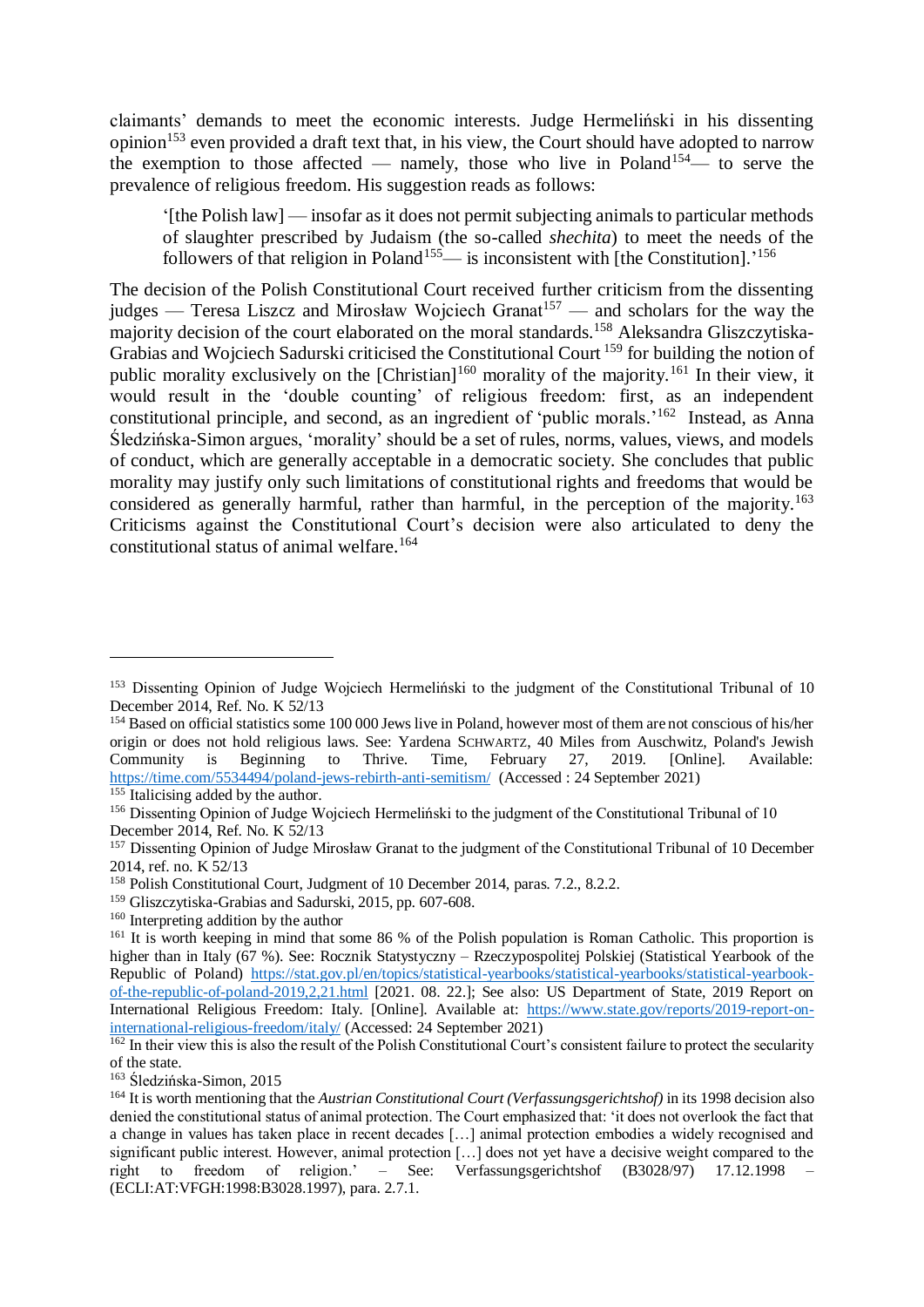## **3. The newest case of the ECJ related to freedom of religion: The C-336/19** *Centraal Israëlitisch Consistorie van België* **case**

The importance of the case — as it was emphasized by Advocate General Hogan<sup>165</sup>— lies in the fact that (i) it was the first precedent to analyse Article 26 (2/1) point 'c' of the Regulation and decides on its validity. Furthermore, (ii) the Court had to answer whether the abovementioned Article of the Regulation permits Member States to adopt rules that restrict religious slaughter without prior stunning 'with a view to promoting animal welfare', contrary to Article 4 (4).

The base case originated from the constitutional review of the Decree (hereafter: contested decree) on the modification of the Act 1986 'On the Protection and Welfare of Animals, Regarding Permitted Methods of Slaughtering Animals'<sup>166</sup> (Flemish Animal Protection Act) by the *Grondwettelijk Hof*, the Belgian Constitutional Court. The decree was enacted on 7 July 2017 and entered into force on 1 January 2019.

Before the modifications entered into force, Article 16 (1) of the Flemish Animal Protection Act required prior stunning of the animal, except for the case of *vis-maior*, when the animal was permitted to be killed by causing less pain. Paragraph (2) of the Article granted an exemption for slaughter that was conducted for religious purposes. The abovementioned modification reduces this exemption*.* According to Article 15 (2) of the modified act, if the animals are slaughtered according to special methods required for religious rites, the stunning must be reversible and the animal's death must not be caused by stunning. '<sup>167</sup>

The aims of the legislature shall be examined based on the preparatory materials of the Flemish regulation. These documents make it clear that the reform was aimed at ensuring animal welfare considerations and the prevalence of religious freedom at the same time. Having considered the scientific facts and religious prescriptions, the legislature chose *electronarcosis* as the statutory method for stunning, since it does not cause irreversible harm to the animal. Contrarily, its effect is completely reversible, the animal regains consciousness if the cut is not administered. If the cut is still performed, the animal dies of bleeding, the effectiveness of which is not decreased by the *electronarcosis*.

The arguments of the applicants of the base case before the *Grondwettelijk Hof* is introduced in five points by the Advocate General.<sup>168</sup>

First, 'Infringement of [the Regulation] read in conjunction with the principle of equality and non-discrimination, in that Jewish and Muslim believers are being deprived of the guarantee contained in Article 4(4) of [the Regulation] to the effect that ritual slaughter cannot be made subject to the requirement of prior stunning, and in that the contested decree, contrary to Article 26(2) of the aforementioned regulation, was allegedly not notified to the European Commission in time.<sup>'169</sup>

Second, 'Infringement of freedom of religion, by making it impossible for Jewish and Muslim believers, on the one hand, to slaughter animals in accordance with the rules of their religion and, on the other hand, to obtain meat from animals slaughtered in accordance with those religious rules.<sup>'170</sup>

<sup>165</sup> C-336/19, Centraal Israëlitisch Consistorie van België case, opinion of the advocate general, para. 13.

<sup>&</sup>lt;sup>166</sup> Wet betreffende de bescherming en het welzijn der dierennek (Belgisch Staatsblad, 3 December 1986. p. 16382) <sup>167</sup> C-336/19, Centraal Israëlitisch Consistorie van België case, judgment, paras. 11-12.

<sup>168</sup> C-336/19, Centraal Israëlitisch Consistorie van België case, opinion of the advocate general, para. 34

<sup>169</sup> Ibid, para. 34.

<sup>170</sup> Ibid, para. 34.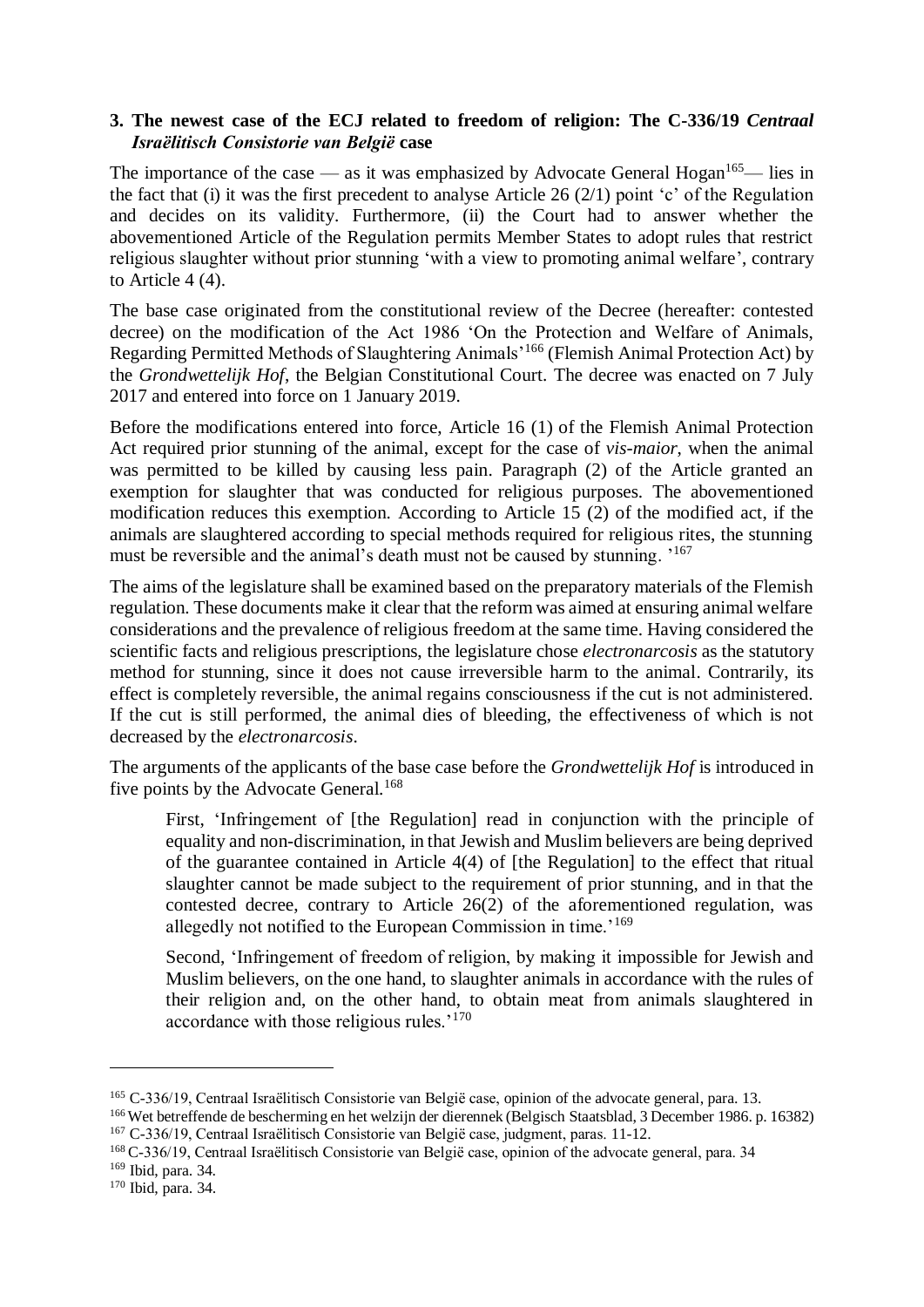Third, 'Infringement of the principle of separation of Church and State, because the provisions of the contested decree allegedly prescribe the manner in which a religious rite is to be carried out.' 171

Fourth, 'Infringement of the right to work and to the free choice of occupation, freedom to conduct a business and the free movement of goods and services, because it is impossible for religious butchers to practise their occupation […] and because it distorts competition between slaughterhouses [under the jurisdiction of the domestic law] or in another Member State of the European Union where the slaughter of animals without stunning is permitted.<sup>'172</sup>

Fifth, 'Jewish and Muslim believers are treated, without reasonable justification, in the same way as people who are not subject to the specific dietary laws of a religion; the people who kill animals while hunting or fishing or controlling harmful organisms, on the one hand, and the people who kill animals according to special slaughter methods prescribed by the customs of religious worship, $173$  on the other hand, are treated differently without reasonable justification, and Jewish believers, on the one hand, and Muslim believers, on the other hand, are treated in the same way without reasonable justification.'<sup>174</sup>

The *Flemish* and the *Walloon* governments took an opposite view, where they argued that Article 26 (2/1) point 'c' of the Regulation expressly permits Member States to adopt rules that restrict religious slaughter without prior stunning, and 'with a view to promoting animal welfare,' contrary to Article 4 (4).

'In those circumstances the *Grondwettelijk Hof* […] decided to stay the proceedings and to refer the following questions to the Court of Justice for a preliminary ruling:<sup>175</sup>

(1) Should point (c) of the first subparagraph of Article 26(2) of [Regulation No 1099/2009] be interpreted as meaning that member states are permitted, by way of derogation from […] Article 4(4) of that regulation and with a view to promoting animal welfare, to adopt rules such as those contained in the decree [at issue in the main proceedings], rules which provide, on the one hand, for a prohibition on the slaughter of animals without stunning that also applies to the slaughter carried out in the context of a religious rite and, on the other hand, for an alternative stunning procedure for the slaughter carried out in the context of a religious rite, based on reversible stunning and on the requirement that the stunning should not result in the death of the animal?<sup>176</sup>

(2) If the first question referred for a preliminary ruling is to be answered in the affirmative, does point (c) of the first subparagraph of Article 26(2) of Regulation No 1099/2009, in the interpretation referred to in the first question, infringe Article 10(1) of the [Charter]?<sup>177</sup>

(3) If the first question referred for a preliminary ruling is to be answered in the affirmative, does point (c) of the first subparagraph of Article 26(2) read in conjunction with Article 4(4) of Regulation No 1099/2009, in the interpretation referred to in the

**.** 

<sup>175</sup> C-336/19, Centraal Israëlitisch Consistorie van België case, judgment, para. 32.

<sup>171</sup> Ibid, para. 34.

<sup>172</sup> Ibid, para. 34.

<sup>&</sup>lt;sup>173</sup> As it was already introduced in the first structural part of the current article, a similar reasoning emerged related to the exemption granted for the Sámi people by the Scandinavian countries.

<sup>174</sup> C-336/19, Centraal Israëlitisch Consistorie van België case, opinion of the advocate general, para. 34

<sup>176</sup> C-336/19, Centraal Israëlitisch Consistorie van België case, judgment, para. 32.

<sup>177</sup> Ibid, para. 32.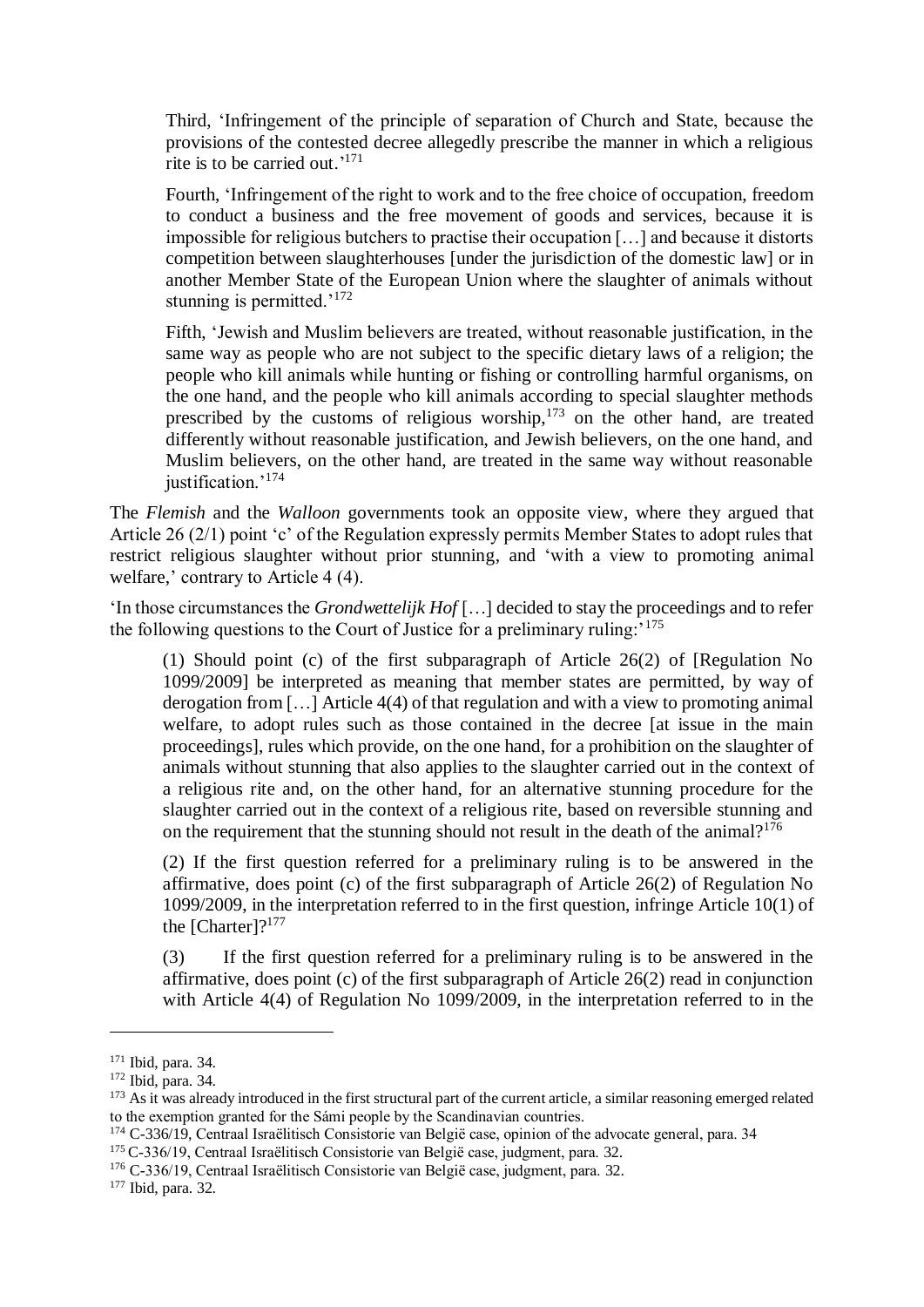first question, infringe Articles 20, 21 and 22 of the [Charter], since, in the case of the killing of animals by particular methods prescribed by religious rites, provision is only made for a conditional exception to the obligation to stun the animal (Article 4(4), read in conjunction with Article 26(2) [of that regulation]), whereas in the case of the killing of animals during hunting and fishing and during sporting and cultural events, for the reasons stated in the recitals of the regulation, the relevant provisions stipulate that those activities do not fall within the scope of the regulation, or are not subject to the obligation to stun the animal when it is killed (Article  $1(1)$ , second subparagraph, and Article  $1(3)$ ) [of that regulation])? $178$ 

In his opinion, the Advocate General analysed the first two questions and dispensed the third one by analysing it, per the Court's request. Having regarded the organic connection between the two, the Advocate General decided that he would answer the two questions together.<sup>179</sup>

In his preliminary remarks, the Advocate General made two important statements: (i) he refuted the applicants' allegations that the European Commission was not notified in due time. Furthermore, (ii) He reiterated his own opinion as Advocate General in the C-243/19 *A. vs Veselibas Ministrija* case<sup>180</sup> and the case-law of the ECtHR,<sup>181</sup> and concluded that 'a secular court cannot choose in relation to the matters of religious orthodoxy.<sup>'182</sup> He argued that:

'[It is] sufficient to say that there is a significant body of adherents to both the Muslim and Jewish faiths for whom the slaughter of animals without such stunning is regarded by them as an essential aspect of a necessary religious rite.<sup>'183</sup>

The Advocate General first analysed Articles 4 (1) and (4) of the Regulation. Furthermore, he cited the case law of the ECJ. <sup>184</sup> Reiterating the statements of the ECJ in the *Liga van Moskeeën* case, the Advocate General argues that according to the Court's case-law:

'It must be observed that the Charter uses the word 'religion' in a broad sense, covering both the *forum internum* that is the fact of having a belief, and the *forum externum*, that is the manifestation of religious faith in public.<sup>'185</sup>

Consequently, in the cited case, the ECJ concluded that the scope of Article 10 (1) of the EU Charter covers the special slaughter methods, which are described in Article 4 (4) and should be interpreted as the manifestation of religious faith. However, the Court stated that having regarded Article 4 (1) of the Regulation, slaughter which falls under the scope of Article 4 (4) may be the subject of '[…] technical conditions or specifications that seek to minimize the suffering of animals at the time of killing and ensure the health of all consumers of meat which are neutral and non-discriminatory in their application  $[...]$ . <sup>186</sup> That is to say: '[...] restrictions on the religious freedom may be imposed on the freedom to carry out slaughter without prior

<sup>178</sup> Ibid, para. 32.

<sup>179</sup> C-336/19, Centraal Israëlitisch Consistorie van België case, opinion of the advocate general, paras. 43., 45.

<sup>180</sup> C-243/19, A v Veselības ministrija, opinion of Advocate General Gerard Hogan, 30 April 2020, para. 5.

<sup>&</sup>lt;sup>181</sup> '[...] the Court has held that the State's duty of neutrality and impartiality, as defined in its case-law [...] is incompatible with any power on the State's part to assess the legitimacy of religious beliefs' See: ECtHR, Vartic v. Romania, Judgment, 17 March 2014, para. 34.

<sup>182</sup> C-336/19, Centraal Israëlitisch Consistorie van België case, opinion of the advocate general, para. 47.

<sup>183</sup> C-336/19, Centraal Israëlitisch Consistorie van België case, opinion of the advocate general, para. 47.

<sup>184</sup> C-336/19, Centraal Israëlitisch Consistorie van België case, opinion of the advocate general, paras. 50-59. and the ECJ case-law cited there.

<sup>185</sup> Please find a detailed analysis on the difference between *forum internum* and *externum* in: Morini, 2010, pp. 628-630.

<sup>186</sup> C-426/16, Liga van Moskeeën case, opinion of the advocate general para. 58.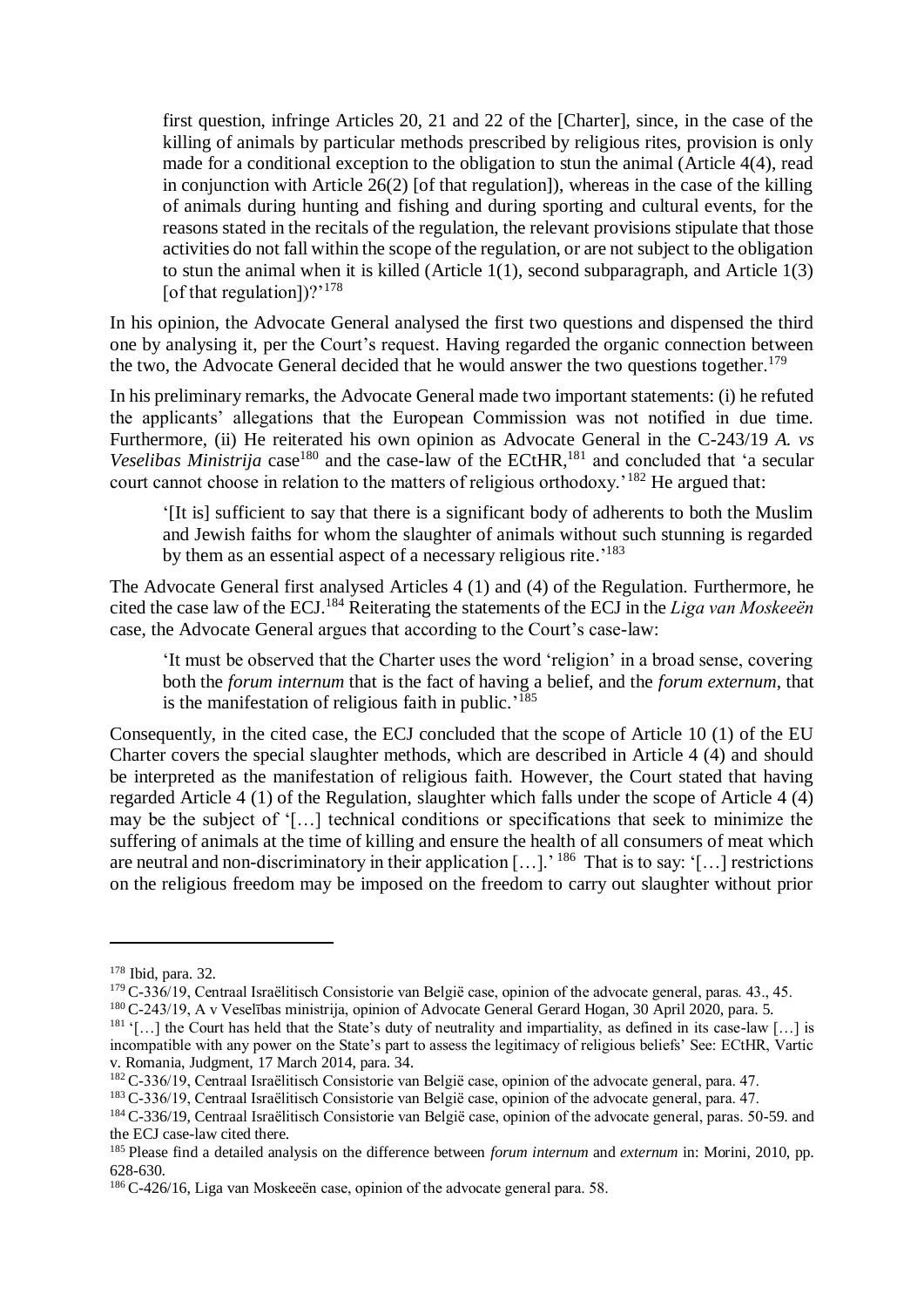stunning for religious purposes to organise and manage that slaughter.<sup>187</sup> The decision of the court delivered in the *Œuvre d' assistance* case conforms to the above-cited opinion of the Advocate General. Moreover, the Court stated that 'the derogation provided for by Article 4 (4) of Regulation No. 1099/2009 does not extend beyond what is strictly necessary to ensure observance of the freedom of religion.<sup>'188</sup>A significant part<sup>189</sup> of the opinion, which is worth highlighting, is that the Advocate General draws attention to the issues of interpreting the law because of the tension between the wording of Paragraphs (1) and (4) of Article 4 of the Regulation. While the former applies 'strict terms', the latter uses the expression '[…] animals subject to particular methods of slaughter prescribed by religious rites.<sup>'190</sup> As the Advocate General argues, this is in contrast with the lack of any concrete or specific limits to the derogation contained in Article 4(4), other than the requirement that the slaughter in question be prescribed by religious rites and take place in a slaughterhouse.<sup>'191</sup>In the course of examining the merits of the case, the second thoroughly analysed part was Article 26 (2/1) point 'c' of the Regulation, which permits Member States to adopt rules that restrict religious slaughter without prior stunning 'with a view to promoting animal welfare' contrary to Article 4 (4). As the Advocate General reiterated: 'The general words of Article 26(2) cannot be read in such a manner as would take from the specific provisions of Article  $4(4)$ .<sup>192</sup> The Advocate General highlighted that a stricter national regulation maybe adopted, 'provided that the 'core' of the religious practice in question, namely ritual slaughter, is not encroached upon.'<sup>193</sup> Furthermore, he brings examples to the possible restrictions that conform to EU law, namely: (i) the requirement of the presence of a qualified veterinarian at all times during the ritual slaughter; (ii) requirement of the proper training of the person conducting that particular form of slaughter; and (iii) rules on the nature, size, and sharpness of the knife used, and the requirement of keeping a second knife at hand if the first one becomes damaged during slaughter*.* According to the Advocate General, the requirement of prior stunning should not be regarded as conforming to the Regulation. The logic of the opinion, which is clear and coherent until this point, seems to break down here. The Advocate General fails to provide reasoning behind his consideration of the domestic law, which prohibits the slaughter of animals without prior stunning, to be in contradiction with the EU law.<sup>194</sup> Instead, the reader has to be satisfied with the Advocate General's opinion in paragraph 76: 'I do not consider it fruitful to speculate on which type of measures could lawfully be adopted by Member States […]' and that 'It is not the role of the Court to give advisory opinions on the matter.<sup>195</sup> The latter projected the statement of the Advocate General in paragraph 47 of his opinion, namely 'a secular court cannot choose in relation to the matters of religious orthodoxy.' Summarising his thoughts, the Advocate General states in paragraph 76 of the opinion that: 'It is simply sufficient to say that this power does not extend as far as prohibiting ritual slaughter without stunning in the manner contemplated in the present proceedings by the Flemish legislature.'<sup>196</sup>

<sup>&</sup>lt;sup>187</sup> C-426/16, Liga van Moskeeën case, opinion of the advocate general para. 58.

<sup>188</sup> C-497/17, opinion of the advocate general, para. 59.

<sup>189</sup> C-336/19, Centraal Israëlitisch Consistorie van België case, opinion of the advocate general, paras. 60-65.

<sup>&</sup>lt;sup>190</sup> C-336/19, Centraal Israëlitisch Consistorie van België case, opinion of the advocate general, para. 53.

<sup>191</sup> C-336/19, Centraal Israëlitisch Consistorie van België case, opinion of the advocate general, para. 61.

<sup>192</sup> C-336/19, Centraal Israëlitisch Consistorie van België case, opinion of the advocate general, para. 67.

<sup>193</sup> C-336/19, Centraal Israëlitisch Consistorie van België case, opinion of the advocate general, para. 72.

<sup>&</sup>lt;sup>194</sup> On the other hand, he provides the Court with a rather detailed analysis regarding why the possibility of procuring meat without restriction is an insufficient guarantee of the right to religious freedom regardless what the majority of judges held in the ECtHR's Cha'are Shalom case. – See: C-336/19, Centraal Israëlitisch Consistorie van België case, opinion of the advocate general, paras. 82-87.

<sup>&</sup>lt;sup>195</sup> C-336/19, Centraal Israëlitisch Consistorie van België case, opinion of the advocate general, para. 76.  $196$  Ibid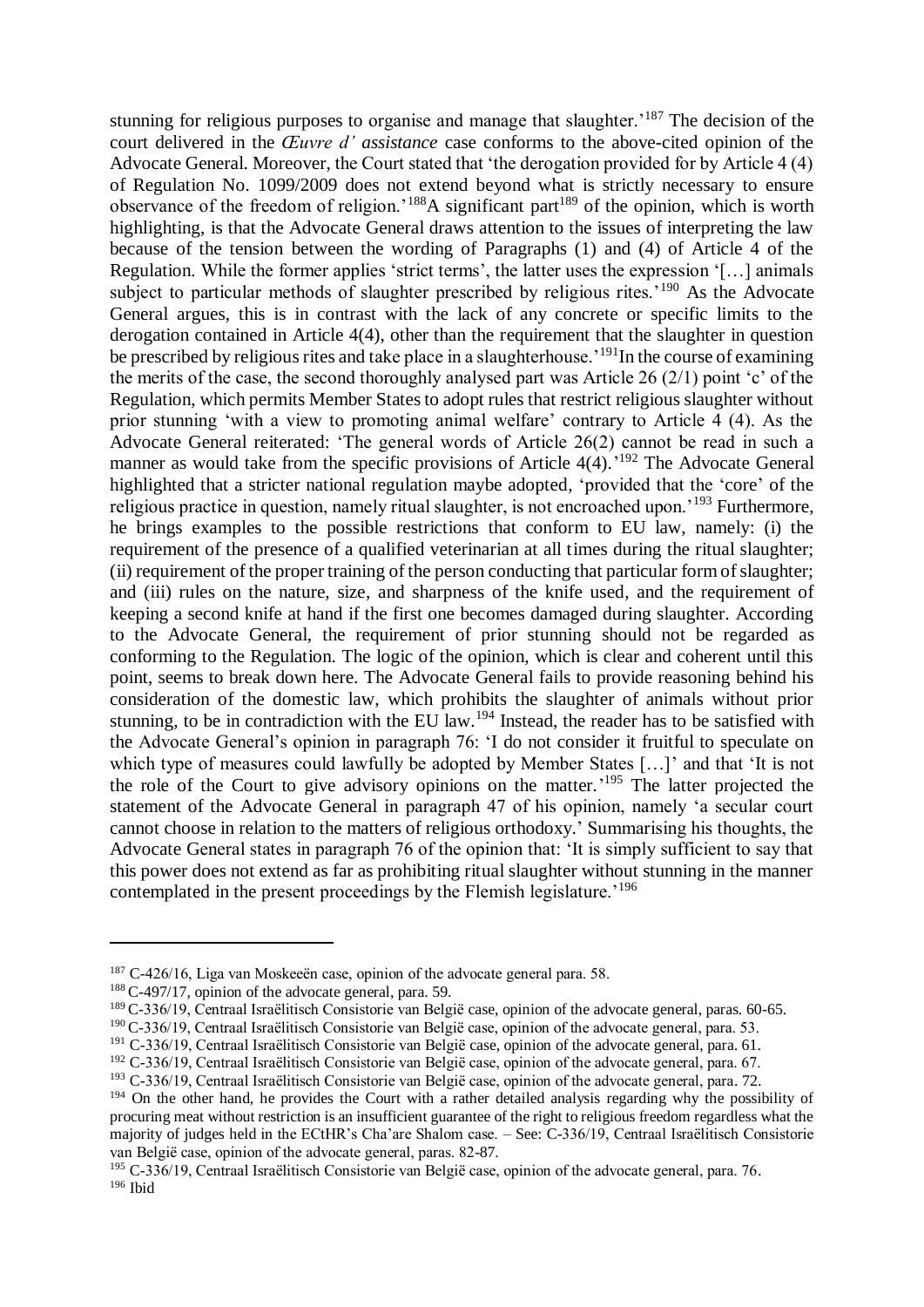The author of the current article argues that the Advocate General simply swept away any scientific reasoning*,* introduced in the first section of the article which supports that slaughter with prior and reversible stunning is the best possible solution. What is worse, the Advocate General arbitrarily picked and arbitrarily evaluated the EU law. As the Eurogroup for Animals argues in its *amicus curiae* brief*,* <sup>197</sup> the Advocate General failed to consider that the EU legislature intentionally executed only a partial harmonization regarding the rules on slaughtering animals*.* This is supported by Article 13 of the TFEU:

'[…] the Union and the Member States shall, since animals are sentient beings, pay full regard to the welfare requirements of animals, while respecting the legislative or administrative provisions and customs of the Member States relating in particular to religious rites, cultural traditions, and regional heritage.'<sup>198</sup>

Furthermore, recital (18) of the Regulation provides that a certain level of subsidiarity remains among the Member States regarding the rules on slaughtering of animals. According to Article 26 (2/1) point 'c' of the Regulation:

'Member States may adopt national rules aimed at ensuring more extensive protection of animals at the time of killing than those contained in this Regulation in relation to the following fields […] the slaughtering and related operations of animals in accordance with Article 4  $(4)$ .'  $^{199}$ 

Within the meaning of Article 2 point 'b' of the Regulation 'related operations' are '[...] means operations such as handling, lairaging, restraining, stunning and bleeding of animals taking place in the context and at the location where they are to be killed;  $[...]^2$  <sup>200</sup>

These shortcomings are particularly sore spots with special regard to the fact that, as the author already mentioned above, the opinion of the Advocate General otherwise contains valuable statements such as those on the inconsistencies of the Regulation's wording that have a detrimental effect on animal welfare considerations. Furthermore, as a positive aspect, the Advocate General realizes the provisions on the rights and duties of states arising from Article 13 of the TFEU*.* As the Advocate General wrote:

'In my view, Article 4 (1) of Regulation No. 1099/2009 is the cornerstone of that regulation and reflects and gives concrete expression to the clear obligation<sup>201</sup> imposed by the first part of Article 13 TFEU on both the Union and the Member States to pay full regard to the welfare requirements of animals, which are sentient beings  $[\dots]$ .<sup>202</sup>

Sadly, he drew false conclusions. He proposed that the first and second questions shall be answered as follows:

'Point (c) of the first subparagraph of Article 26(2) of Council Regulation (EC) No 1099/2009 of 24 September 2009, on the protection of animals at the time of killing, read together with Article 4(1) and 4(4) thereof, and having regard to Article 10 of the Charter of Fundamental Rights of the European Union and Article 13 TFEU, must be interpreted as meaning that Member States are not permitted to adopt rules which provide, on the one hand, for a prohibition of the slaughter of animals without stunning that also applies to the slaughter carried out in the context of a religious rite and, on the

<sup>&</sup>lt;sup>197</sup> Eurogroup for Animals, 4-5. o.

<sup>&</sup>lt;sup>198</sup> TFEU Article 13

<sup>199</sup> Regulation No. 1099/2009, Article 4 (4)

<sup>200</sup> Regulation No. 1099/2009, Article 2 point 'b'

<sup>&</sup>lt;sup>201</sup> Italicising added by the author

<sup>&</sup>lt;sup>202</sup> C-336/19, Centraal Israëlitisch Consistorie van België case, opinion of the advocate general, para. 52.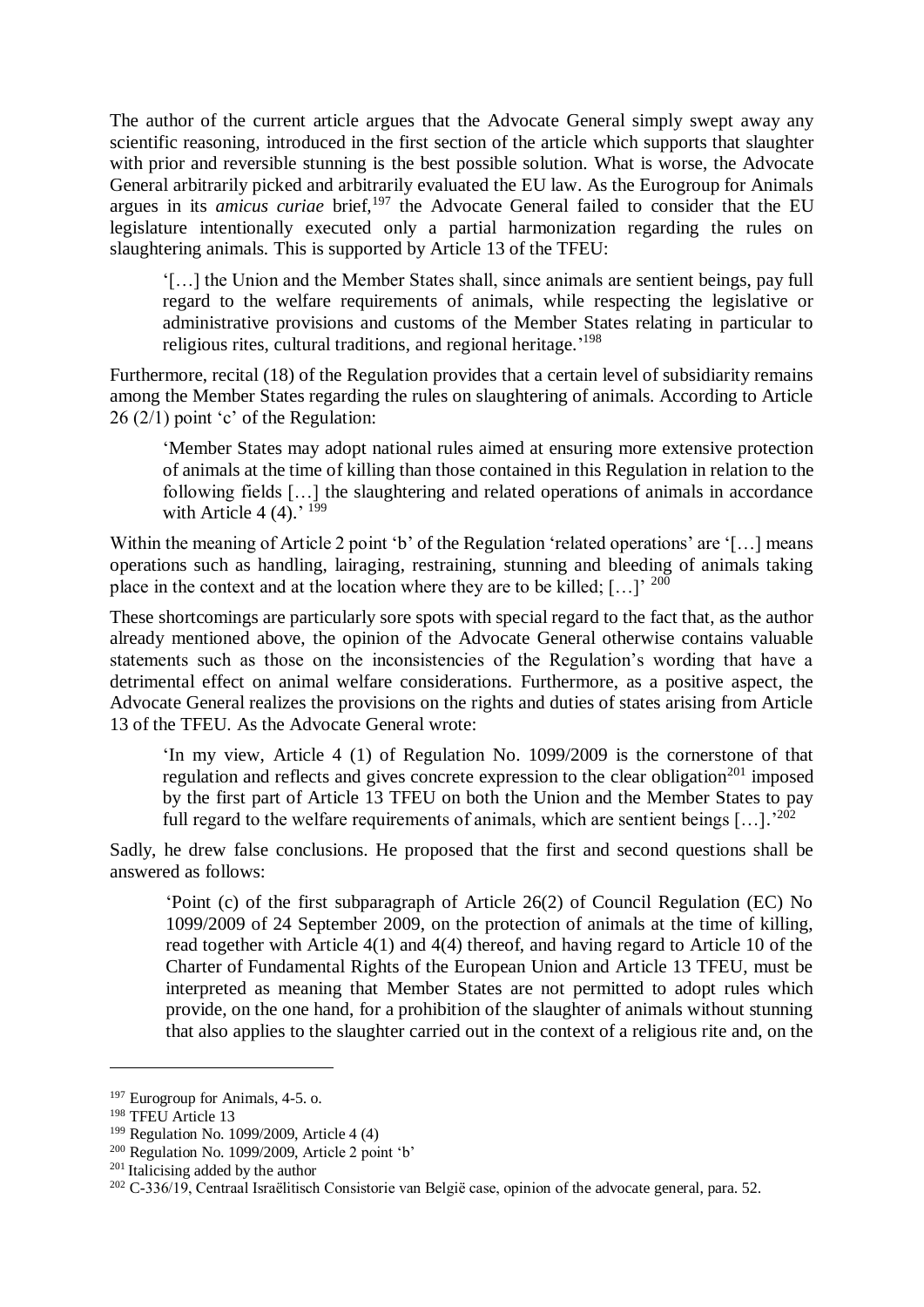other hand, for an alternative stunning procedure for the slaughter carried out in the context of a religious rite, based on reversible stunning and on condition that the stunning should not result in the death of the animal.<sup>'203</sup>

The ECJ came to the opposite conclusion. Namely, the Court stated that:

'Point (c) of the first subparagraph of Article 26 (2) of Council Regulation (EC) No 1099/2009 of 24 September 2009, on the protection of animals at the time of killing, read in the light of Article 13 TFEU and Article 10 (1) of the Charter of Fundamental Rights of the European Union, must be interpreted as not precluding legislation of a member state that requires, in the context of ritual slaughter, a reversible stunning procedure which cannot result in the animal's death.<sup>'204</sup>

Having regarded that this difference arise from the differing evaluation of the very same facts and legal provisions, the author only elaborates on the differences in the evaluation.

One of the differences is that the ECJ put greater emphasis on the prevalence of Article 52 (1) and (3) of the EU Charter read in conjunction with Article 13 of the TFEU. The ECJ applied the *Gebhard-test*<sup>205</sup>. As the Court pointed out:

(i) '[…] the limitation on the exercise of the right to the freedom to manifest religion identified in paragraph 55 above is provided for by law, within the meaning of Article 52 (1) of the Charter'; (ii) '[...] national legislation which lays down the obligation to stun the animal beforehand during ritual slaughter, while stipulating that that stunning should be reversible and not cause the animal's death, respects the essence of Article 10 of the Charter, since, according to the information in the documents before the Court, set out in paragraph 54 above, the interference resulting from such legislation is limited to one aspect of the specific ritual act of slaughter, and that act of slaughter is not, by contrast, prohibited as such.' (iii) The ECJ took the view that 'it is apparent […] that the Flemish legislature intended to promote animal welfare [and to] to eliminate all avoidable animal suffering.' [...] 'It is clear both from the case-law of the Court<sup>206</sup> [...] and from Article 13 TFEU that the protection of animal welfare is an objective of general interest recognised by the European Union'.<sup>207</sup> (iv) '[…] it should be borne in mind that […] the corresponding rights of the ECHR [must be taken into account] for the purpose of interpreting the Charter, as the minimum threshold of protection  $[...]^{208}$ 

As the ECJ pointed out, based on the case-law of the ECtHR<sup>209</sup> the state — as a rule — has a wide margin of appreciation when it acts within the scope of Article 9 of the ECtHR. The width of the margin of appreciation on the EU level *also stems from the fact that there is no consensus on the subject matter covered by the Regulation.* The EU legislature intentionally stated in recital (18) that Member States shall keep a 'certain level of subsidiarity.' Similarly, both the difference between Paragraph (1) and (4) — which was expressly highlighted by the Advocate General — and the wording of Article 26 (2/1) point 'c' that permits Member States to adopt differentiated rules serves the handling of these differences.<sup>210</sup> (iv/b) '[...] like the ECHR, the Charter is a living instrument which must be interpreted in the light of present-day conditions and of the ideas prevailing in democratic States today […] with the result that regard must be

<sup>203</sup> C-336/19, Centraal Israëlitisch Consistorie van België case, opinion of the advocate general, para. 88.

<sup>204</sup> C-336/19, Centraal Israëlitisch Consistorie van België case, judgement, para. 96.

<sup>205</sup> C-55/94, Gebhard-case, judgment, 30 November 1995, para. 37.

<sup>&</sup>lt;sup>206</sup> See the cases cited at para. 63 of the judgment delivered in the C-336/19, Centraal Israëlitisch Consistorie van België case.

<sup>&</sup>lt;sup>207</sup> C-336/19, Centraal Israëlitisch Consistorie van België case, judgement, paras. 62-63.

<sup>208</sup> C-336/19, Centraal Israëlitisch Consistorie van België case, judgement, para. 56.

<sup>209</sup> See: ECtHR, SAS v. France, Judgment, 1 July 2014

<sup>210</sup> C-336/19, Centraal Israëlitisch Consistorie van België case, judgment, paras. 64-71.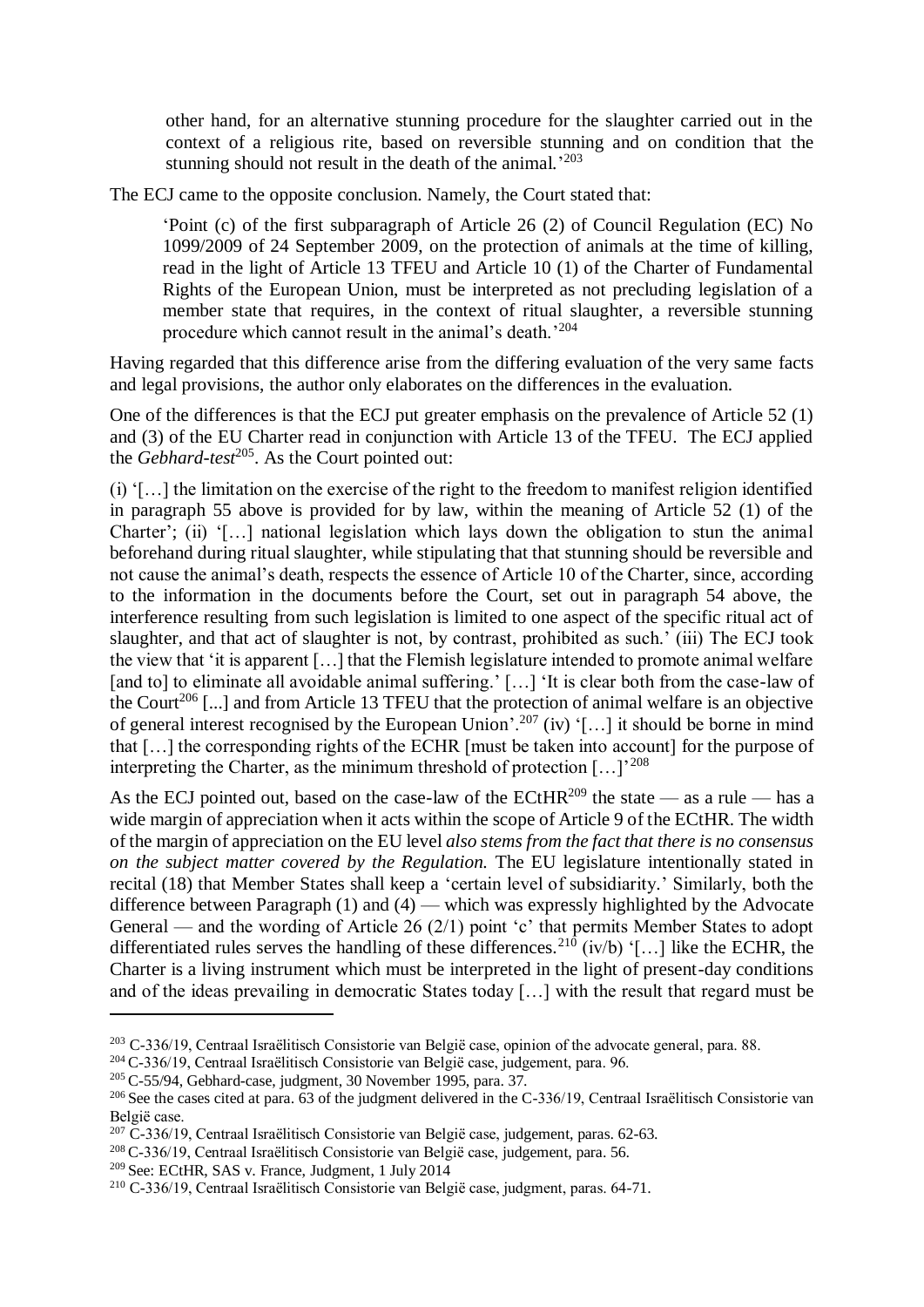had to changes in values and ideas, both in terms of society and legislation, in the Member States. Animal welfare, as a value to which contemporary democratic societies have attached increasing importance for several years.<sup>211</sup> Of course, different societies evaluate human rights protection considerations and religious customs differently. As the ECJ noted, however, '[…] the Flemish legislature was entitled to adopt, following a wide-ranging debate organized at the level of the Flemish Region, the decree at issue in the main proceedings' […].<sup>212</sup> Based on the current stand of sciences: A scientific consensus has emerged that prior stunning is the optimal means of reducing the animal's suffering at the time of killing'.<sup>213</sup> The latter statement is supported by the scientific opinions of the EFSA cited in recital  $(6)$  of the Regulation.<sup>214</sup> As the Court pointed out, the Flemish legislature weighted the animal protection considerations and the requirement of religious freedom's prevalence in a proper manner, when it prescribed a method of stunning that is first of all totally reversible — namely, it does not cause the death of the animal, and second, it does not have a detrimental effect on the draining-out process. The Flemish decree — per Article 26 (4) of the Regulation —'[…] neither prohibits nor impedes the putting into circulation, within the territory in which it applies, of products of animal origin derived from animals which have undergone ritual slaughter, without prior stunning, in another Member State.<sup>215</sup> The ECJ — contrary to the opinion of the Advocate General — hereby dispenses with making a reference to the ECtHR's *Cha'are Shalom* case, where judges came — though not a unanimous — conclusion that 'the right to freedom of religion guaranteed by Article 9 of the Convention cannot extend to the right to take part in person in the performance of ritual slaughter […].'<sup>216</sup> Thus, as far as the believers of a certain faith do not deny the possibility of procuring and consuming meat of animals slaughtered according to their religious beliefs, there is no violation of Article 9 of the European Convention. In the author's view, the fact that the Court — contrary to the opinion of the Advocate General<sup>217</sup>— did not pay attention to the possible halts in the supply chains can serve as grounds to criticize the ECJ's judgment. Possible halts may include either proposed or actually imposed export bans on kosher meat products<sup>218</sup> or *vis-maior* events with unforeseen consequences, such as the *COVID-19* pandemic.<sup>219</sup> By its third question — which was not analysed by the Advocate General upon request of the court — the referring court 'in essence raises the validity of point (c) of the first subparagraph of Article 26 (2) [the Regulation] in light of the principles of equality, nondiscrimination, and cultural, religious, and linguistic diversity, as guaranteed by Articles 20, 21, and 22 of the [EU] Charter, respectively.<sup> $220$ </sup> The applicants of the base case provided a

<sup>211</sup> C-336/19, Centraal Israëlitisch Consistorie van België case, judgment, para. 77.

<sup>212</sup> C-336/19, Centraal Israëlitisch Consistorie van België case, judgment, para. 79.

<sup>213</sup> C-336/19, Centraal Israëlitisch Consistorie van België case, judgment, para. 72.

<sup>214</sup> C-336/19, Centraal Israëlitisch Consistorie van België case, judgment, paras. 72-76.

<sup>215</sup> C-336/19, Centraal Israëlitisch Consistorie van België case, judgment, para. 78.

<sup>216</sup> ECtHR, Cha'are Shalom case, judgment, paras. 82.

<sup>217</sup> See paras 82-87 of the Advocate General's opinion in the C-336/19 Centraal Israëlitisch Consistorie van België case!

<sup>218</sup> Kayleigh Lewis: Netherlands bans export of kosher and halal meat to 'minimise' negative effects on animal welfare Martijn van Dam, Netherlands' junior minister for economic affairs, hopes new measures minimising 'ritual slaughter' will reduce animal suffering. *Independent* (18 February 2016) [Online]. Available at: [https://www.independent.co.uk/news/world/europe/netherlands-bans-export-kosher-and-halal-meat-minimise-](https://www.independent.co.uk/news/world/europe/netherlands-bans-export-kosher-and-halal-meat-minimise-negative-effects-animal-welfare-a6881406.html)

[negative-effects-animal-welfare-a6881406.html](https://www.independent.co.uk/news/world/europe/netherlands-bans-export-kosher-and-halal-meat-minimise-negative-effects-animal-welfare-a6881406.html) (Accessed: 24 September 2021); Aaron Reich: Poland postpones kosher meat export ban till 2025. *The Jerusalem Post* (14 October 2020) [Online]. Available at: <https://www.jpost.com/diaspora/poland-postpones-kosher-meat-export-ban-till-2025-645717> (Accessed: 24 September 2021)

<sup>&</sup>lt;sup>219</sup> Marinkás 2021a, pp. 5-6.; See furthermore: Ungvári and Hojnyák, 2020, pp. 122-138.; The effects of the COVID-19 on the prevalence of freedom of religion is elaborated on in: Ungvári, 2021

<sup>220</sup> C-336/19, Centraal Israëlitisch Consistorie van België case, judgment, para. 82.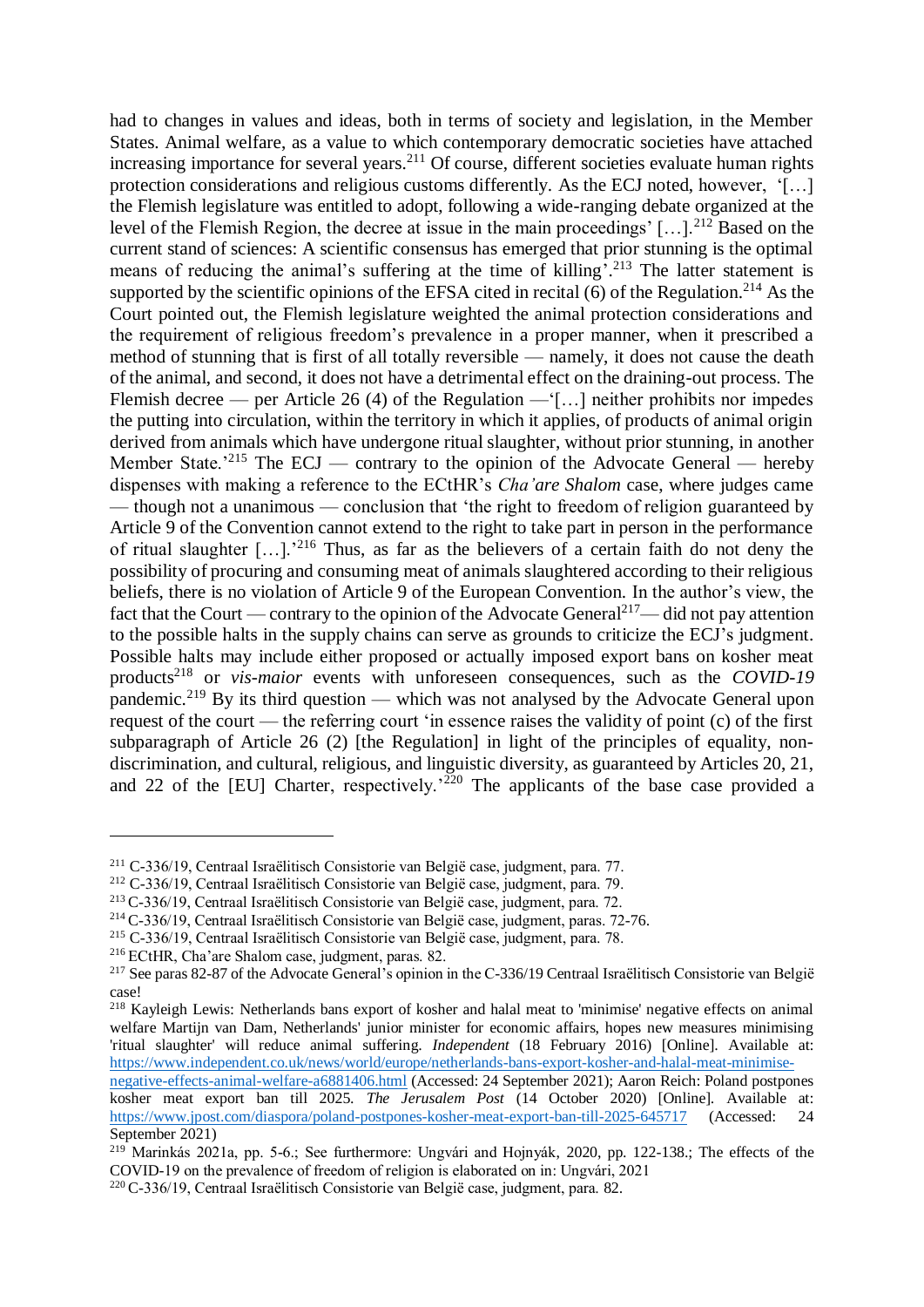reasoning,<sup>221</sup> namely, 'the applicants observe that the above decree, adopted pursuant to that regulation, treats differently, without any reasonable justification, those who kill animals while hunting or fishing, or in the context of pest control and those who kill animals in accordance with particular methods of slaughter prescribed by a religious rite'.<sup>222</sup>

The ECJ, citing its case-law reiterated that 'the prohibition on discrimination is merely a specific expression of the general principle of equality which is one of the fundamental principles of EU law, and that that principle requires that comparable situations must not be treated differently and that different situations must not be treated in the same way unless such treatment is objectively justified.'<sup>223</sup> The Court examined Article 1 (3) of the Regulation, which provides that 'This Regulation shall not apply […] where animals are killed: during hunting or recreational fishing activities; during cultural or sporting events  $[\dots]^{224}$ 

The ECJ made four statements about this. The author only introduces the first two because they are relevant and can be regarded as 'clinchers'. The first statement of the Court was that Article 2 point 'h' defines 'cultural or sporting events' as 'events which are essentially and predominantly related to long-established cultural traditions or sporting activities, including racing or other forms of competitions, where there is no production of meat or other animal products or where that production is marginal compared to the event as such and not economically significant.<sup> $225$ </sup> In this regard, the Court reiterated recital (16) of the Regulation, which states that 'Provided that those activities do not affect the market of products of animal origin and are not motivated by production purposes, it is appropriate to exclude the killing of animals taking place during those events from the scope of this Regulation'.

Thus — in the ECJ's interpretation — *first*, the 'cultural or sporting events' cannot be regarded as activities aimed at 'production of food' in the sense of Article 1 (1). *Second*, as the Court reiterated recital (14) of the Regulation, which states that hunting or recreational fishing activities take place in a context where conditions of killing are very different from those used for farmed animals.' As a consequence, 'if the concepts of 'hunting' and 'recreational fishing' are not to be rendered meaningless, it cannot be argued that those activities are capable of being carried out in respect of animals which have been stunned beforehand.<sup>'226</sup>

Regarding the above considerations, the ECJ stated that: 'It follows that the examination of the third question referred for a preliminary ruling has disclosed nothing capable of affecting the validity of point (c) of the first subparagraph of Article 26 (2) of Regulation No. 1099/2009'.

## **Summarizing thoughts**

1

In section 1, the author introduced the historical, theological and scientific background of the *shechita* and halal slaughter. Based on his findings, the author drew two conclusions. First, in the author's view, it is not surprising that any restriction or ban on *shechita* is a cut to the quick for the followers of the Jewish faith, since *shechita* is the last foundation stone of their religious belief that was left intact during the forced assimilation and by the anti-Semitic movements of

<sup>221</sup> C-336/19, Centraal Israëlitisch Consistorie van België case, judgment, para. 31.

 $^{222}$  As it was already introduced in the first structural part of the current article, a similar reasoning emerged related to the exemption granted for the Sámi people by the Scandinavian countries.

<sup>223</sup> C-336/19, Centraal Israëlitisch Consistorie van België case, judgment, para. 85.; See furthermore the C-117/76 and 16/77, Ruckdeschel and others case, Judgment, 19 October 1977, para. 7 and the C-127/07, Arcelor Atlantique et Lorraine and others case, Judgment 16 December 2008, para. 23

<sup>224</sup> C-336/19, Centraal Israëlitisch Consistorie van België case, judgment, para. 86.

<sup>225</sup> C-336/19, Centraal Israëlitisch Consistorie van België case, judgment, para. 87.

<sup>226</sup> C-336/19, Centraal Israëlitisch Consistorie van België case, judgment, para. 91.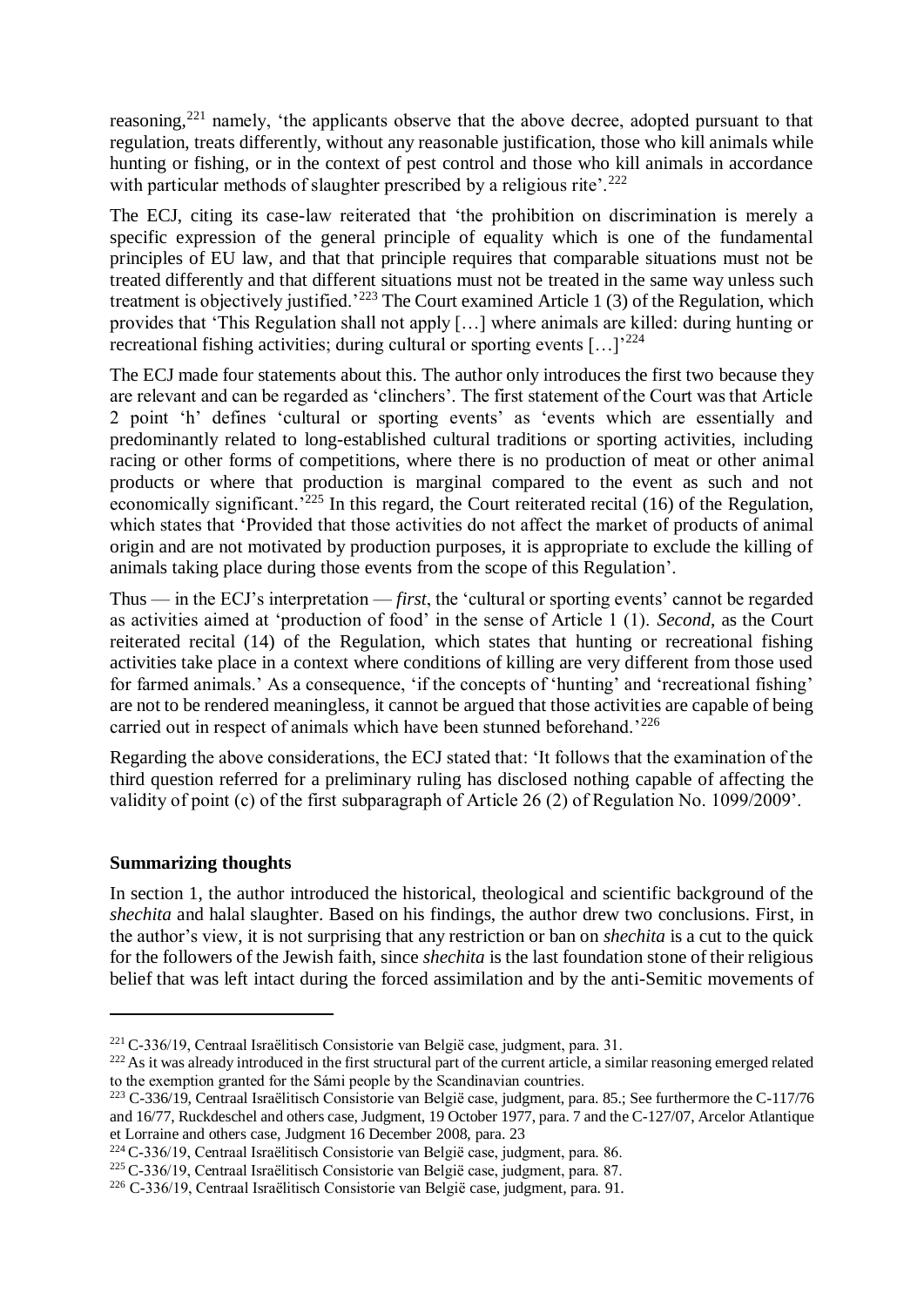the  $19<sup>th</sup>$  and  $20<sup>th</sup>$  centuries. The author's second comment is related to the question that needs to be answered by every court which proceeds in cases about ritual slaughter, namely: 'Where is the equilibrium between the two concurring interests, that is, the freedom of religion and animal welfare considerations?' Considering that the developments in science provided us with methods that are suitable for stun and slaughter the animal in the most humane way, while religious prescriptions are also observed — that is to say, these methods are suitable for providing the prevalence of both the religious and the animal welfare requirements — where are the boundaries of the right to religious freedom and where shall it give ground to animal protection concerns? One may raise the question reversed, namely, where the boundaries of the 'rights of the animals'<sup>227</sup> to their welfare are and where is the point where the 'rights of the animals' shall give ground to the right religious freedom. The author is in a quite lucky situation, since, unlike the judges of the ECtHR, the ECJ and the constitutional courts — he does not have to take sides. He is well aware of the fact that the reconciliation of animal welfare measures and religious prescriptions is not an easy task, as clearly shown by the high proportion of dissenting judges in the ECtHR's *Cha'are Shalom ve Tsedek* case and in the Polish Constitutional Court's religious slaughter case. As Advocate General Gerard Hogan wrote: 'a secular court cannot choose in relation to the matters of religious orthodoxy'. In accordance with these thoughts, the *ECJ* — just like the German Constitutional Court and unlike the Polish Constitutional Court, which elaborated on the 'morals' in a non-neutral way — strives to asses religious arguments from the outside, as a sociological question instead of examining it theologically and does well in this aspect, as some scholars argue*.* <sup>228</sup> This article's author agrees with this opinion. Even if it is not for secular courts to decide in theological issues, once the case is brought before them, they have to make a decision and the 'outsider approach' is the only acceptable solution in a modern democratic society.

On the other hand, the author of the current article also argues that the issue needs to be settled through social and political debate. That is the way to find the equilibrium,  $229$  regarding the fact that the scope of ECJ jurisdiction only covers the interpretation of EU law and decides on its validity. Following this, the author dispenses remarks on theological questions. Instead, he compares the opinion of the Advocate General and the ECJ judgment from an EU law perspective and draws his conclusions, namely that the latter is more coherent and more in conformity with EU law. That is, the author opines that the ECJ stated it correctly that member states have a margin of appreciation when it comes to weighting animal welfare considerations and the right to religious freedom. The Court provided more coherent reasoning than the Advocate General did. Furthermore, the author argues that the ECJ applied a more appropriate weighting of the relevant EU laws and principles. The two most apparent differences are that the ECJ put greater emphasis on evaluating Article 13 of the TFEU and that the ECJ applied the Gebhard-test when it came to the evaluation of the Member State's measures from the aspect of proportionality. The author contends that the lack of the latter in the Advocate General's opinion is rather apparent, and it contributed greatly to the fact that the ECJ provided a better interpretation. The author maintains his statements even if the ECJ judgment exhibits shortcomings as well — as it was introduced above — and holds that the Court failed to acknowledge the problems of interpretation attributable to the wording of the Regulation, something that the Advocate General did in his opinion.

 $^{227}$  By using the quotation marks, the author wishes to emphasize that based on 5:14 (3) of the Hungarian Civil Code (Act V of 2013) the animals are things from a legal perspective.

<sup>228</sup> Pin and Witte, 2020, p. 255.

<sup>&</sup>lt;sup>229</sup> This equilibrium may shift to either side as the attitude of society's evaluation on animal protection changes. These shifts are induced by societal changes — including the changes in the ethnic or religious composition of the society and the proportion of religious members of society.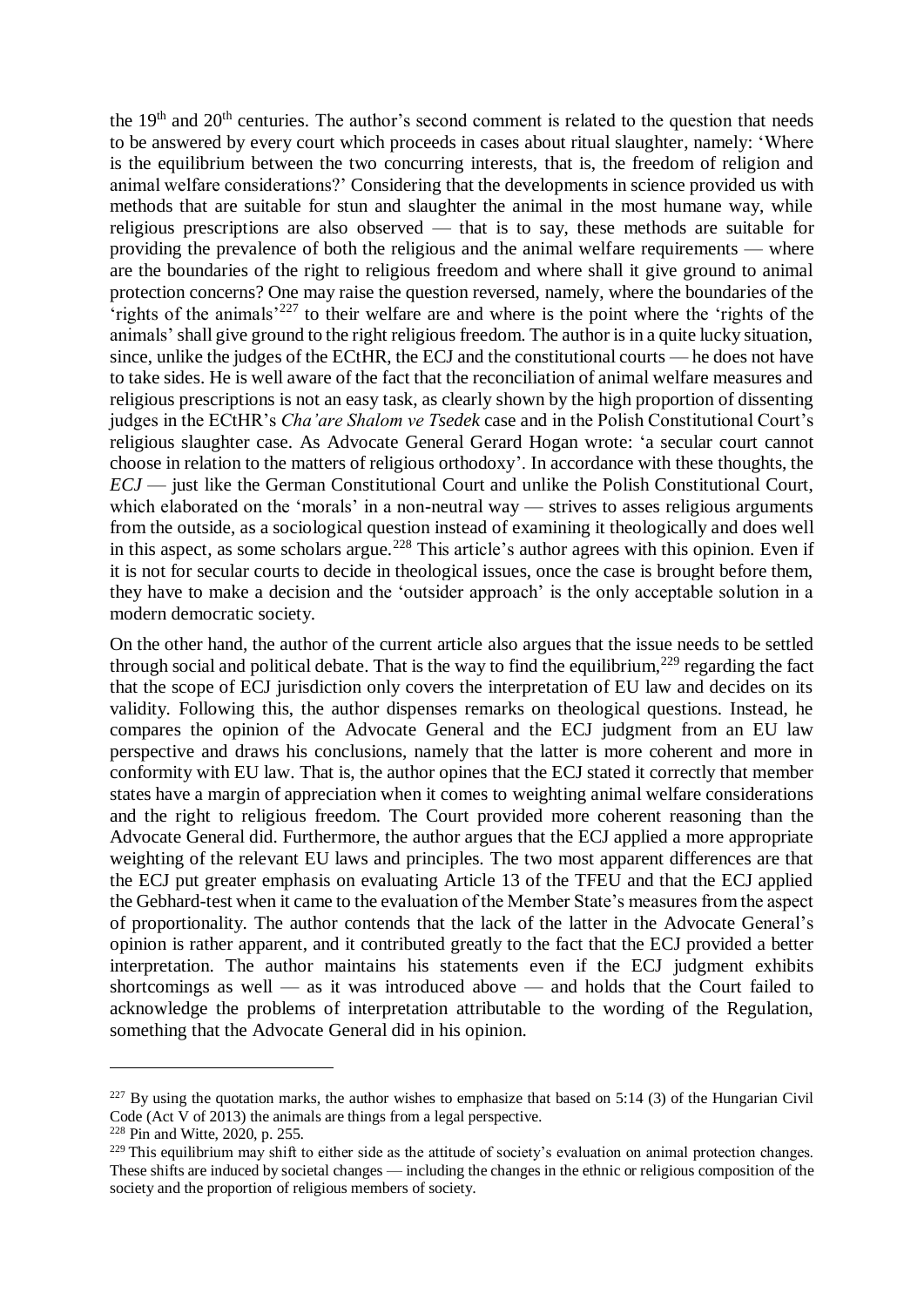## **Bibliography**

Anil, H., Miele, M., Luy, J., von Holleben, K., Bergeaud-Blackler, F., Velarde, A. (2010) 'Religious rules and requirements – Halal slaughter', *Dialrel Reports,* pp. 1-3. [Online]. <https://www.dialrel.net/dialrel/images/halal-rules.pdf> (Accessed: 24 September 2021).

Anne Peters (2018) 'De-humanisation? CJEU, Liga van Moskeeën en islamitische Organisaties Provincie Antwerpen on Religious Slaughter', *EJIL:Talk! Blog of the European Journal of International Law* (26 June 2018) [Online]. Available at: [https://www.ejiltalk.org/de](https://www.ejiltalk.org/de-humanisation-cjeu-liga-van-moskeeen-en-islamitische-organisaties-provincie-antwerpen-on-religious-slaughter/)[humanisation-cjeu-liga-van-moskeeen-en-islamitische-organisaties-provincie-antwerpen-on](https://www.ejiltalk.org/de-humanisation-cjeu-liga-van-moskeeen-en-islamitische-organisaties-provincie-antwerpen-on-religious-slaughter/)[religious-slaughter/](https://www.ejiltalk.org/de-humanisation-cjeu-liga-van-moskeeen-en-islamitische-organisaties-provincie-antwerpen-on-religious-slaughter/) (Accessed: 24 September 2021).

Anne Peters (2019) 'Religious Slaughter and Animal Welfare Revisited: CJEU, Liga van Moskeeen en Islamitische Organisaties Provincie Antwerpen', *Canadian Journal of Comparative and Contemporary Law*, 5, pp. 269-298.

Baron, S.W. (1938) 'The Jewish Question in the Nineteenth Century', *Journal of Early Modern History*, 10 (1), pp. 51-65.

Bartosiewicz László (2014) 'Szívszorító hasonlóságok. Gondolatok a rituális állatvágás kapcsán', *Ókor: folyóirat az antik kultúrákról*, 13 (3), pp. 77-81.

Bartosiewicz, L., Csiky, G., Gyarmati, J. (2008) 'Emberiességi szempontok és a hagyományos állatvágás két példája', *Animal Welfare, Ethology and Housing Systems*, 4 (3), pp. 130-149.

Benyusz, M., Pék, E., Marinkás, Gy. (2020) 'Vallási diszkrimináció megnövekedése Európában és az arra adott állami válaszok I. Vallásszabadság a nyugat-európai állam-egyház modellekben', *Miskolci Jogi Szemle*, 15 (2), pp. 148-173.

Berényi Mátyás (2013) '*A haszonállatok halal vágása, a rituális vágás élelmiszer-biztonsági kérdései, hatása a húsminőségre',* PhD Dissertation, Debrecen, p. 63.

Berger, P. (1999) '*The Desecularization of the World: The Resurgence of Religion in World Politics*', Grand Rapids, Eerdmans Publishing Company, p. 143.

Bomhoff, J. (2013) '*Balancing Constitutional Rights: the Origins and Meanings of Postwar Legal Discourse*', Cambridge, Cambridge University Press, p. 280.

Borhegyi, P. (vezetőszerkesztő): '*Történelem 11.',* Kiadó: Oktatási Hivatal [Online]. Available at: [https://www.nkp.hu/tankonyv/kiadasra\\_alkotokra\\_vonatkozo\\_adatok/tortenelem\\_11](https://www.nkp.hu/tankonyv/kiadasra_alkotokra_vonatkozo_adatok/tortenelem_11) (Accessed: 24 September 2021).

Cuccurese, A., Sechi, P., Cenci Goga, B., Poeta, A., Cambiotti, V., Santella, E., Salamano, G. (2013) 'Acceptability of Electrical Stunning and Post-Cut Stunning Among Muslim Communities: A Possible Dialogue', *Society & Animals*, 21, pp. 443-458.

Delahunty, R.J. (2015) 'Does Animal Welfare Trump Religious Liberty – The Danish Ban on Kosher and Halal Butchering', *San Diego International Law Journal*, 16 (2), pp. 341-380.

Editorial Comments (2020) 'Not mastering the Treaties: The German Federal Constitutional Court's PSPP judgment', *Common Market Law Review*, 57 (4), pp. 965-978.

EFSA (2004) 'Welfare aspects of the main systems of stunning and killing the main commercial species of animals', *The EFSA Journal*, 45 (EFSA-Q-2003-093), pp. 1-29.

EFSA (2006) 'The welfare aspects of the main systems of stunning and killing applied to commercially farmed deer, goats, rabbits, ostriches, ducks, geese and quail', *The EFSA Journal*, 326, pp. 1-18.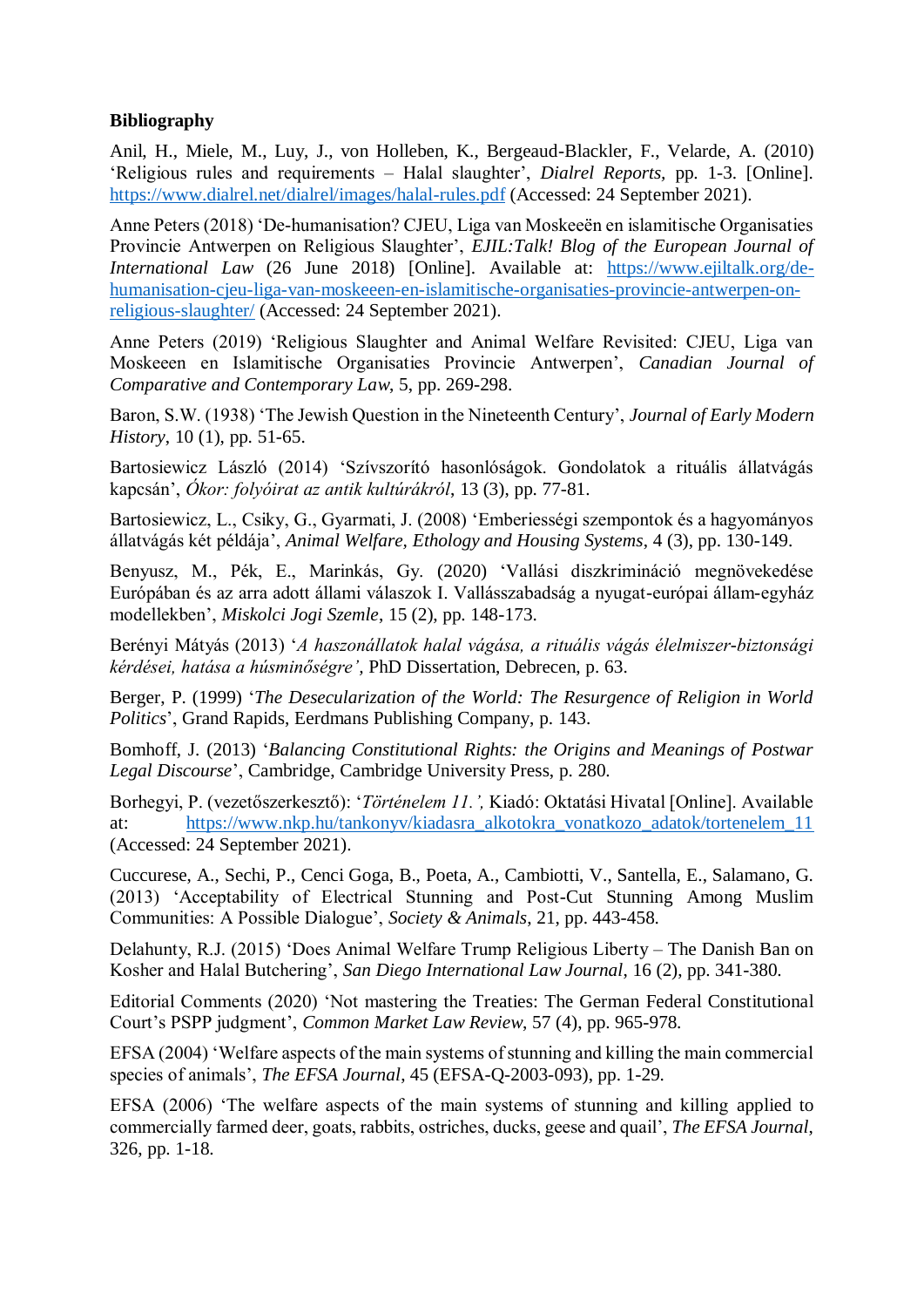EFSA (2013) 'Scientific Opinion on monitoring procedures at slaughterhouses for bovines', *The EFSA Journal*, 11 (12):3460, p. 65.

EFSA (2013) 'The welfare aspects of the main systems of stunning and killing applied to commercially farmed deer, goats, rabbits, ostriches, ducks, geese and quail', *The EFSA Journal* (326), pp. 1-18.

EFSA (2014) '*Opinion of the Scientific Panel on Animal Health and Welfare (AHAW) on a request from the Commission related to welfare aspects of the main systems of stunning and killing the main commercial species of animals*' (6 July 2014) (EFSA, 2014a), p. 270. [Online]. Available at: <https://www.efsa.europa.eu/en/efsajournal/pub/45> (Accessed: 24 September 2021).

EFSA (2014) 'Welfare aspects of the main systems of stunning and killing the main commercial species of animals', *The EFSA Journal*, 45, pp. 1-29. (EFSA, 2014b).

EFSA (2020) 'Welfare of pigs at slaughter', *The EFSA Journal*, 18 (6):6148, p. 113.

Farouk, M.M., Al-Mazeedi, H.M. Sabow, A.B., Bekhit, A.E.D., Adeyemie, K.D., Sazili, A.Q., Ghani, A. (2014) 'Halal and Kosher Slaughter Methods and Meat Quality: A Review', *Meat Science*, 98 (3) ISSN 0309-1740, pp. 505-519.

Geiger, R., Khan, D.E., Kotzur, M. (eds.) (2015) *European Union Treaties.* Munich, C.H.Beck Hart, p. 225.

Gliszczytiska-Grabias, A., Sadurski, W., (2015) 'Freedom of Religion versus Humane Treatment of Animals: Polish Constitutional Tribunal's Judgment on Permissibility of Religious Slaughter', *European Constitutional Law Review*, 11 (3), pp. 596-608.

Grandin, T., Regenstein, J.M. (1994) 'Religious slaughter and animal welfare: A discussion for meat scientists', *Meat Focus International*, pp. 115-123 [Online]. Available at: <https://www.grandin.com/ritual/kosher.slaugh.html> (Accessed: 24 September 2021).

Heinz, G., Srisuvan, T. (2001) '*Guidelines for Humane Handling, Transport and Slaughter of Livestock',* UN FAO RAP Publication (2001/4), p. 91.

Jütte, D. (2002) 'Tierschutz und Nationalsozialismus. Die Entstehung und die Auswirkungen des nationalsozialistischen Reichstierschutzgesetzes von 1933', *Didaktik Biologie*, 2, pp. 167- 184.

Kaminski, A.C. (2019) 'The "Stunning" Reality Behind Halal Meat Production', *Environmental and Earth Law Journal*, 9 (1), pp. 32-54 [Online]. Available at: <https://lawpublications.barry.edu/ejejj/vol9/iss1/2> (Accessed: 24 September 2021).

Kant, I. (1992) *The Conflict of the Faculties* (Translated by: Gregor, M.J.). Lincoln, University of Nebraska Press, p. 217.

Krajnyák, E. (2020) 'A lelkiismereti és vallásszabadság vizsgálata az emberi jogi bíróságok joggyakorlatának tükrében', in: Vadászné Bognár, G. – Dabasi-Halász, Zs. (eds.) *Miskolci Egyetem Tudományos Diákköri Tanács*, XIII., pp. 93-101.

Kymlicka, W., Donaldson, S. (2014) 'Animal Rights, Multiculturalism, and the Left', *Journal of Social Philosophy,* 45 (1), pp. 116-135.

Lerner, P., Rabello, A.M. (2006) 'The Prohibition of Ritual Slaughtering (Kosher Shechita and Halal) and Freedom of Religion of Minorities', *Journal of Law and Religion*, 22 (1), pp. 1-62.

Lipka, M., Hackett, C. (2017) '*Why Muslims are the world's fastest-growing religious group',* Pew Research Center (6 April 2017) [Online]. Available at: [https://www.pewresearch.org/fact-](https://www.pewresearch.org/fact-tank/2017/04/06/why-muslims-are-the-worlds-fastest-growing-religious-group/)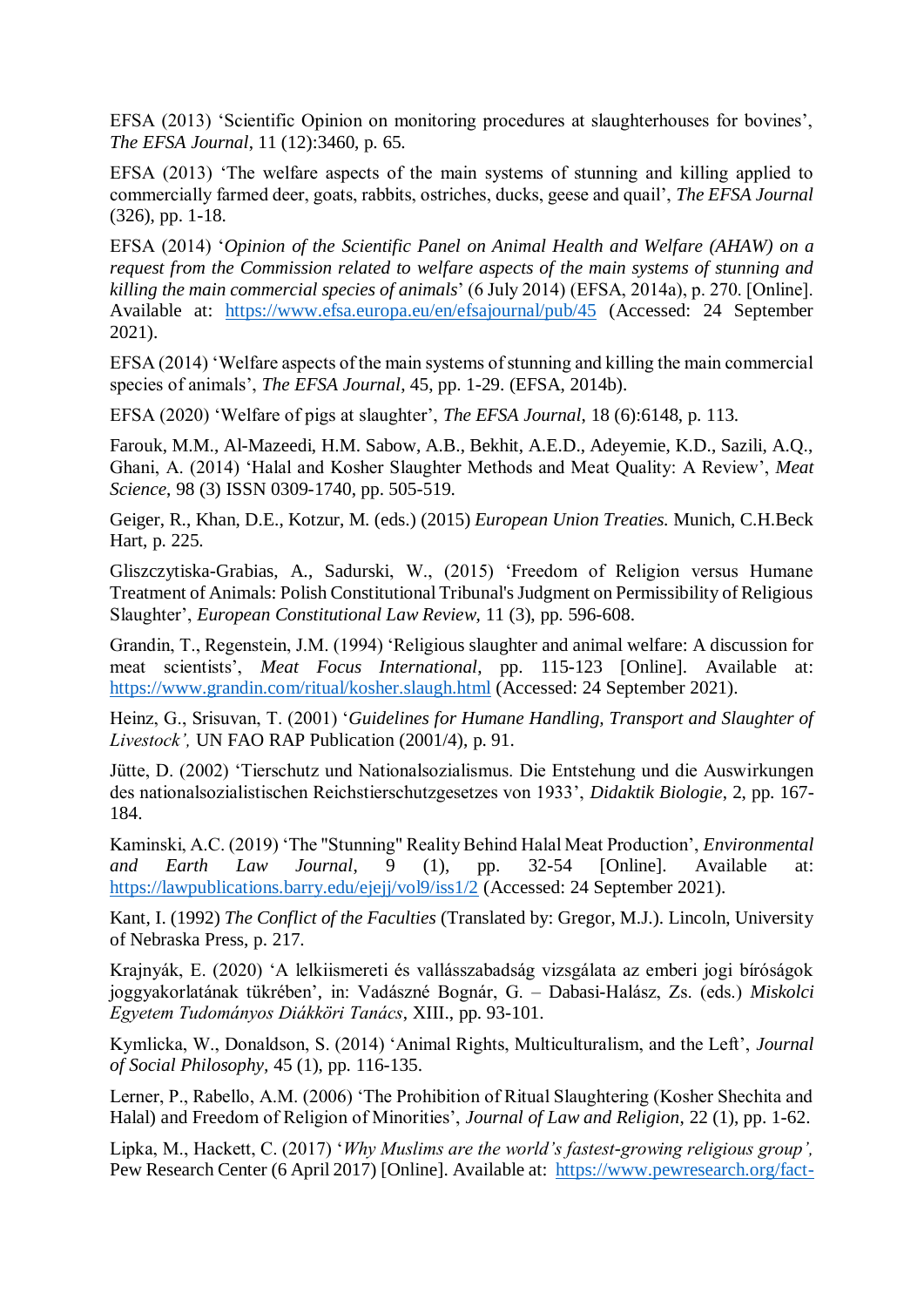[tank/2017/04/06/why-muslims-are-the-worlds-fastest-growing-religious-group/](https://www.pewresearch.org/fact-tank/2017/04/06/why-muslims-are-the-worlds-fastest-growing-religious-group/) (24 September 2021).

Lottini, M., Giannino, M. (2019) 'Slaughtering without Pre-Stunning and EU Law on Animal Welfare: The Particular Case of Organic Production', *European Food and Feed Law Review*, 14 (6), pp. 502-511.

Lucci, D. (2008) 'Judaism and the Jews in the British Deists' Attacks on Revealed Religion', *Hebraic Political Studies,* 3 (2), pp. 177-214.

Marinkás, Gy. (2016) '*Az őslakos népek védelmének aktuális jogi kihívásai',* PhD Dissertation, Miskolc, p. 406. – The theses of the dissertation in English language are online available at: [https://drive.google.com/file/d/15rduuQHxlNNdlnt0UbKe7pJgyGMYNXW3/view?usp=shari](https://drive.google.com/file/d/15rduuQHxlNNdlnt0UbKe7pJgyGMYNXW3/view?usp=sharing) [ng](https://drive.google.com/file/d/15rduuQHxlNNdlnt0UbKe7pJgyGMYNXW3/view?usp=sharing) (Accessed: 24 September 2021)

Marinkás, Gy. (2017) 'Cultural Rights as a Tool of Protecting the Rights of Indigenous Peoples', In: Szabó, M., Láncos, P. L., Varga, R. (eds.): *Hungarian Yearbook of International Law and European Law 2016* (Year of publication: 2017.), pp. 15-38.

Marinkás, Gy. (2018) '*Az őslakos népek védelmének aktuális jogi kihívásai',* Miskolc, Private edition, p. 404. ISBN: 9786150038445 [Online]. Available at: [https://drive.google.com/file/d/1wfOWtEKTwz5k1JJqyW95k765SoDkT4bN/view?usp=shari](https://drive.google.com/file/d/1wfOWtEKTwz5k1JJqyW95k765SoDkT4bN/view?usp=sharing) [ng](https://drive.google.com/file/d/1wfOWtEKTwz5k1JJqyW95k765SoDkT4bN/view?usp=sharing) (Accessed: 24 September 2021).

Marinkás, Gy. (2021) 'A Covid-19 járvány európai uniós kezelése a "hatáskörök hálója", avagy a rejtett hatáskörök révén'. *Publicationes Universitatis Miskolcinensis, Sectio Juridica et Politica*, Tomus XXXIX/1 (2021) pp. 138-166. (Hereafter: Marinkás 2021a). The revised and proofread version of the manuscript is available at: <https://drive.google.com/file/d/11UWtJ0tcuo6o7w3-q6THjEM3QIn1Zm45/view?usp=sharing> (Accessed: 24 September 2021).

Marinkás, Gy. (2021) 'Vallási diszkrimináció megnövekedése Európában és az arra adott állami válaszok II. Párhuzam a muszlimokat Európában érő – növekvő mértékű – diszkrimináció és a Közel-keleten a keresztények helyzete között', *Miskolci Jogi Szemle*, XVI. (1/1), pp. 52-75. (hereafter: Marinkás 2021b).

Metcalf, M.F. (1989) 'Regulating Slaughter: Animal Protection and Antisemitism in Scandinavia, 1880-1941', *Patterns of Prejudice*, 23 (3), pp. 32-48.

Morini, C. (2010) 'Secularism and Freedom of Religion', *Israel Law Review*, 43 (3), pp. 611- 630.

Pin, A., Witte Jr., J. (2020) 'Meet the New Boss of Religious Freedom: The New Cases of the Court of Justice of the European Union', *Texas International Law Journal*, 55 (2), pp. 223-268.

Porat, I. (2020) 'The Starting at Home Principle: On Ritual Animal Slaughter, Male Circumcision and Proportionality', *Oxford Journal of Legal Studies* (2020/27).

Rahman, S.A., Phillips, C.J.C. (2017) 'Religion and Animal Welfare – An Islamic Perspective', *Animals*, 7 (2), pp. 1-11.

Rosen, S.D. (2004) 'Physiological insights into Shechita', *The Veterinary Record*, 154 (24), pp. 759-765.

Rosta, G. (2019) 'Szekularizáció? Deszekularizáció? Merre tart a vallási változás a világban?', *Magyar Tudomány,* 180 (6), pp. 792-803.

Salamano, G., Cenci-Goga, B. (2015) 'Religious slaughtering, animal protection and freedom of religion', *Industrie Alimentari*, 53, pp. 5-10.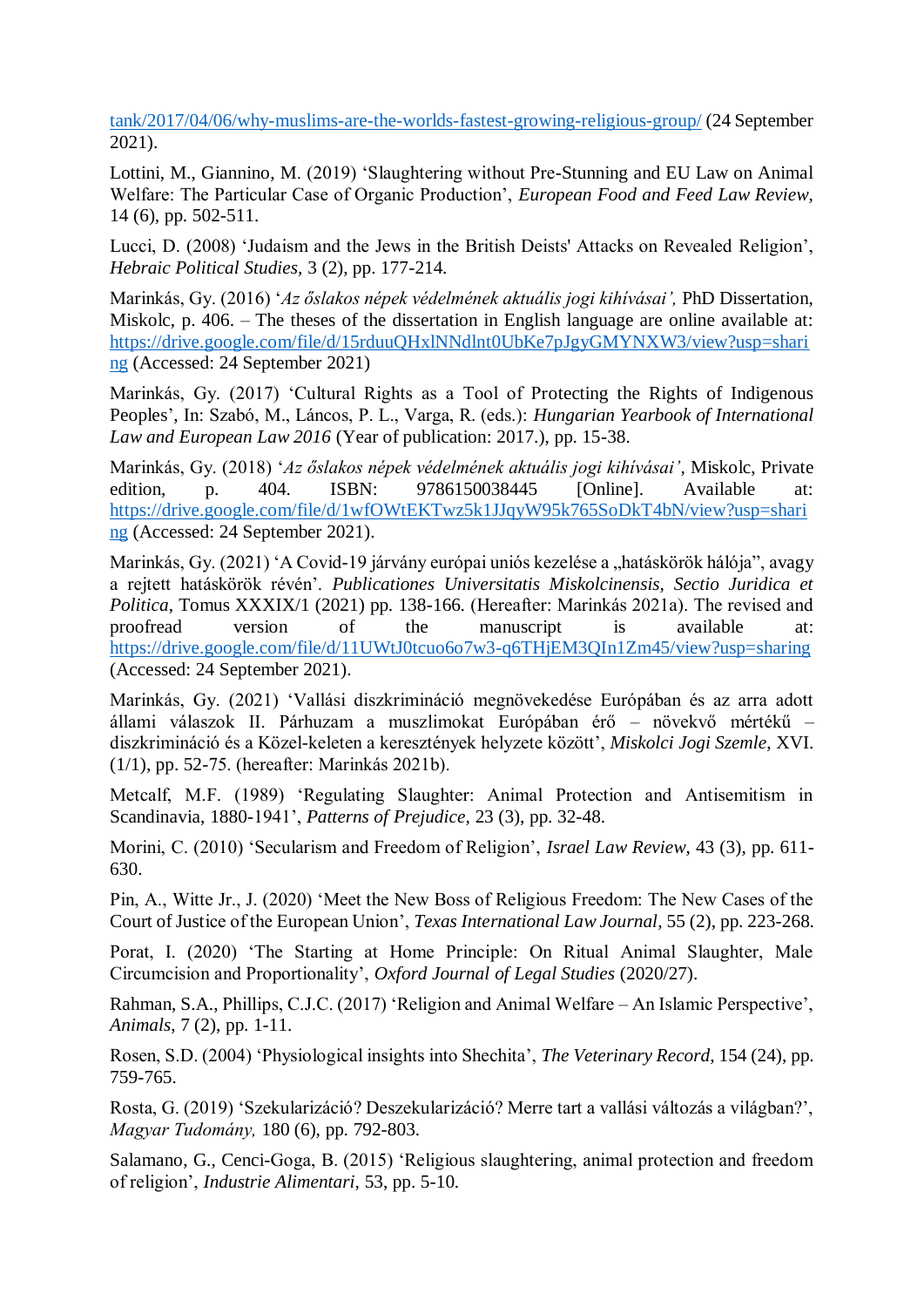Schanda, B., Csiziné Schlosser, A. (2009) 'Újabb fejlemények az Európai Emberi Jogi Bíróság vallásszabadsággal kapcsolatos gyakorlatában', *Iustum Aequum Salutare*, V (2), pp. 67-81.

Siegel, S.N. (2018) 'A new exodus? Explaining Jewish migration from Europe after the Cold War', *Journal of Modern Jewish Studies*, 17 (4), pp. 416-433.

Silver, J. (2011) 'Understanding Freedom of Religion in a Religious Industry: Kosher Slaughter (Shechita) and Animal Welfare', *Victoria University of Wellington Law Review,* 42 (4), pp. 671-704.

Skóra, A. (2019): '*Religious slaughter of animals in light of the EU and in the Polish law*.' Uniwersytet Warmińsko-Mazurski w Olsztynie Studia Prawnoustrojowe 43, pp. 283-296. (ORCID: 0000-0003-2169-5326)

Śledzińska-Simon, A. (2015) 'Ritual Animal Slaughter and Public Morality: a Comment on the Decision of the Polish Constitutional Tribunal', *Verfassungsblog* (29 Januar 2015) [Online]. Available at: [https://verfassungsblog.de/ritual-animal-slaughter-public-morality-comment](https://verfassungsblog.de/ritual-animal-slaughter-public-morality-comment-decision-polish-constitutional-tribunal/)[decision-polish-constitutional-tribunal/](https://verfassungsblog.de/ritual-animal-slaughter-public-morality-comment-decision-polish-constitutional-tribunal/) (Accessed: 24 September 2021).

Sowery, K. (2018) 'Sentient beings and tradable products: The curious constitutional status of animals under Union law', *Common Market Law Review*, 55 (1), pp. 55-59.

Steven Reiss (2000) 'Why People Turn to Religion: A Motivational Analysis', *Journal for the Scientific Study of Religion*, 39 (1), pp. 47-52.

Stremmelaar, A., Lucassen, L. (2018) *Antisemitism and Immigration in Western Europe Today. Is there a connection? The case of the Netherlands.* EVZ Foundation, p. 75. [Online]. Available at: [https://bisa.bbk.ac.uk/wp-content/uploads/2020/09/BBK-J5998-Pears-Institute-Reports-](https://bisa.bbk.ac.uk/wp-content/uploads/2020/09/BBK-J5998-Pears-Institute-Reports-NETHERLANDS-COUNTRY-REPORT-180420.pdf)[NETHERLANDS-COUNTRY-REPORT-180420.pdf](https://bisa.bbk.ac.uk/wp-content/uploads/2020/09/BBK-J5998-Pears-Institute-Reports-NETHERLANDS-COUNTRY-REPORT-180420.pdf) (Accessed: 24 September 2021).

Szilágyi, J. E. (2018) 'VII. fejezet: Állatvédelmi jog' in: Szilágyi, J.E. (ed.): *Környezetjog II. kötet. Tanulmányok a környezetjogi gondolkodás köréből*. Miskolc, Novotni Kiadó, p. 214.

Ungvári, Á. (2021) 'A koronavírus-járvány hatása a szabad vallásgyakorlás jogára a Visegrádi Együttműködés államaiban' (The place and the expected date of publication: *Keresztény Jogakadémia*, 2021).

Ungvári, Á., Hojnyák, D. (2020) 'Az Európai Unió egyes tagállamainak koronavírus-járványra adott válasza, különös tekintettel a vizsgált államok által bevezetett különleges jogrendi szabályozásra', *Miskolci Jogi Szemle*, XV (1), pp. 122-138.

Večerek, V., Voslářová, E., Kameník, J., Machovcová, Z., Válková, L., Volfová, M., Konvalinová, J. (2020) '*The Impact of Deviation of the Stun Shot from the Ideal Point on Motor Paralysis in Cattle',* Multidisciplinary Digital Publishing Institute (20 January 2020) [Online]. <https://www.mdpi.com/2076-2615/10/2/280/pdf> (Accessed: 24 September 2021).

Végh Ákos (2016) '*Állatokon végzett jólléti vizsgálatok és az elektromos kábítás mutatóinak összefüggései sertéseken*', PhD Dissertation, Budapest, p. 73.

von Holleben, K., von Wenzlawowicz, M., Gregory, N., Anil, H., Velarde, A., Rodriguez, P., Cenci-Goga, B., Catanese, B., Lambooij, B. (2010) 'Report on good and adverse practices – Animal welfare concerns in relation to slaughter practices from the viewpoint of veterinary sciences', *Dialrel Report* (02/2010). Research done within the framework of the Dialrel Project: Religious slaughter, improving knowledge and expertise through dialogue and debate on issues of welfare, legislation and socio-economic aspects (European Union, FP6 Priority 5 "Food Quality and Safety").